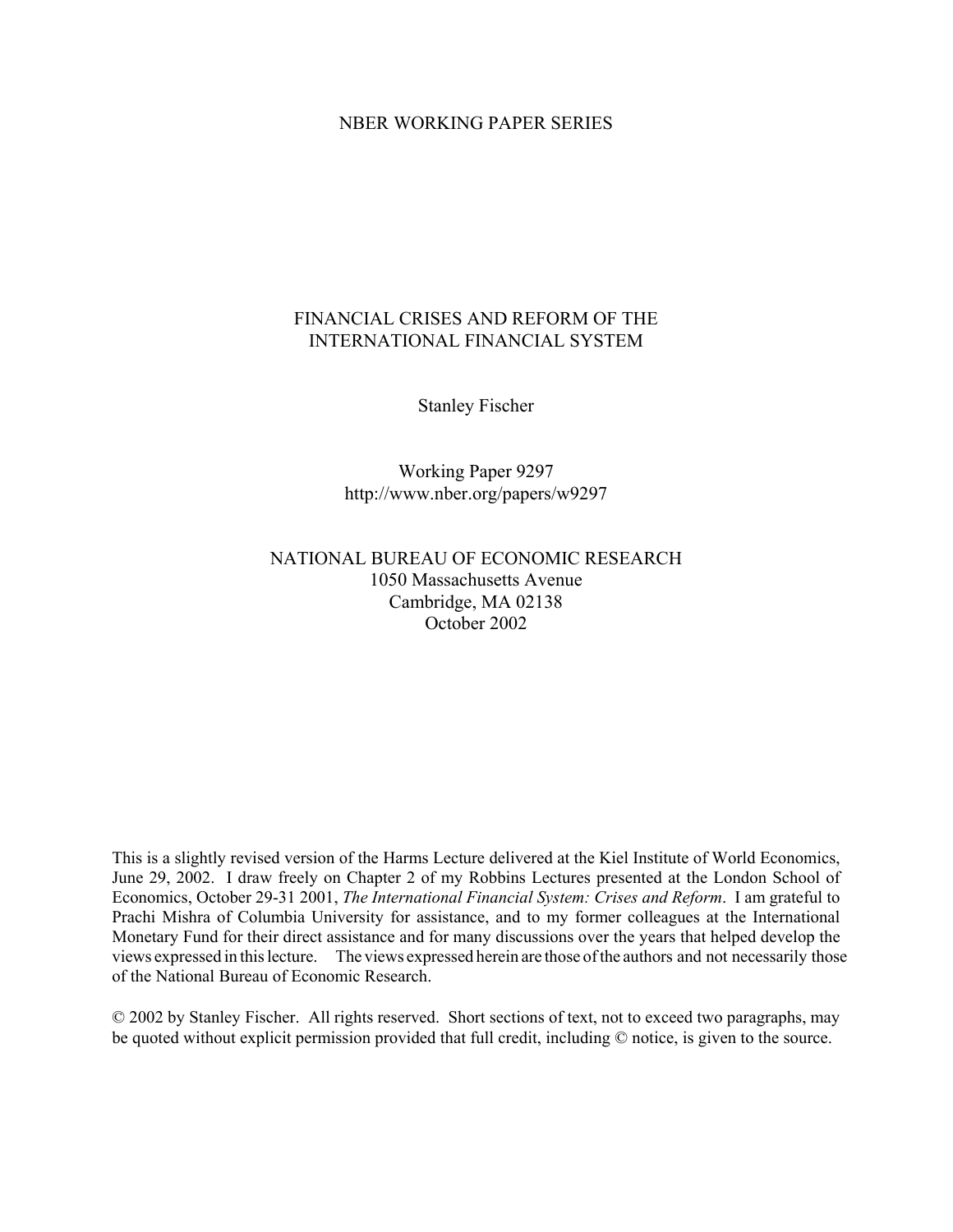Financial Crises and Reform of the International Financial System Stanley Fischer NBER Working Paper No. 9297 October 2002 JEL No. E5, E6, F3, F4, G1

#### **ABSTRACT**

Between December 1994 and March 1999, Mexico, Thailand, Indonesia, Korea, Malaysia, Russia and Brazil experienced major financial crises which were associated with massive recessions and extreme movements of exchange rates. Similar crises have threatened Turkey and Argentina (2000 and 2001) and most recently Brazil (again). This article discusses the reform of the international financial system with a focus on the role of the IMF - reforms directed at crisis prevention, and those intended to improve the responses to crises. The article concludes with an appraisal of what has been achieved, and what remains to be done to make the international financial system safer.

Stanley Fischer **Citigroup** 399, Park Avenue New York, NY 10022 and NBER fischers@citigroup.com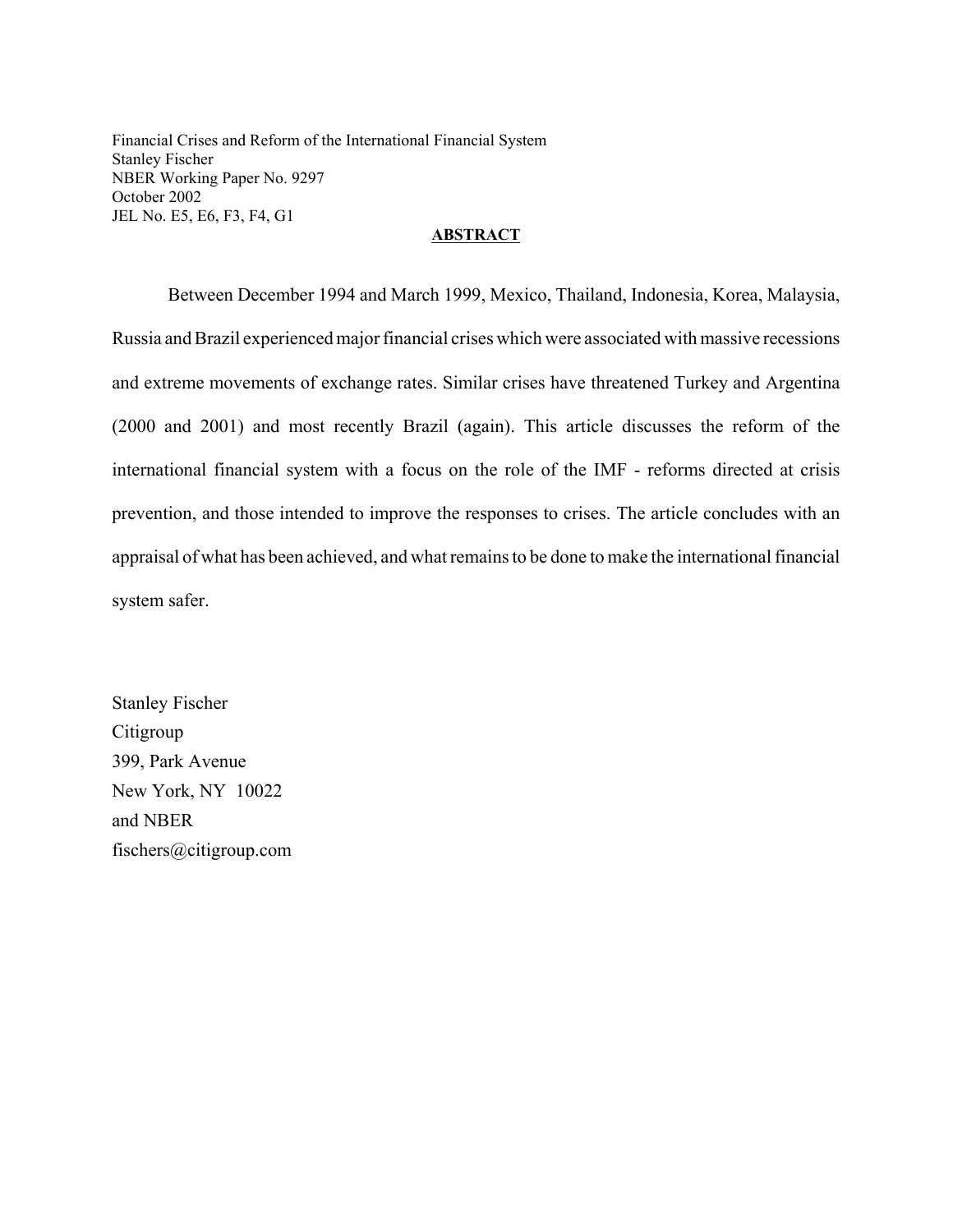# **I. Introduction**

The topic of the reform of the international financial system, or of the international financial architecture, rose to prominence in the wake of the financial crisis in Mexico in 1994-95. Interest in it intensified as a result of the Asian financial crisis in 1997-98, and deepened following the Russian and Brazilian crises in 1998 and 1999. The present debate is more narrow than that on the reform of the international monetary system in the decades of the nineteen sixties and seventies. Then the issue was how to replace the Bretton Woods system of fixed but adjustable exchange rates among the major currencies, and the role within the system of the International Monetary Fund.

Now the challenge is to reduce the frequency of crises among the emerging market countries, the mostly middle income developing countries that are open to international capital flows. In the last two years, Turkey, Argentina and most recently Brazil (again) have joined the list of emerging market countries that have experienced major external crises.

In considering the reform of the international financial system, I will first discuss reforms directed at crisis prevention, and then those intended to improve the responses to crises. I will conclude by discussing what has been done to make capital account crises less likely in future, and the priorities for action.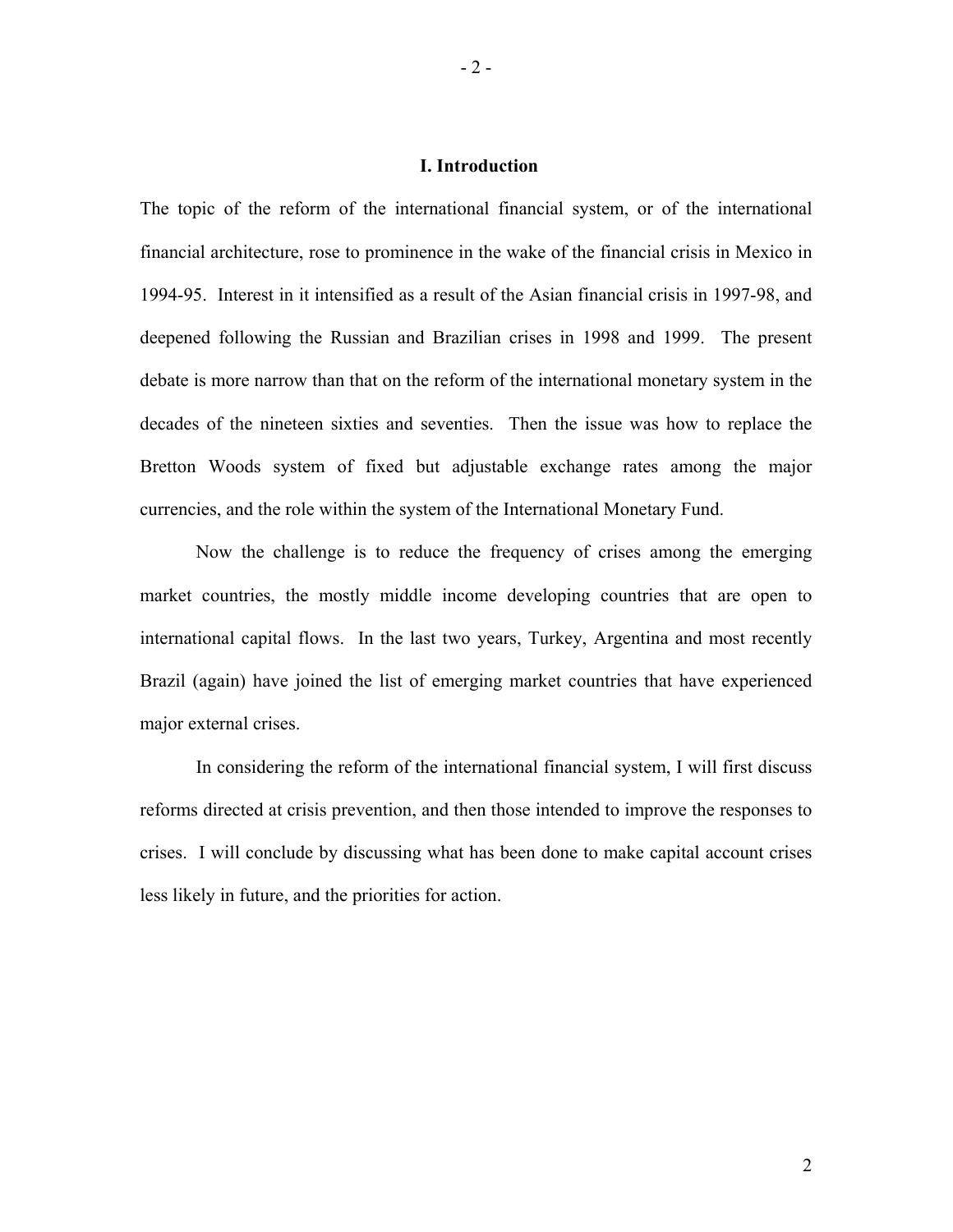## **II. Crisis Prevention**

To reduce the probability of crises, changes are necessary in: first, country policies and institutions; second, the actions of the IMF and other official international financial institutions; and third, the operation of the international capital markets.

# *Country policies and institutions*

Most crisis-prevention measures require improvements in a broad range of policies and the strengthening of institutions by countries seeking to participate in the international capital markets. I will focus on four issues: the choice of exchange rate system; fiscal policy; capital account liberalization; and the adoption of codes and standards.

Exchange rate systems: Except for Ecuador in 1998–99 and Brazil at present, every emerging market country that suffered a capital account crisis in the last decade had some form of pegged exchange rate in place before the crisis. The pegs were formal in the cases of Mexico, Brazil, Russia, Turkey, and Argentina, and each was initially part of a policy package to reduce inflation. The pegs were informal in the three Asian countries, and were not the remnant of an inflation stabilization program.

 These crises reinforced the conclusion that the impossible trinity makes a softly pegged exchange rate non-viable when the capital account is open.<sup>1</sup> The normal statement of the impossible trinity is that an open capital account, a pegged exchange rate, and an independent monetary policy are not consistent. If the peg is hard, such as a currency board, then monetary policy is automatically dedicated to maintenance of the peg. But as we have seen recently in Argentina, even a currency board peg is not

 $<sup>1</sup>$  See Fischer (2001a).</sup>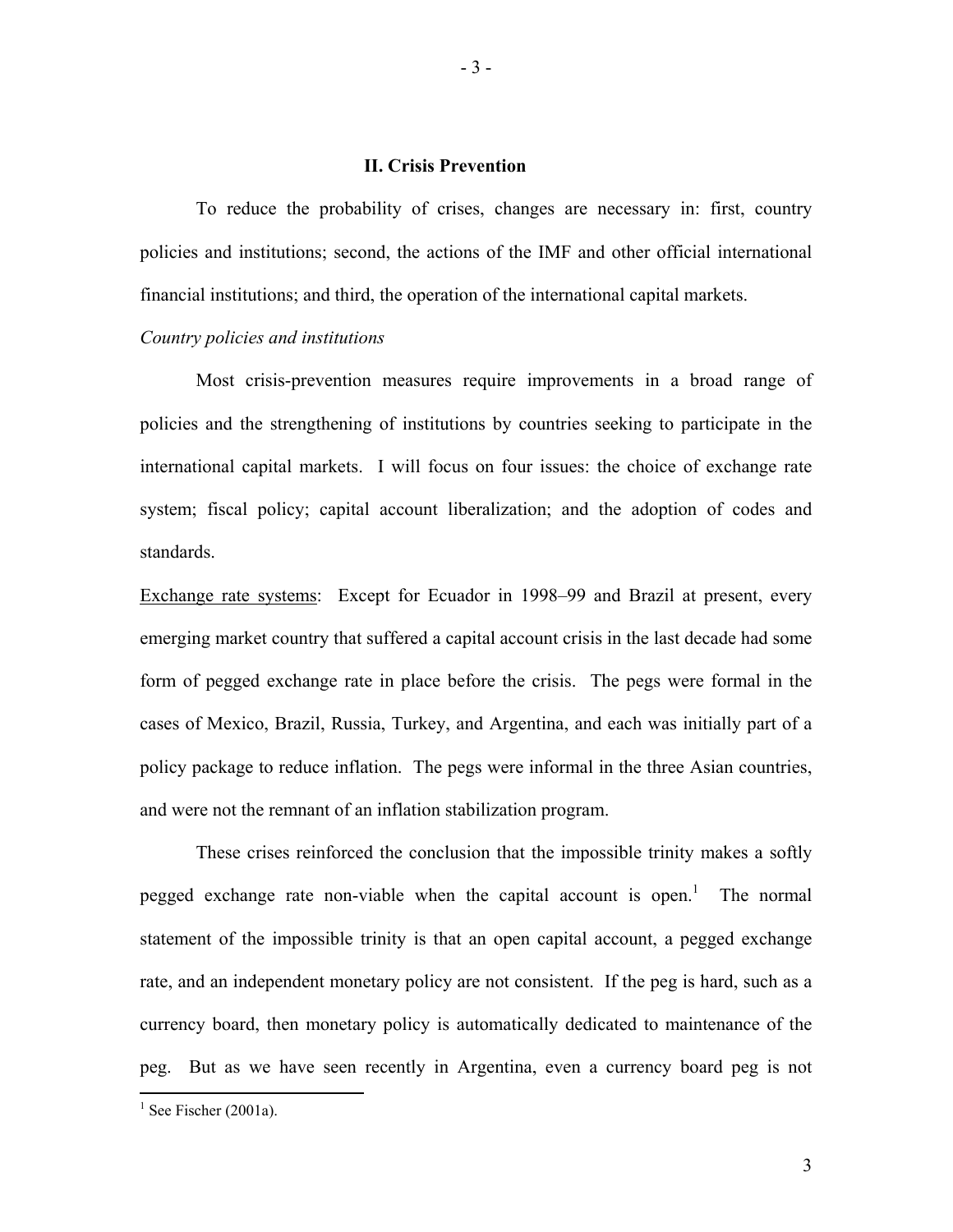necessarily viable, for if fiscal policy goes off track, and/or the financial system is weak, monetary policy alone may well not be sufficient to hold the exchange rate.

 A country may succeed for some time in living with the impossible trinity, particularly if the exchange rate is undervalued. But when the capital account is open, a pegged exchange rate is crisis prone, vulnerable to a speculative attack, possibly producing a second generation crisis, in which the measures necessary to defend the peg are not politically viable.

In saying that a pegged exchange rate system is crisis prone, I am *not* claiming that the only viable system is one in which the exchange rate floats freely. Official interventions in the foreign exchange market from time to time can be useful, *so long as they are not perceived as trying to defend a particular rate or narrow range of rates.*

 Following a float, a country has to decide what nominal anchor to adopt, and what exchange rate policy to pursue. For a country with a reasonable rate of inflation – one in the low double digits – experience increasingly supports the use of inflation targeting as the basis for monetary policy. Such a regime has been successfully introduced in Brazil, Korea, South Africa and several other emerging market countries – not all of them recent crisis countries.

 Turning to exchange rate behavior: Most of the countries forced to float have been very unhappy about the subsequent behavior of the exchange rate, and have sought a middle way that provides more predictability for the exchange rate. It is hard not to sympathize with this desire, both because exchange rates moved far more after the crises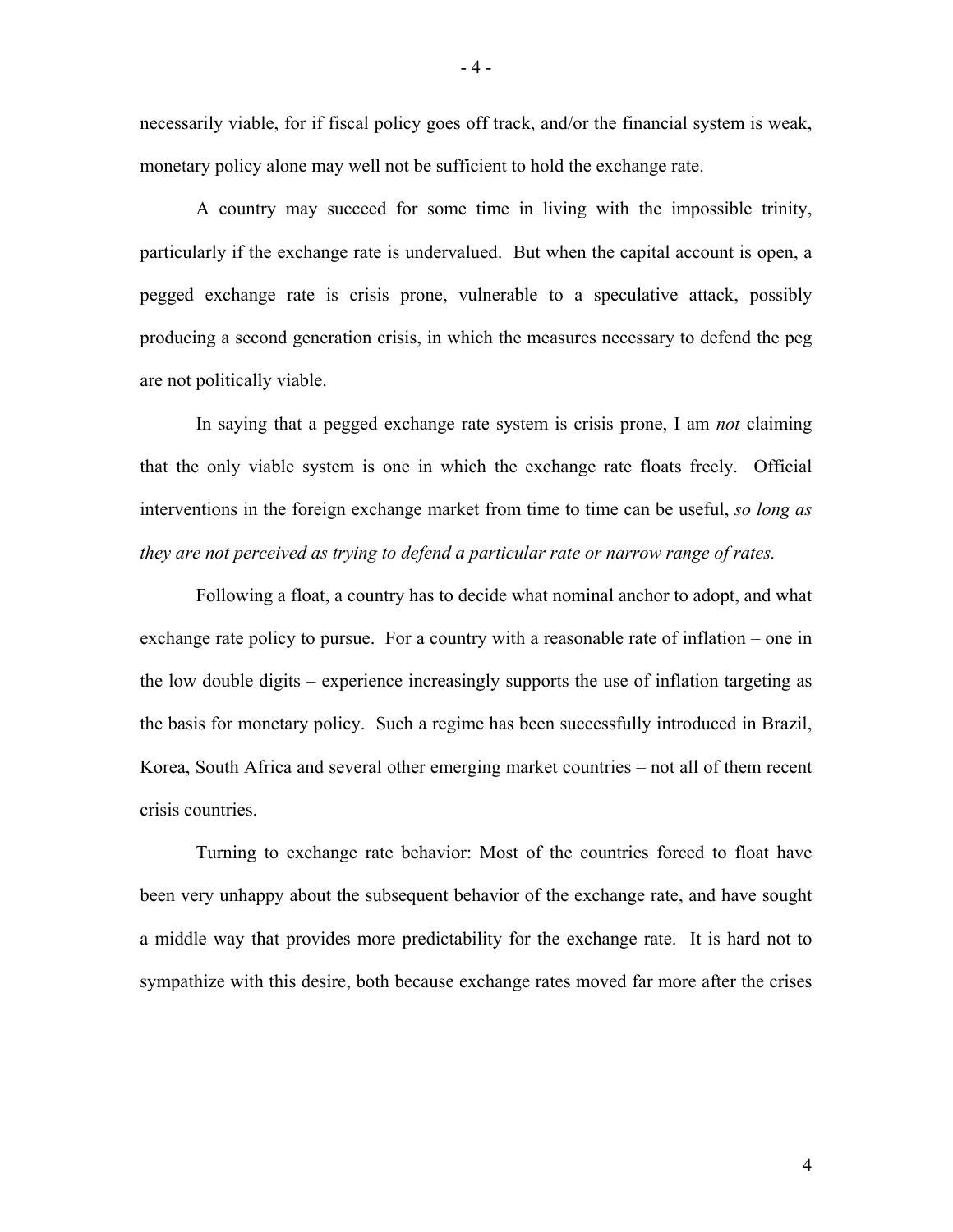than had been expected, and because there are good reasons for a country to be concerned about the behavior of both nominal and real exchange rates. $2$ 

Thus monetary policy in countries with floating exchange rate systems is likely to respond to movements of the exchange rate. While this is rarely if ever the case for the United States, it is more so among other G-7 countries, and for smaller emerging market economies. In Canada, the use in the past of a monetary conditions index to guide monetary policy, based on movements in both the exchange rate and the interest rate, formalized the impact of exchange rate movements on monetary policy.<sup>3</sup> In countries that pursue an inflation targeting approach to monetary policy, changes in the exchange rate will be taken into account in setting monetary policy, because the exchange rate affects price behavior.

In the reverse direction, there is an unresolved issue about whether monetary policy in a flexible rate system should be used in the short run to try to affect the exchange rate. In many respects, the issue is similar to that of how monetary policy in an inflation-targeting framework should respond to movements in output and unemployment. Although it has not received much empirical attention, there is almost certainly a short-run tradeoff between the real exchange rate and inflation, analogous to the Phillips curve.<sup>4</sup> This is an issue that deserves serious attention, for just as answers have been developed as to how to deal with the short-run Phillips curve in an inflation-

<u>.</u>

 $2^2$  Changes in the nominal exchange rate are likely to affect the inflation rate, and – especially in countries that are to some extent dollarized – also the health of the financial system and the distribution of wealth between debtors and creditors. Changes in the real exchange rate affect the current account of the balance of payments, often generating political pressures as a result.

 $3$  Although the idea behind the monetary conditions index (MCI), that both the exchange rate and the interest rate affect aggregate demand, is correct, the MCI needs to be used with great caution, not least because the cause of any change in the exchange rate needs to be taken into account. 4

<sup>&</sup>lt;sup>4</sup> The paper by Cushman and Zha (1997) contains VARs from which the implied tradeoff can be calculated in the Canadian case.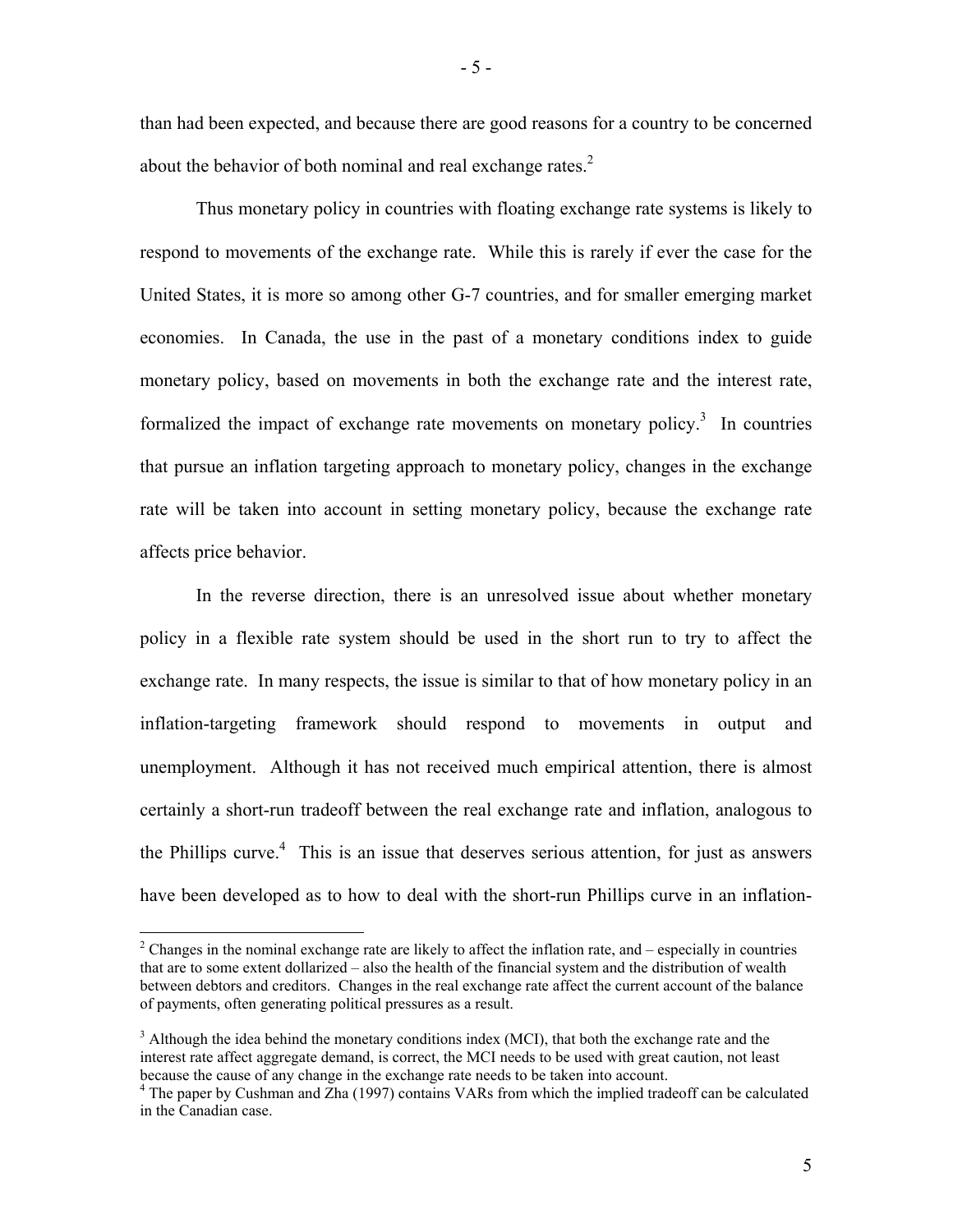targeting framework, so it remains necessary to answer the question of how in such a framework to deal with the short-run tradeoff between the real exchange rate and inflation.

Recognizing the difficulty for an emerging market country of defending a narrow range of exchange rates, Williamson (2000) proposes alternative regimes. Rudi Dornbusch has named these BBC arrangements: basket, band, and crawl. Williamson also recommends that countries if necessary allow the exchange rate to move temporarily outside the band, so that they do not provide speculators with one-way bets that lead to excessive reserve losses. In these circumstances, the band is serving as a weak nominal anchor for the exchange rate, and can perhaps be thought of as a supplement to an inflation targeting framework.<sup>5</sup> Goldstein (2002) argues that the best regime choice for emerging economies would be *managed floating plus*, where "plus" is shorthand for a framework that includes inflation targeting and aggressive measures to discourage currency mismatching<sup>6</sup>.

 Although it is not clear that this type of intermediate regime will work for all emerging market countries, it is clear that floating exchange rates do fluctuate a great deal, and that it would be useful if it were possible to reduce the range of fluctuations. Some of the Asian crisis countries have been intervening regularly and apparently successfully in seeking to limit exchange rate fluctuations.

<sup>&</sup>lt;sup>5</sup><br><sup>5</sup> Williamson himself believes that specifying a target exchange rate range may prevent markets heading off on an errant exchange rate path. Another possibility is that by committing weakly to some range of exchange rates, the authorities make it more likely that fiscal policy will be brought into play if the real exchange rate moves too far from equilibrium.

<sup>&</sup>lt;sup>6</sup> Goldstein (2002) argues that if managed floating were enhanced in this way, it would retain the desirable features of a flexible rate regime while addressing the nominal anchor and balance-sheet problems that have historically underpinned a "fear of floating" and handicapped the performance of managed floating in emerging economies.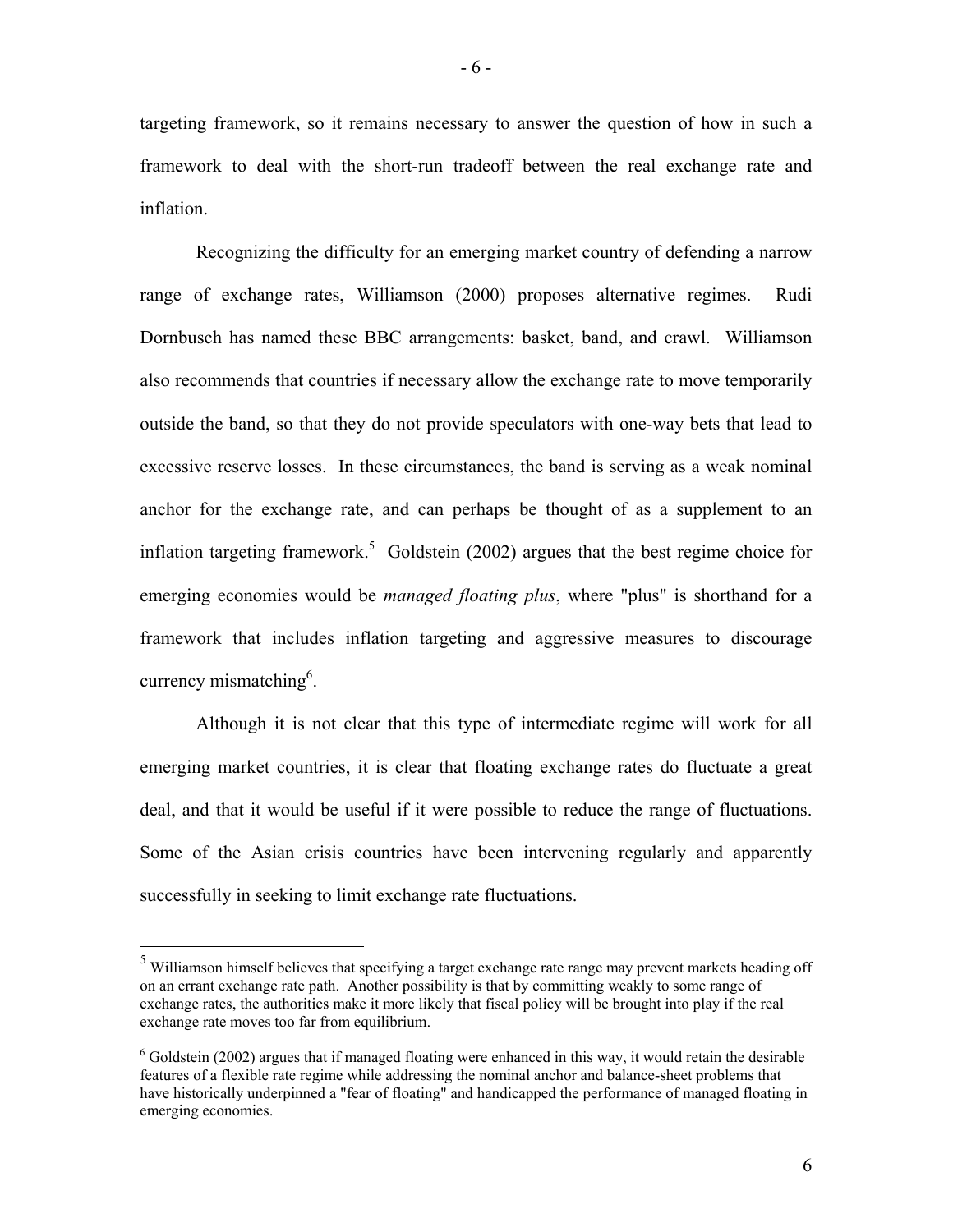Outside the transition economies, countries have not succeeded in stabilizing from high (triple digit) inflation without the use of an exchange rate anchor. But doing so, without an exit mechanism, is very risky. And it is risky even if an exit mechanism is specified, as the case of Turkey in 2000-01 shows. So I conclude that while an exchange rate peg could be used in future to help disinflate, the commitment would have to be quite short-lived if it were not to result in a pegged exchange rate-type crisis.

 I believe that of all the changes in the international financial system that have taken place since 1994, the shift towards flexible exchange rates by emerging market countries is the one that has most reduced the risk of future crises. However, while a flexible exchange rate regime precludes some types of crises, external financing crises can still occur in a flexible exchange rate regime, particularly a crisis that arises from the market's conclusion that a country's debt situation is not sustainable – as we see in the case of Brazil at present. Accordingly we turn next to fiscal policy.

Fiscal policy: The IMF's emphasis on the key role of fiscal policy in the macroeconomic policy mix is well-known to the point of caricature.<sup>7</sup> The discussion usually turns on the need for fiscal contraction in the face of a variety of adverse external shocks. But sometimes, the IMF has recommended fiscal expansions, for instance in Japan in recent years, and after a short while, during the Asian crisis.

How should the required fiscal policy be calculated? In several programs, for instance those in Brazil, Argentina, and Turkey in the period since 1998, the agreed fiscal stance has been guided by the need to ensure that the debt to GDP ratio is put on a declining path. The well-known equation for debt dynamics is

1

7

- 7 -

 $<sup>7</sup>$  The focus here is on the macroeconomic aspects of fiscal policy.</sup>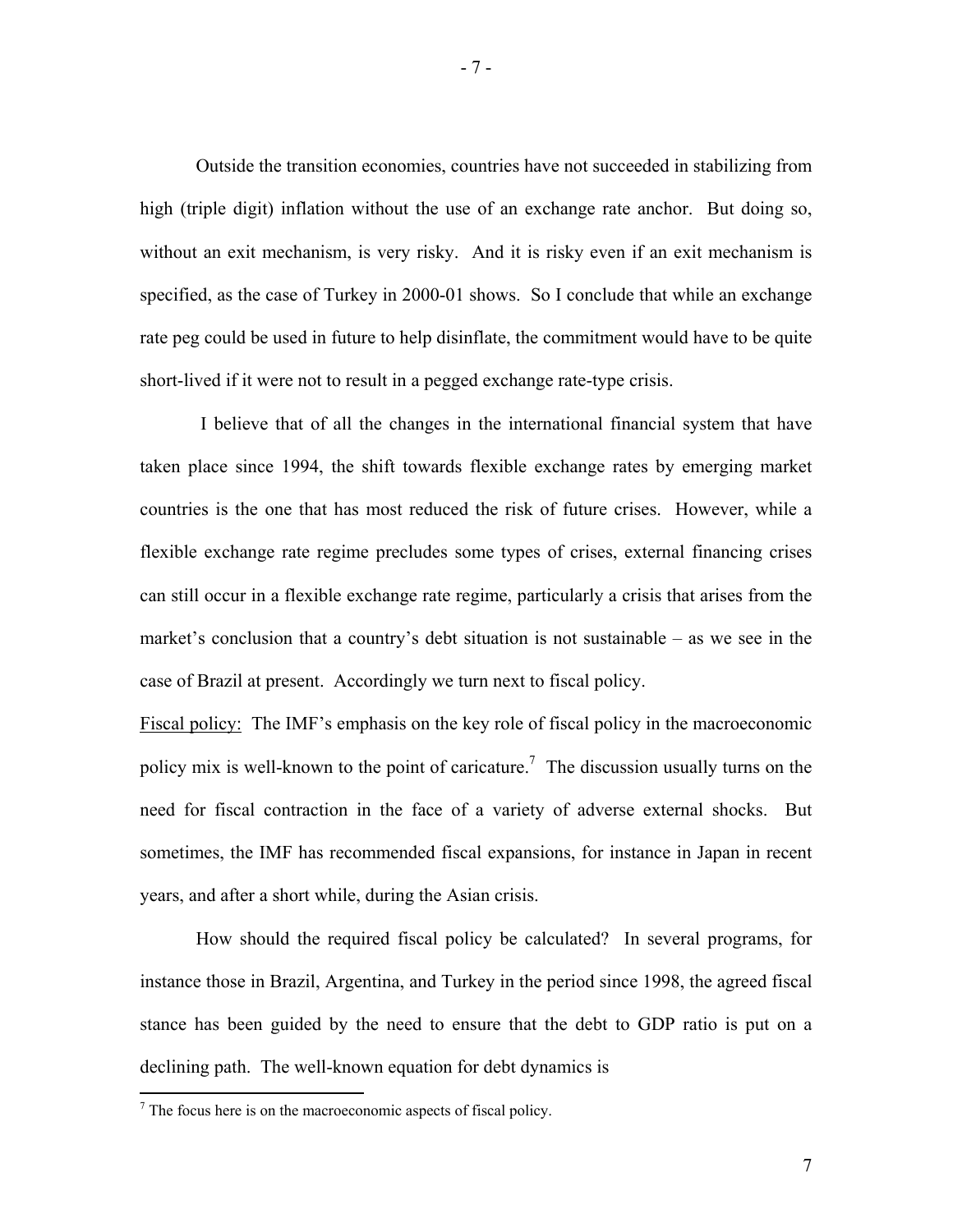$$
d = -x + (r - g)d
$$

- 8 -

where *d* is the debt-to-GDP ratio, *x* is the primary surplus (relative to GDP), *r* is the interest rate, and *g* the growth rate of GDP.

If a country is in an external funding crisis because the markets are concerned that the debt burden is non-sustainable, then the fiscal policy will have to be such as to persuade investors – domestic and foreign – that the debt-to-GDP ratio will at some point begin to decline. In a crisis, it is likely the real interest rate will be high and the growth rate will be low, tending to make for unsustainable debt dynamics – but also reinforcing the likelihood that if a credible change can be made in fiscal policy, then an apparently unstable debt dynamics will become stable. $8$ 

But theory has not provided a great deal of guidance about an optimal debt to GDP ratio. The issue was discussed in the United States during the period, not so long ago, when it was believed the government debt was about to disappear. The Maastricht upper limit of 60 percent of GDP seems to have gradually gained status as a norm. Whatever theory ultimately emerges, it is likely that if an optimal government debt to GDP ratio can be defined, it would be related to the private sector's saving behavior. It would also be related to the terms on which the government can borrow, and the variability of those terms, as well as the average rate of growth and its variability.

Interest rates paid by emerging market governments are not only higher but also vary a great deal more than those paid by industrialized country governments. For instance, over the period 1995 to 2000, during which the real interest rate paid by the United States and United Kingdom governments had a standard deviation of 0.86 percent

<sup>8</sup> This point is developed in Favero and Giavazzi (2002).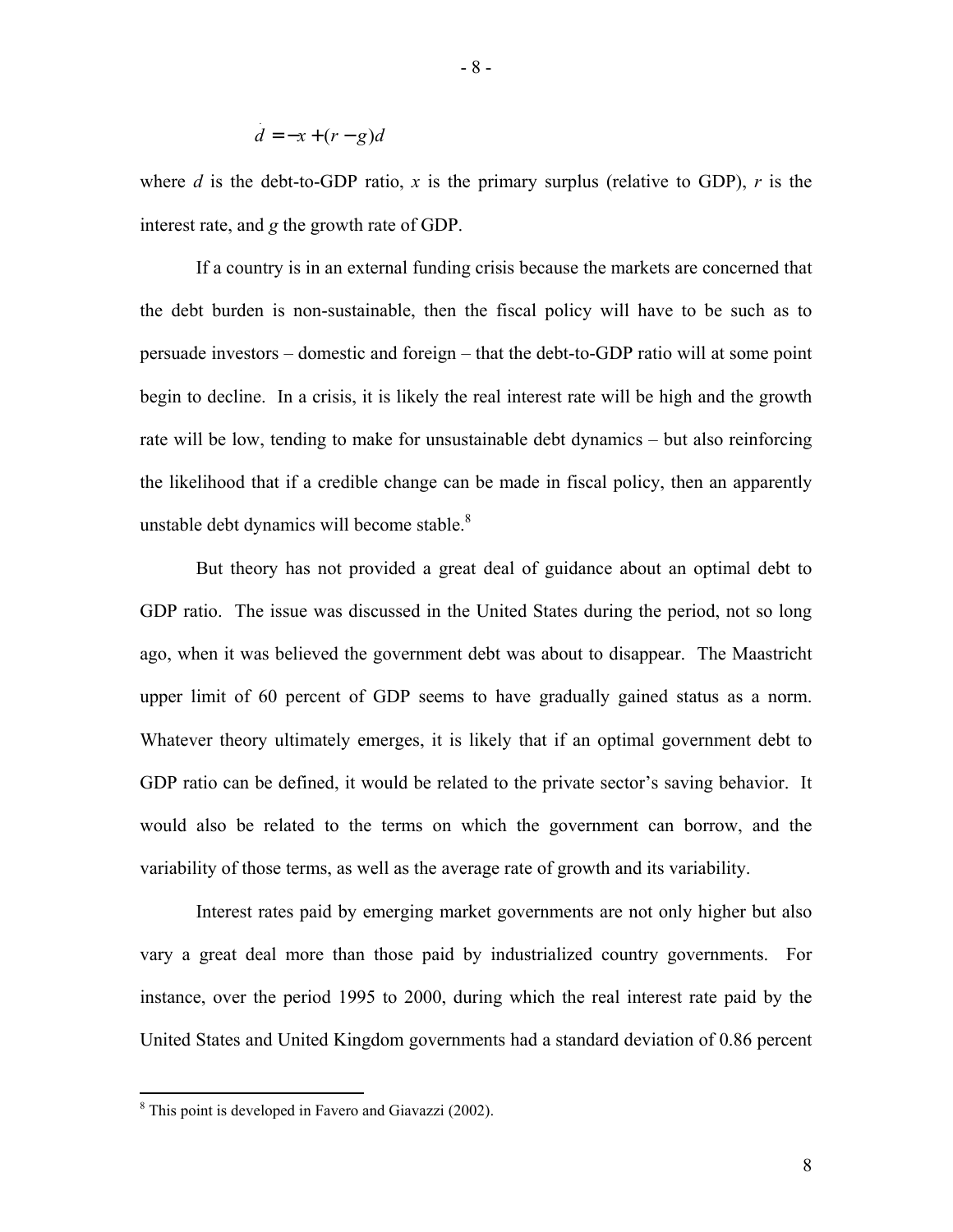per annum, the standard deviation for Korea was more than double that, and that for Mexico and Brazil – which averaged 4.2 percent per annum<sup>9</sup> – greater by a factor of five. This means that at any given debt-to-GDP ratio, the budget of an emerging market country is more vulnerable to interest rate shocks than the budget of an industrialized country. Further, the costs of borrowing are likely to be highly non-linear as a function of the debt-to-GDP ratio. We have also seen in recent years, in both Russia and Argentina, just how quickly a debt ratio can rise if the budget deficit is large and growth is slow or negative.

The conclusion is that if there is an optimal debt-to-GDP ratio, it must be smaller for an emerging market country than for an industrialized country – equivalently, that emerging market countries that become too dependent on the international capital markets, court great danger. Even if it is not possible to define an optimal debt-to-GDP ratio, it can safely be concluded that a 60 percent ratio for an emerging market country is too high, and that ratios nearer 30-40 percent are much safer.

Capital controls: The debate over capital controls has taken on an ideological cast that seems to have intensified during the most recent discussions. In principle capital controls can enable a country to have the benefits of both a pegged exchange rate and an independent monetary policy, and also to control both capital outflows (and thus the extent of private sector borrowing) and inflows.<sup>10</sup>

 $9$  The underlying data for standard deviations of real interest rates (quarterly data) are 0.88 for the US, 0.92 for the UK, 1.88 for Korea, 3.66 for Mexico, and 4.71 for Brazil.

<sup>&</sup>lt;sup>10</sup> Capital controls are examined by De Gregorio *et al*(2000), Eichengreen *et al* (1999) and Williamson (2000); for more detailed discussion of experience with capital controls, see Ariyoshi *et al* (2000).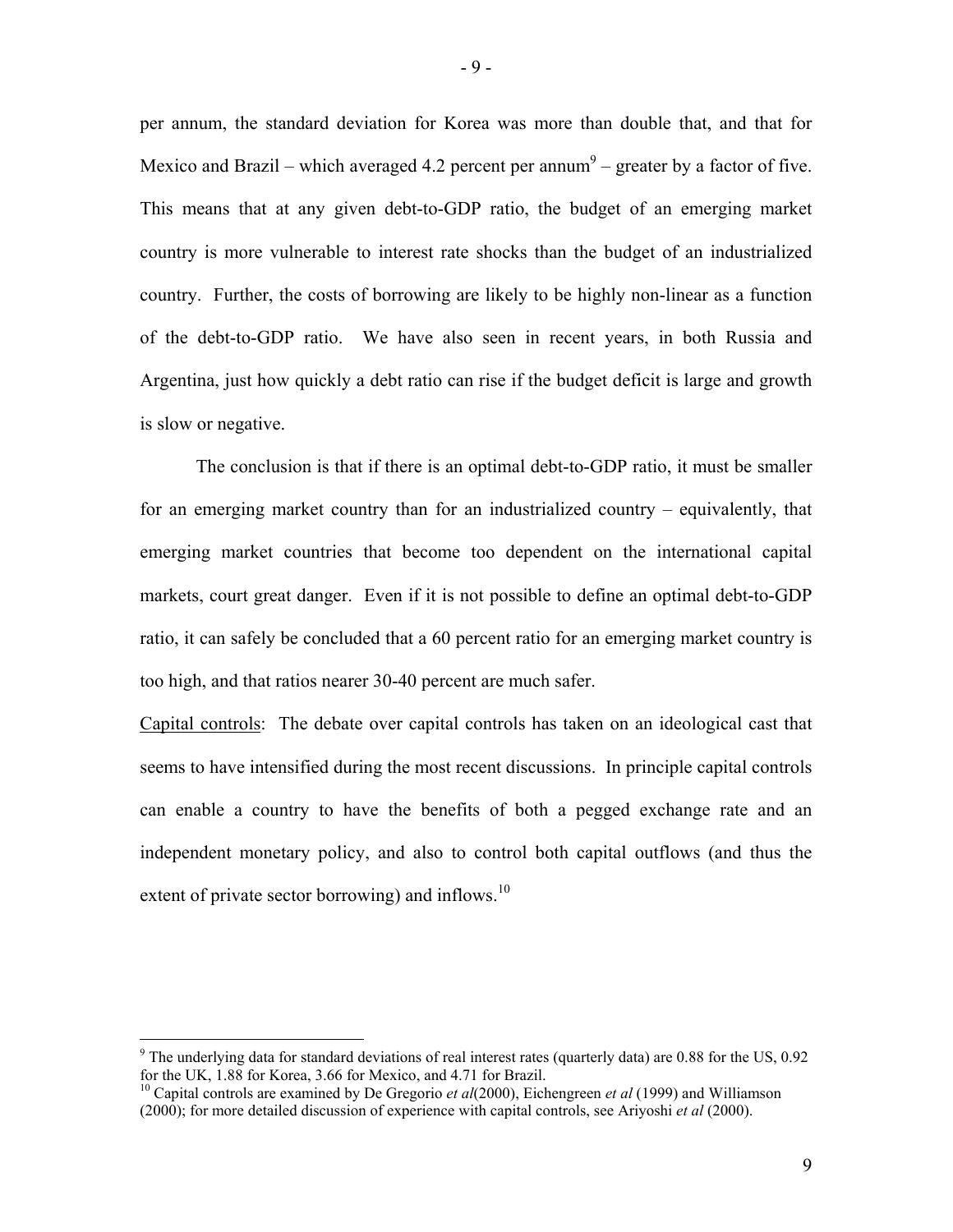As is well known, the founders of the Bretton Woods system, reflecting the prevailing interpretation of inter-war experience,<sup>11</sup> regarded short-term capital flows as being frequently destabilizing. The Articles of Agreement of the IMF do not make capital account liberalization a purpose of the Fund, and Article VI permits the Fund to ask a member to exercise capital controls to prevent the general resources of the Fund being used "to meet a large or sustained outflow of capital".

Most industrialized countries kept capital controls in place for most of the post-World War II period; even in the United Kingdom the last capital account restrictions were removed only in the late 1970s. China and India, both countries with capital controls, successfully avoided the Asian crisis, thereby providing an important element of stability in the regional and global economies at the time. Malaysia's imposition of capital controls and pegging of the exchange rate in September 1998 has attracted much attention, though evaluation of the effects of the controls has been difficult, since they were imposed after most of the turbulence of the first part of the Asian crisis was over, that is after most of the capital that wanted to leave had done so, and when regional currency values were close to their post-crisis minima.<sup>12</sup>

 Nonetheless, support for capital controls is often seen as inconsistent with the Washington Consensus,<sup>13</sup> and a belief in free markets. In discussing capital controls, I shall assume that countries will in the course of their development want to liberalize the capital account and integrate into global capital markets. This view is based in part on the fact that the most advanced economies all have open capital accounts; it is also based

<sup>&</sup>lt;sup>11</sup> League of Nations, *International Currency Experience*, 1944, reprinted by Arno Press, 1978. Most of the volume was written by Ragnar Nurkse, to whom it is sometimes attributed.<br><sup>12</sup> See Kaplan and Rodrik (2001) for a relatively positive appraisal of the Malaysian controls.

<sup>&</sup>lt;sup>13</sup> The original Washington Consensus list (Williamson, 1990) did not include capital account liberalization, except for foreign direct investment.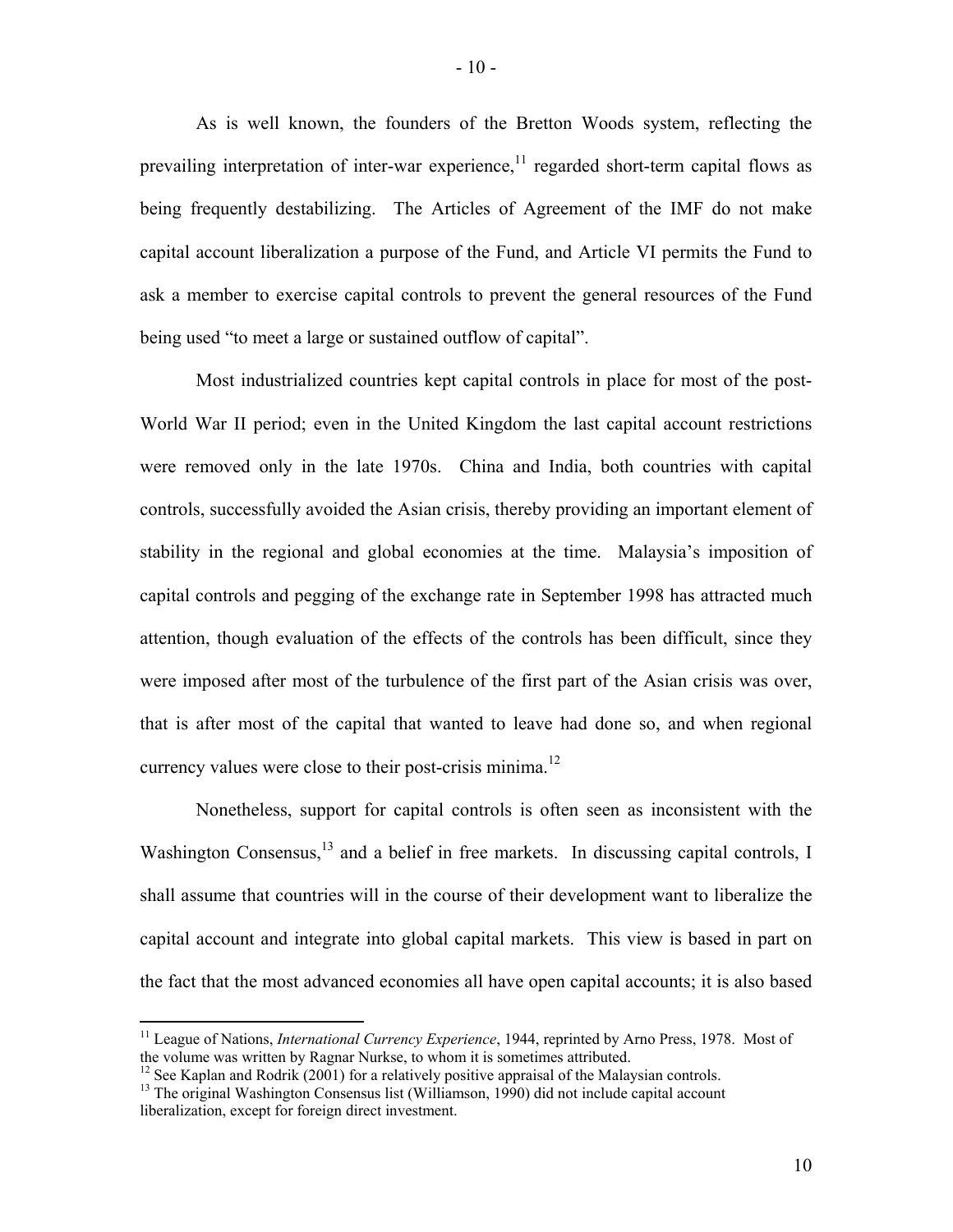on the conclusion that the potential benefits of well-phased integration into the global capital markets – and this includes the benefits obtained by allowing foreign competition in the financial sector – on balance outweigh the costs.<sup>14</sup>

It is necessary to distinguish between controls on outflows and controls on inflows. For controls on capital outflows to succeed, they need to be quite extensive. As a country develops, these controls are likely to become both more distorting and less effective. They also cannot prevent a devaluation if domestic policies are fundamentally inconsistent with maintenance of the exchange rate.

If a country intends to liberalize capital controls on outflows, they could be removed gradually, at a time when the exchange rate is not under pressure,  $15$  and as the necessary infrastructure – in the form of strong and efficient domestic financial institutions and markets, a market-based monetary policy, an effective foreign exchange market, and the information base necessary for the markets to operate efficiently – is put in place. Unless the country intends to move to a hard peg, it could be desirable to begin allowing some flexibility of exchange rates as the controls are gradually eased. Prudential controls that in practice have a similar effect to some capital controls, for instance limits on the open foreign exchange positions that domestic institutions can take, could also be put in place as direct controls are removed.

<u>.</u>

 $14$  The argument is developed at greater length in Fischer (1998). The point has been much disputed, including by Bhagwati (1998). With regard to empirical evidence on the benefits of capital account liberalization, I believe we are roughly now where we were in the 1980s on current account liberalization – that some evidence in favor of the proposition is coming in , but that it remains highly disputed. Reinhart and Tokatlidis (2002), Chari and Henry (2002), Bekaert *et al* (2002), Gallindo *et al* (2002), Gourinchas and Jeane (2002) provide empirical evidence and discuss whether financial liberalization spurs growth and through what channels.

<sup>&</sup>lt;sup>15</sup> The removal of controls on outflows sometimes results in a capital *inflow*, a result of either foreigners and/or domestic residents bringing capital into the country in light of the greater assurance it can be removed when desired.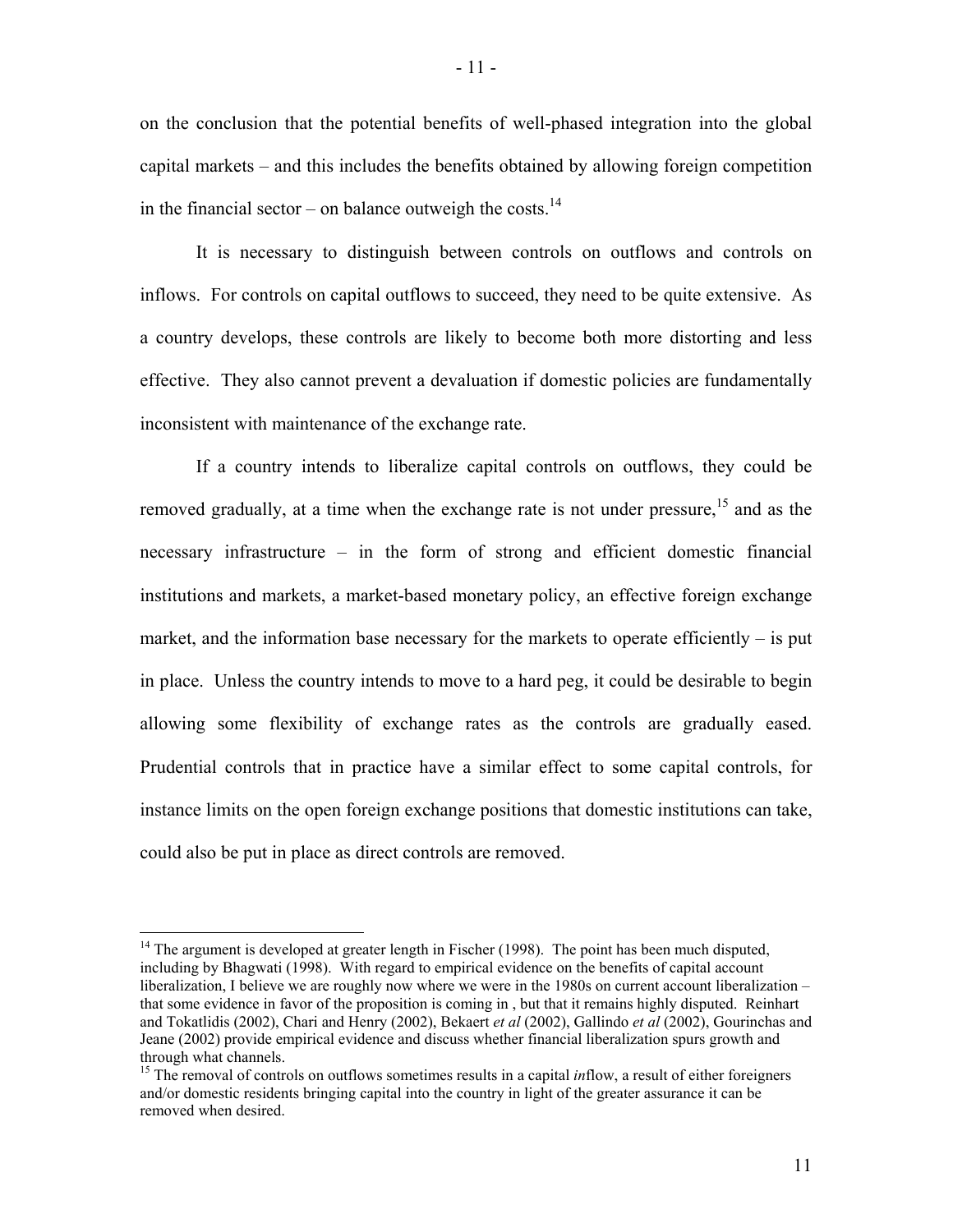Some countries have attempted to impose controls on outflows once a foreign exchange crisis is already under way. This use of controls has generally been ineffective.<sup>16</sup> It has also to be considered that the imposition of controls for this purpose in a crisis is likely to have a longer-term effect on the country's access to international capital.

Several countries, among them Singapore, the three Asian crisis countries, and Malaysia have taken steps to limit the offshore use of their currencies. In principle this makes it possible to break the link between onshore and offshore interest rates, particularly by restricting the convertibility of the currency for nonresidents – who need access to the domestic banking system to complete their transactions.17 Ishii *et al* (2001) conclude that such restrictions have been more successful the more comprehensive they have been, and that they could provide the authorities with a breathing space in which to implement policy changes. But as with other capital controls, their effectiveness tends to erode over time. Further, the longer the measures are implemented, and the stronger they are, the higher the associated costs in terms of the efficiency of the financial system are likely to be.

Excessive international indebtedness of domestic financial and non-financial institutions arises not from capital outflows, but from inflows, especially short-term inflows. The IMF has cautiously supported the use of market-based capital inflow controls, Chilean style. These could be helpful for a country seeking to avoid the difficulties posed for domestic policy by capital inflows. The typical instance occurs when a country is trying to reduce inflation using an exchange rate anchor, and for anti-

<sup>&</sup>lt;sup>16</sup> See Ariyoshi *et al* (2000), pp 18-29, and Edwards (1999), pp 68-71.<br><sup>17</sup> See Ishii *et al* (2001). This paper describes three different mechanisms that are used to limit offshore currency trading.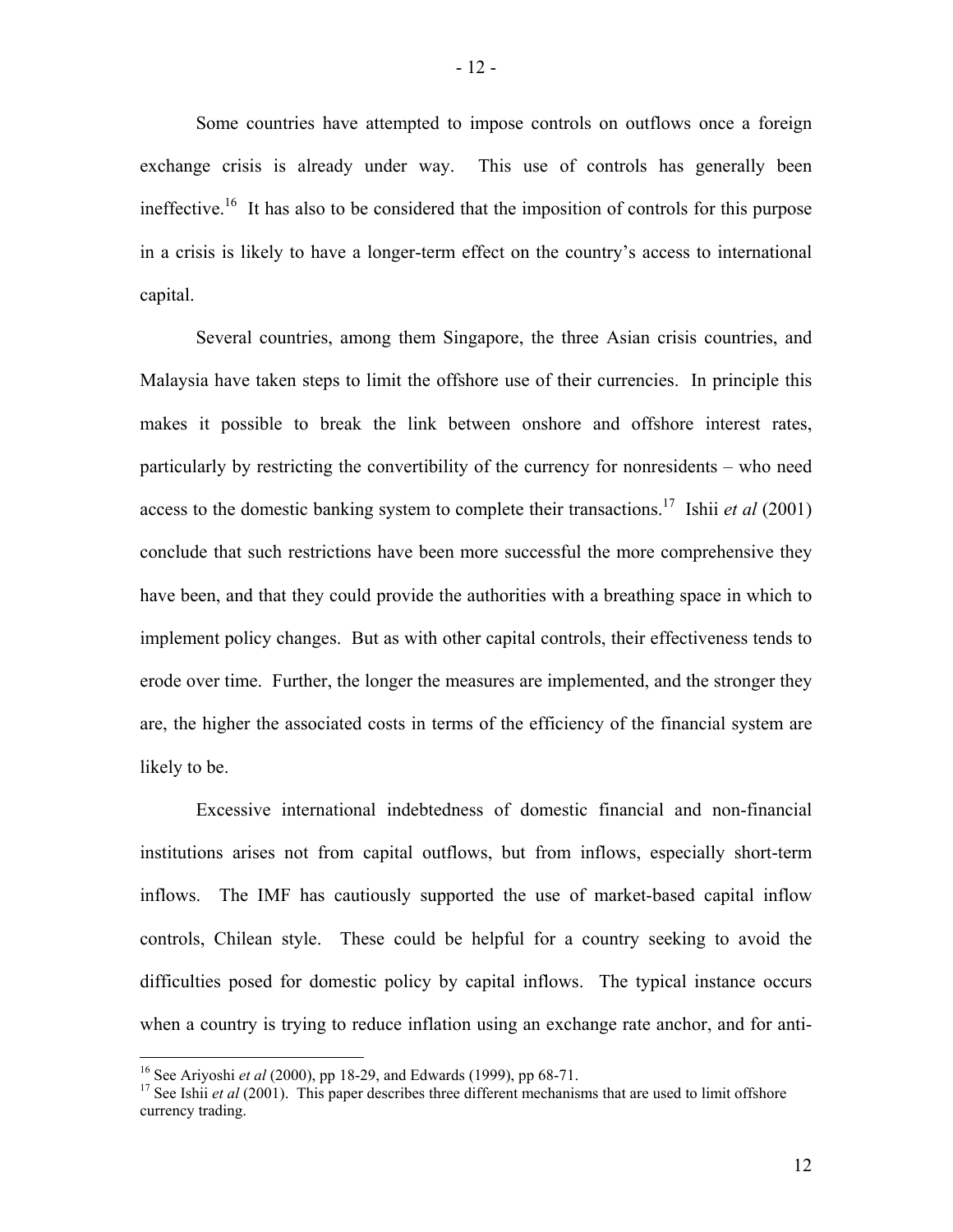inflationary purposes needs interest rates higher than those implied by the sum of the foreign interest rate and the expected rate of currency depreciation. A tax on capital inflows can help maintain a wedge between the two interest rates. In addition, by taxing short-term capital inflows more than longer-term inflows, capital inflow controls can also in principle influence the composition of inflows.

Evidence from the Chilean experience implies that controls were for some time successful in allowing some monetary policy independence, and also in shifting the composition of capital inflows towards the long end. Empirical evidence presented by De Gregorio *et al* (2000) suggests that the Chilean controls lost their effectiveness after 1998. They have recently been removed.

Thus, controls can be used to help limit capital outflows and maintain a pegged exchange rate, given domestic policies consistent with maintenance of the exchange rate. However such controls tend to lose their effectiveness and efficiency over time. Capital inflow controls may for a time be useful in enabling a country to run an independent monetary policy when the exchange rate is softly pegged, and may influence the composition of capital inflows, but their long-term effectiveness to those ends is doubtful. In a nutshell: capital controls may be useful provided they are exercised with care; they are likely to be transitional – albeit possibly in use for a long time – and caution is likely to be necessary in removing them.

 A capital account amendment to the articles of agreement of the IMF was on the agenda at the annual meetings of the IMF in Hong Kong in  $1997<sup>18</sup>$  Given recent controversies about capital flows, it is no longer on the agenda. But it could be restored

<sup>&</sup>lt;sup>18</sup> The Interim Committee agreed in April 1997 that there would be benefits to amending the Articles of Agreement to make capital account liberalization a purpose of the Fund, and to extend the Fund's jurisdiction to capital movements.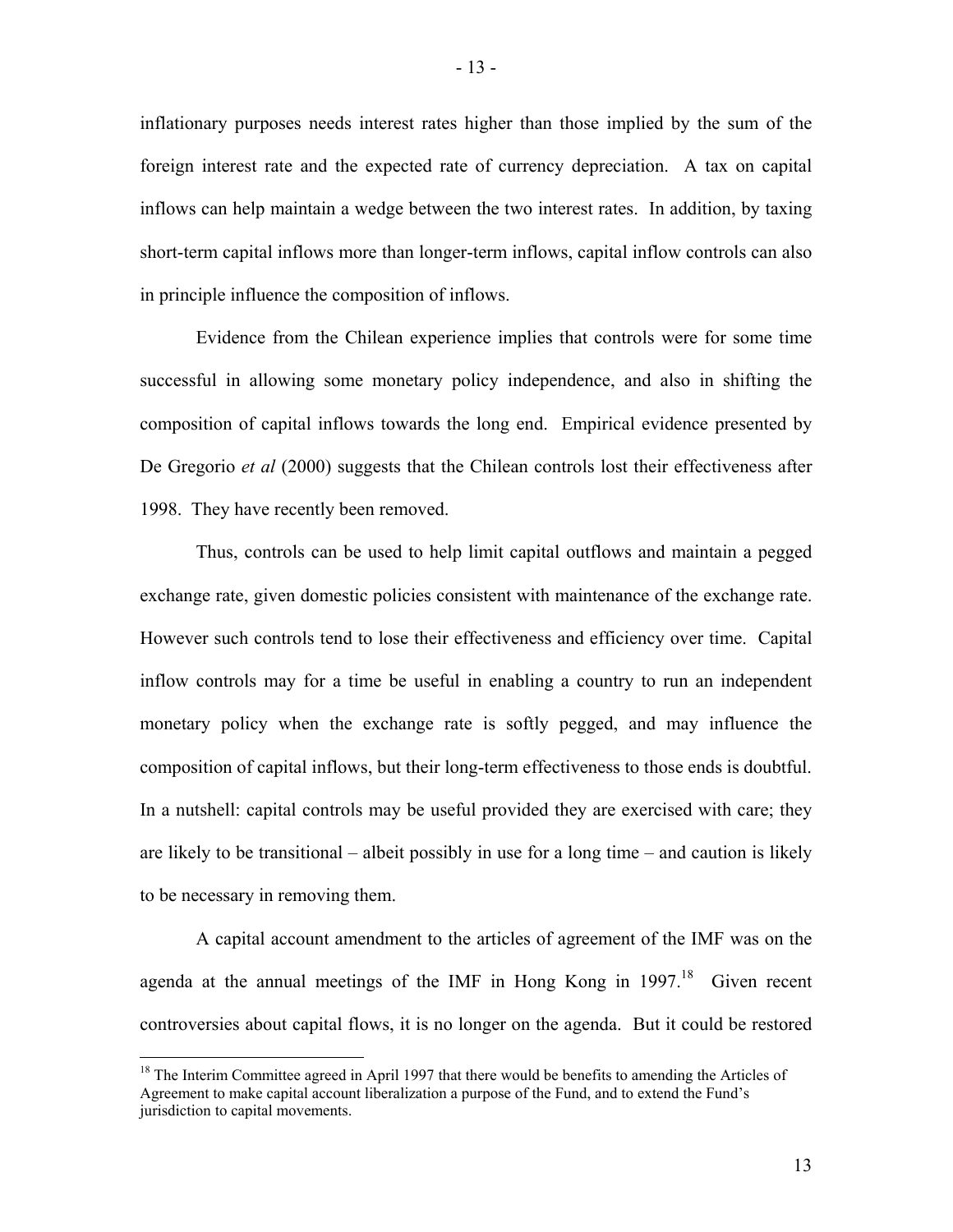to the agenda: the Fund could be given the *orderly* liberalization of the capital account as one of its purposes. Just as is the case with current account liberalization, countries could elect to maintain capital account restrictions (the equivalent of Article XIV of the articles), and, when ready and willing, could accept the obligations of an open capital account (the equivalent of Article VIII).

What benefits might this bring? For countries, it would provide a framework in which to think about their present capital controls, possibly to rationalize them, and eventually to undertake capital account liberalization. For the Fund, it would put centerstage a set of issues that is critical to the operation of the international capital markets and the frequency of crises. And for the Fund and the economics profession, it would provide more incentives to develop a body of knowledge about capital account restrictions and how best to remove them. It is striking that while accepted principles exist for current account liberalization – for instance, first replace quantitative restrictions by tariffs, then gradually reduce tariffs and their dispersion – we have few established principles about the removal of capital account restrictions. It is generally accepted that if the capital account is to be liberalized, that should be done at the long end first, that there should be few restrictions on foreign direct investment, and that Chilean-style inflow controls can be useful, these views do not cover all capital account issues, and in any case need further substantiation and refinement.

The adoption of codes and standards: In considering systemic reforms after the Mexican crisis, the initial reaction was to emphasize the need to provide better information to the markets. The Special Data Dissemination Standard (SDDS), introduced in 1996, was developed in response. It describes a set of data, and information on procedures for their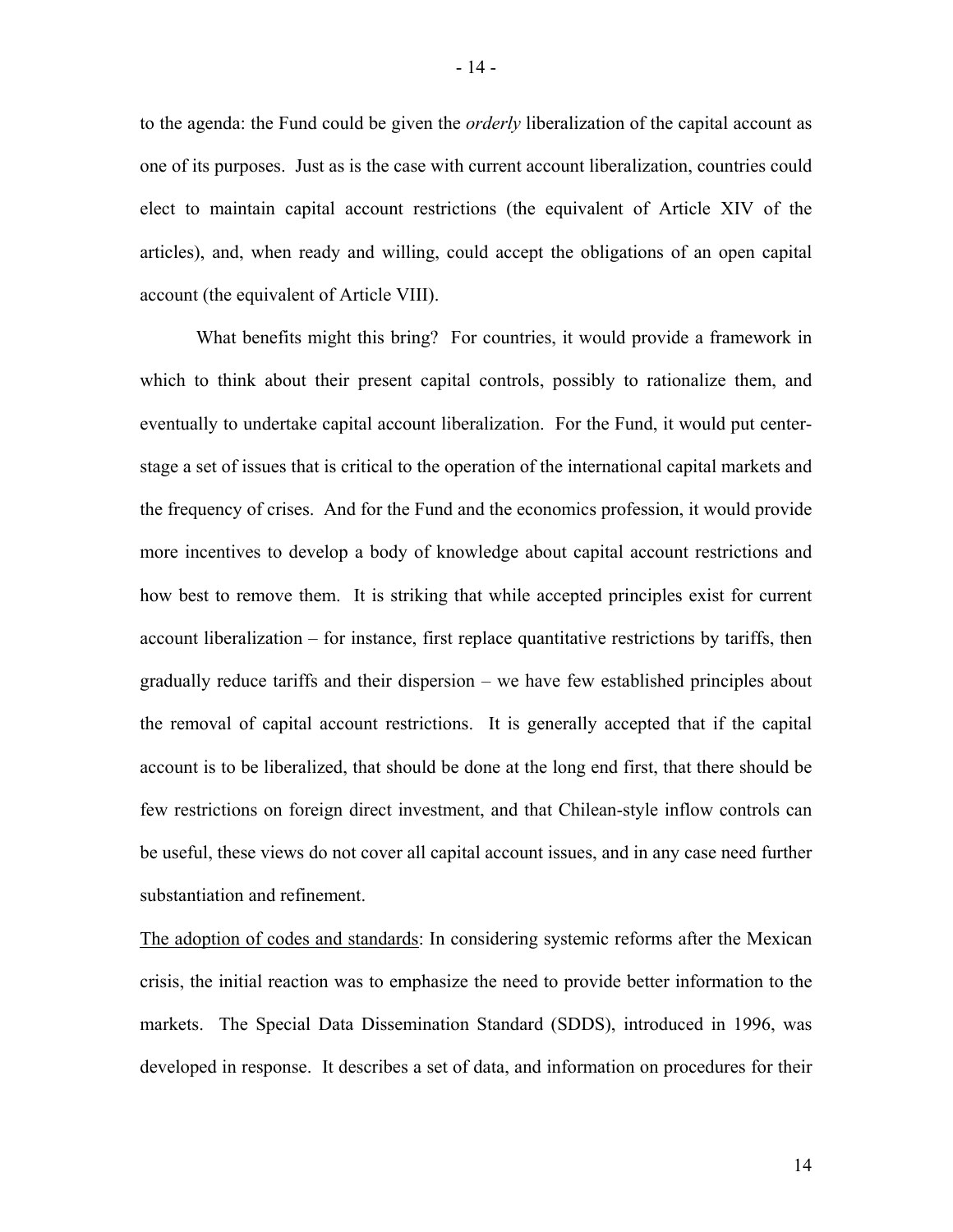release, that subscribing countries have to meet. At present 50 countries have subscribed, including most emerging market countries. The General Data Dissemination System (GDDS) was developed subsequently for countries that do not yet aspire to meet the SDDS; the GDDS sets out procedures by which participating countries can gradually improve the quality of their data, with the assistance of the IMF.

Probably the most important improvement made under the SDDS is to bring uniformity to the release of information on reserves. The reserves template requires countries to make data on reserves available at least monthly, with no more than a onemonth lag.<sup>19 20</sup> Data on forward commitments have to be revealed. The requirement to provide external debt data is also extremely important – one of the main tasks the IMF found itself undertaking in its meetings with the private sector immediately following the outbreak of a crisis was trying to reconcile different external debt estimates.

 If Thailand and Korea had been meeting the conditions on the release of reserve data before their crises, the markets would have known about the declining reserves much sooner, and Thailand would have been forced to reveal its forward interventions in the foreign exchange market. Each country would almost certainly have had to allow the exchange rate to move earlier, well before exhausting their reserves.<sup>21</sup> It is also possible

<sup>&</sup>lt;sup>19</sup> The IMF staff would have preferred weekly data, but some leading central banks objected. They argued that unless private sector participants were required to provide information on their positions, the central banks would be at a disadvantage if required to provide frequent and up-to-date information on their reserves.

 $20$  Many countries do better than this, including Turkey whose reserves data are available daily, and were for a while available in real time.

<sup>&</sup>lt;sup>21</sup> The Mexican case is more complicated, since their reserves declined in two steps, first following the Colosio assassination in April 1994, and then in November. It is thus not obvious that adherence to the present reserve template would have produced an earlier exchange rate adjustment.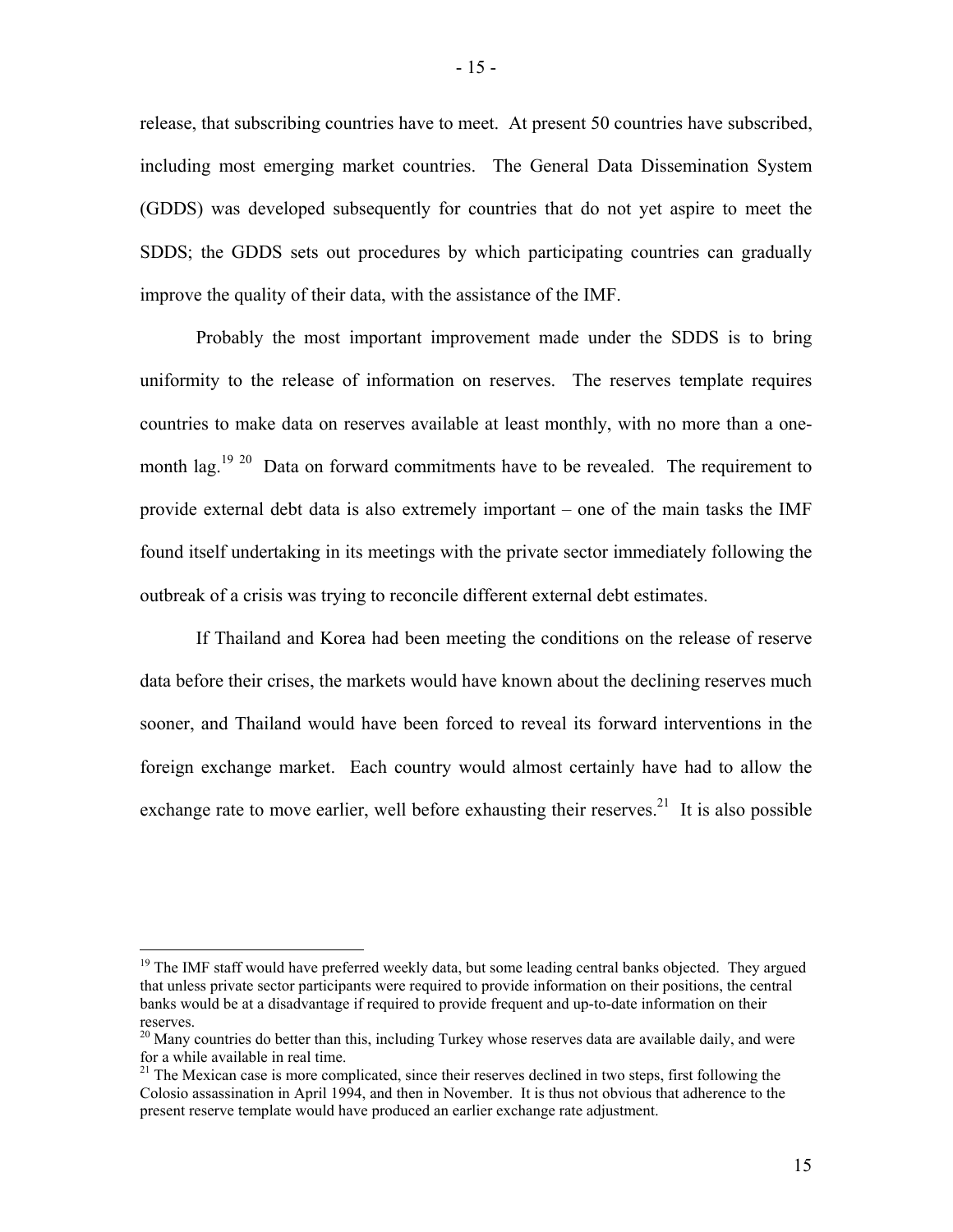that if this information had been generally available, the political system in each country would have forced a policy adjustment on the central bank sooner.<sup>22</sup>

 As this discussion suggests, transparency is important not only because it provides more information to the markets, but even more because it puts constraints on what policymakers can do. Subsequently the IMF developed Codes of Good Practices on Transparency in Monetary and Financial Policies, and on Fiscal Transparency, respectively. These set out standards against which countries can measure their own practices, and where necessary, seek to improve them. The Fund helps countries appraise their practices.

 Countries' performance in meeting four standards in other areas – the Basel Committee's Core Principles for Effective Banking Supervision, and standards for securities regulation, insurance supervision, and payments systems – are assessed as part of the FSAP, the Financial Sector Assessment Program, a joint effort of the IMF, the World Bank, and national supervisory agencies. The World Bank is taking the lead in assessing standards in four other areas: corporate governance (standard developed by the OECD); accounting (IASC); auditing (International Federation of Accountants), and insolvency and creditor rights (principles developed by the World Bank).

 Each standard provides a yardstick by which a country can appraise its performance in the relevant area, and seek to meet international standards. The key questions then are what are the incentives and obstacles to meeting the standards. The answers depend in part on how these systems are appraised, how and to whom the information is made public, what assistance is provided to help countries upgrade their

 $22$  The report of the Nukul Commission on the Thai crisis (The Nation, Bangkok, March 31, 1998) states that information on reserves was very tightly held within the Bank of Thailand.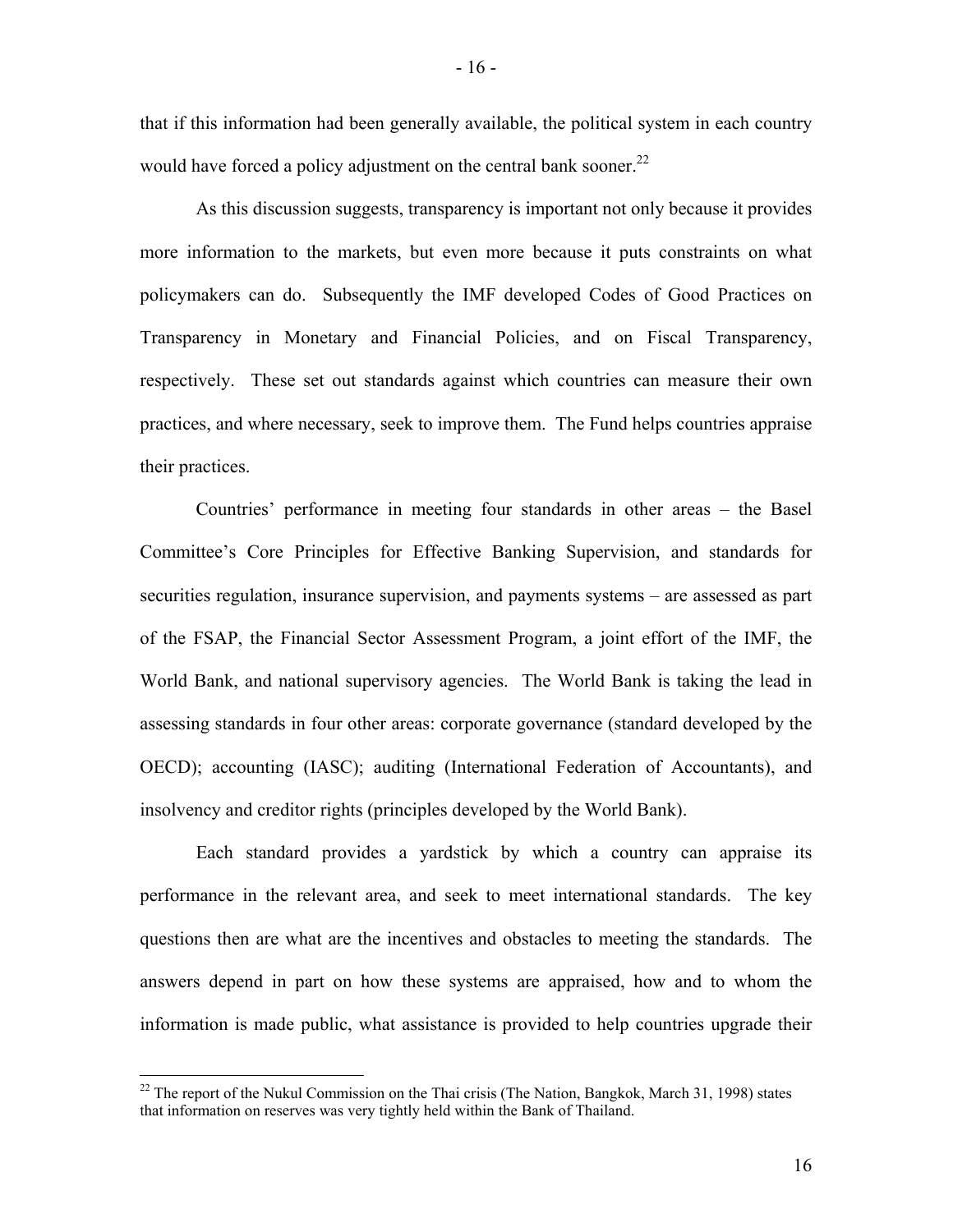performance, and how investors take country performance in these areas into account in making their investment decisions. Among the incentives should be the desire of policymakers to strengthen the economy and reduce the probability of crisis – an incentive that should always be present. Each country's performance in meeting a specific standard is monitored by the relevant body, and the results are summarized in a ROSC – report on the observance of standards and codes – that is posted on the internet.23

 Nothing would help improve standards more than if countries that met higher standards were rewarded with lower borrowing costs.<sup>24</sup> It is early yet to tell whether spreads are lower for countries that meet relevant standards. However, anecdotal evidence and discussions with some market participants suggest that awareness of the contents of ROSCs is growing. If this awareness translates into lower spreads, the standards initiative will begin to pay off not only for individual countries, but also for the system as a whole.

### *Actions by the Fund*

<u>.</u>

 Much of what the IMF could do to prevent crises – the work on standards and codes, and the possibility of a capital account amendment to the Articles of Agreement – has already been discussed. In addition, the FSAP is an extremely important initiative, which is helping member countries strengthen their financial systems. I shall focus on

 $^{23}$  By the end of September 2001, 169 ROSC modules had been completed for 57 countries.

<sup>&</sup>lt;sup>24</sup> One such incentive should have been provided by the fact that to qualify for the Contingent Credit Line (CCL) facility, a country has to be making satisfactory progress towards meeting international standards, particularly the SDDS, the Basle Committee's Core Principles for Banking Supervision, and the Codes on Fiscal Transparency, and on Transparency in Monetary and Financial Policies, respectively. However, the CCL has had no takers.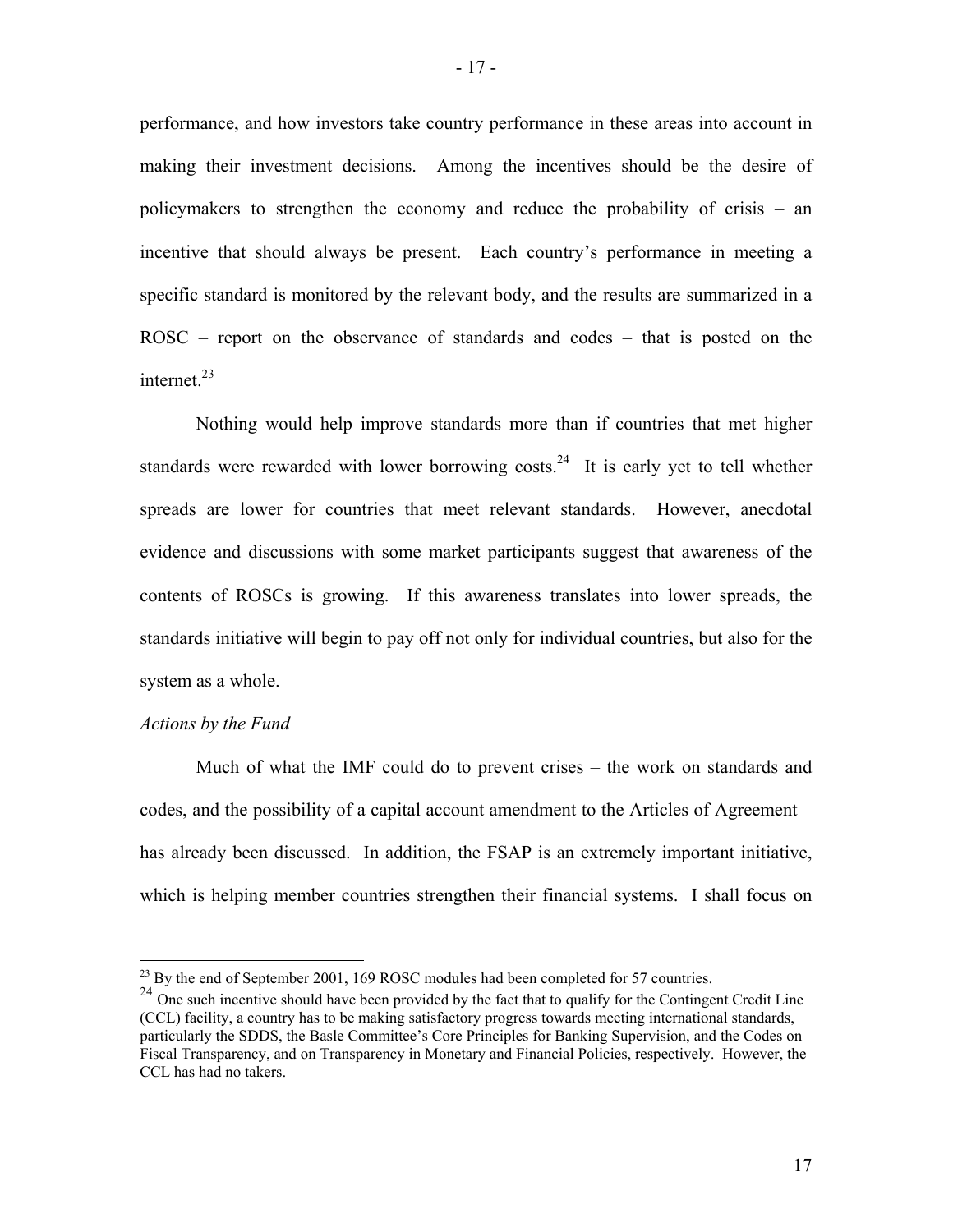three areas: improving surveillance, increasing transparency, and the possibility of prequalification for loans.

Improving surveillance: The Mexican crisis took the IMF by surprise, and it was easy to conclude that better surveillance would have helped prevent the crisis – particularly because at that time the IMF did not make much effort to monitor market and economic developments in real time. It was only after the Mexican crisis that news and financial data screens were widely installed in the Fund.

 It is hard to quarrel with the notion that improved surveillance should help reduce the frequency of crises, and that Fund surveillance through the annual Article IV report, along with more frequent interim interactions with member countries, should contribute to this end.<sup>25</sup> Fund surveillance has improved greatly since 1994.<sup>26</sup> The private dialog between the management and staff of the IMF and the officials of a country can be very frank indeed. Reporting to the Board is also typically very frank.<sup>27</sup>

A key question is whether the Fund should issue public warnings – a system of yellow and red cards – when it believes a country is heading for a crisis. In issuing warnings of potential trouble, whether in private or in public, the IMF has to be mindful of two types of error: the type 1 error of crises that were not predicted; and the type 2 error of a crisis that was predicted but did not happen. It has particularly to be concerned that its warnings may be self-justifying – and this is a difficult problem to deal with, one

 $^{25}$  Given the quantity of private sector research on industrialized and emerging market countries, the question arises whether the Fund has any advantage in undertaking surveillance of these countries. Part of the answer should be the quality of the Fund staff; in addition, Fund staff and management are likely to have a closer dialog with country officials, and may well have access to better information about policies and policy intentions.

 $^{26}$  In 1999, a group of experts headed by John Crow, former Governor of the Bank of Canada, presented a report on Fund surveillance. See *External Evaluation of IMF Surveillance: Report by a Group of Independent Experts, IMF, September 1999.*<br><sup>27</sup> I discuss below how such concerns are reflected in published reports.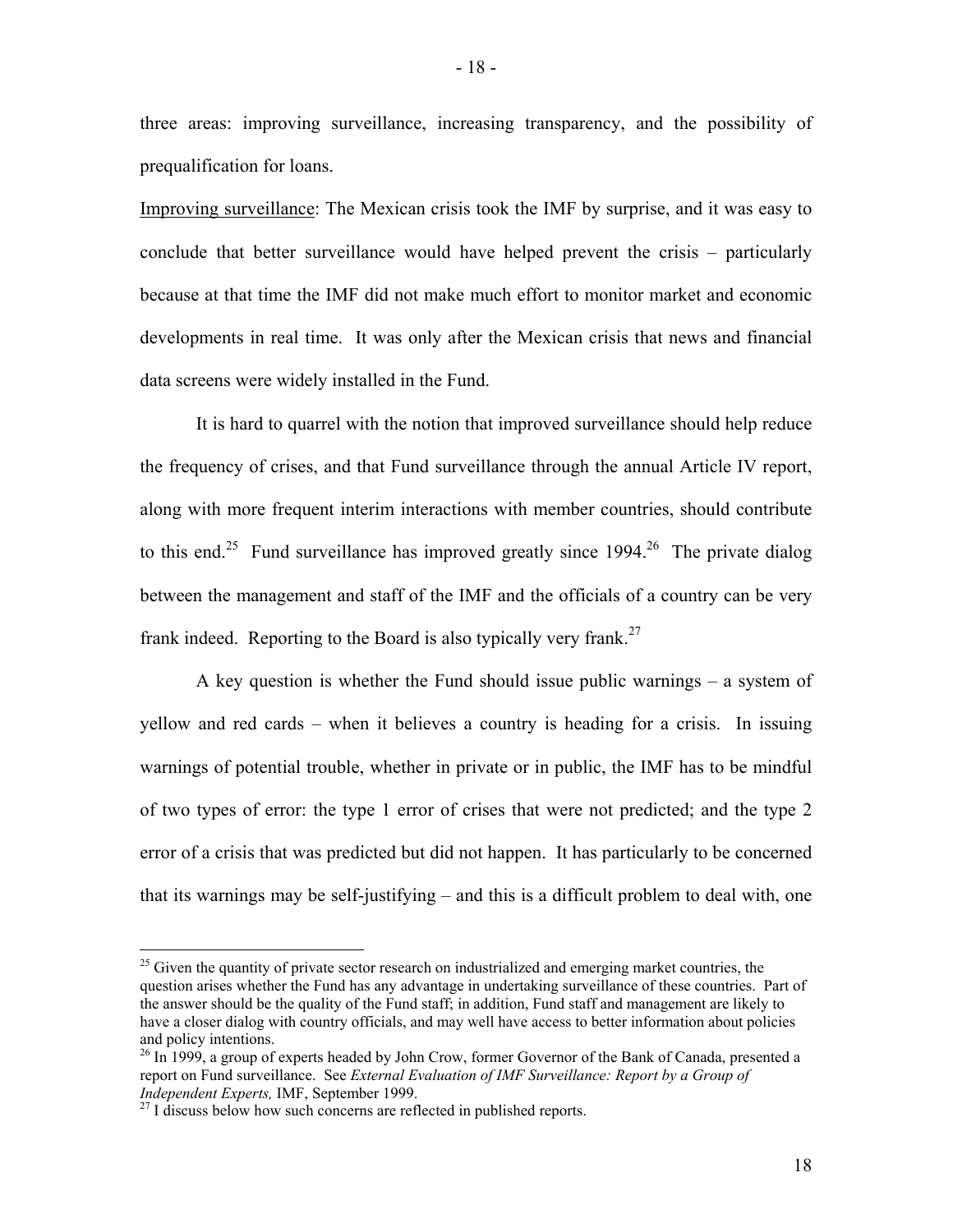that member countries tend to emphasize. Members of the IMF Executive Board often repeat that they do not want the Fund to become a rating agency.<sup>28</sup>

The Fund has rarely issued a clear public warning of an impending crisis, but does express concerns that make the point. How would it have done if it had issued public warnings? Of the six major crises between 1994 and 1999, three were on the Fund's radar screen well before they happened – Thailand, Russia, and Brazil – and three were not, despite concerns having been expressed about some weaknesses in each of the Mexican, Indonesian, and Korean economies. During the crisis period, I predicted, within official circles, at least one crisis that didn't happen. Type 2 errors of this sort are especially worrisome. $29$ 

In addition to self-justifying predictions, it is necessary to consider warnings that may be self-negating – warnings of a potential crisis that induce a country to take action that averts the crisis. I have seen policy actions taken in some economies that in my view prevented crises. In such cases, success has many parents, and since it is the authorities within the country who have responsibility for policy decisions, they rightly tend to take the credit for averting the crisis. $30<sup>30</sup>$ 

While I can envisage circumstances in which the Fund should issue public warnings – and in essence it did that a few weeks before the Thai devaluation – the quiet approach is more likely to be the norm. Public warnings are especially difficult when a country is in an IMF program. If the Fund sees a problem coming, it warns the country,

 $28$  The Fund publishes each quarter a list of the about 40 countries whose currencies are usable for Fund lending; since the criterion for being on the list is to have a strong balance of payments and reserve position, this is a rating, albeit it a not very refined one.<br><sup>29</sup> If Fund warnings were self-justifying, there would not be any type 2 errors.

<sup>&</sup>lt;sup>30</sup> I once took an informal poll inside the IMF asking for examples of crises averted; there were more than I expected, even after adjusting for multiple parentage. I am not aware of more scientific results on this issue.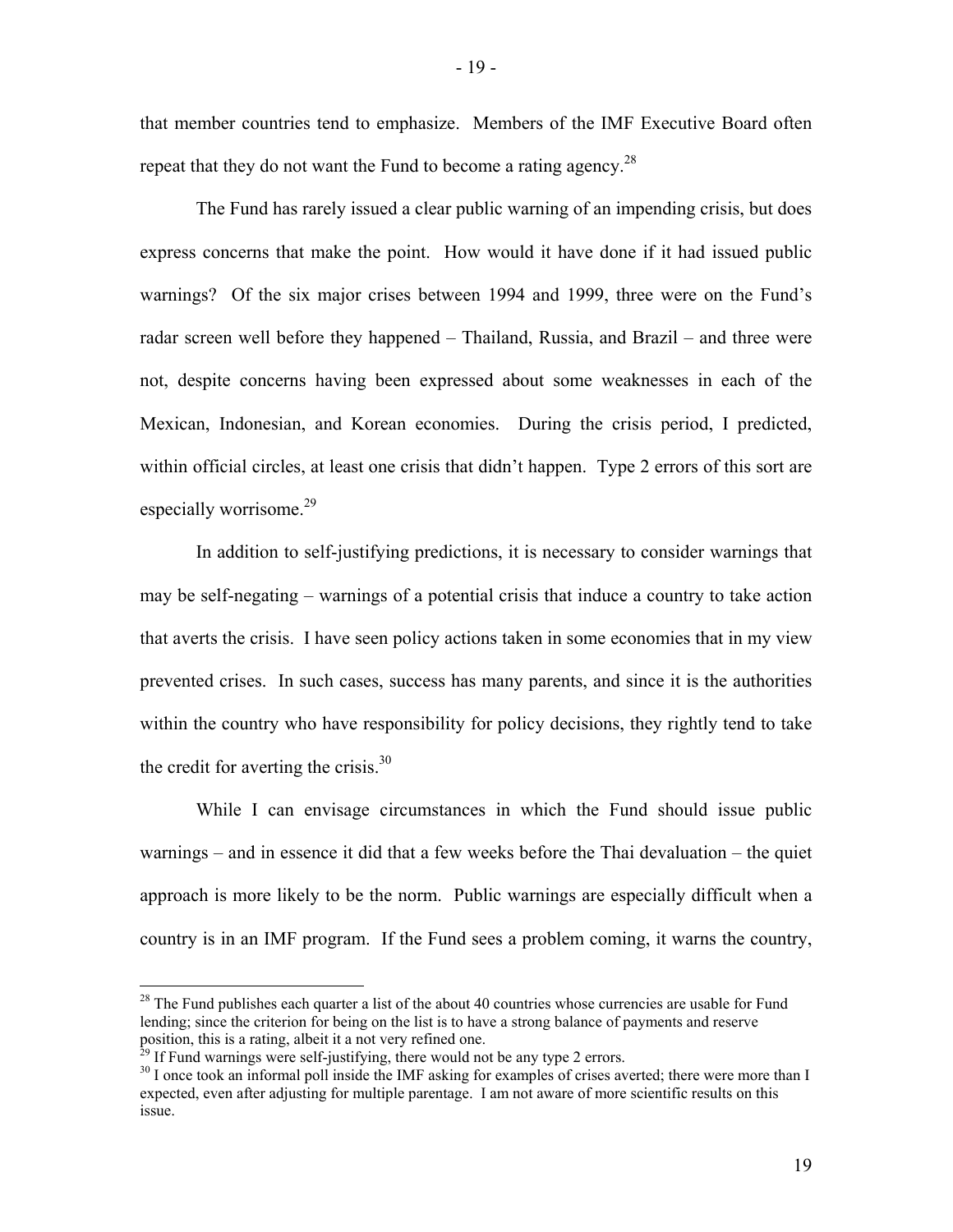increasingly urgently, that the program is in danger. If the country does not respond, the Fund can cut off financing, or issue a public warning. But in these circumstances, the public warning is especially likely to be self-justifying. This dilemma is very real, and has arisen several times in recent years.

Why do countries fail to take action when warned? For one thing, as the late Herb Stein used to say, economists are very good at predicting that something cannot go on forever, but are less good at saying when it will end. (Stein's corollary is that if something cannot go on forever, it will end.) When warning a finance minister about the non-sustainability of the current situation, I was sometimes told that I or someone else said the same thing a year or more ago, and we were wrong. The response is to tell the story of the person on the way down after jumping out of a fortieth floor window, but that usually does not work – for it is rarely the case that those being warned are unaware of the dangers they run; rather there are usually reasons, good or bad (often political), for what they are doing. For another thing, policymakers embarked on a dangerous policy path tend to argue that there is something special about their economy that makes it immune to the normal rules of economics. Sometimes the officials concerned may believe that the trouble will come later, on someone else's watch. And sometimes they are right to ignore a warning, for it is wrong – but much less frequently than asserted by those being warned.

It has sometimes been suggested that the Fund should refuse to lend to countries that get into a crisis after ignoring warnings. The idea of providing incentives to heed warnings is attractive, but this punishment may be too draconian. For not only are some warnings wrong, but also, in refusing to help a country that is willing to implement the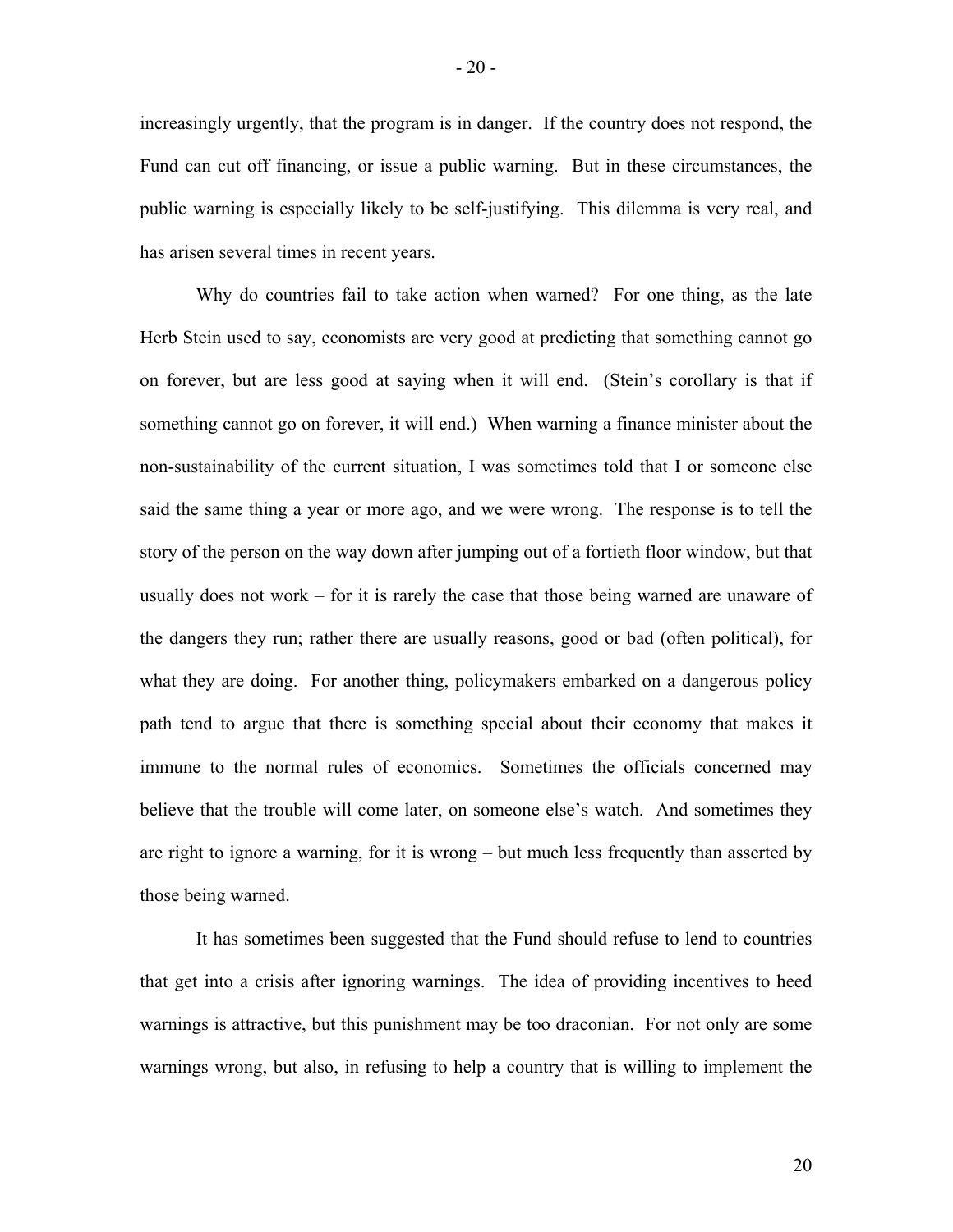mandated policies, the IMF would be punishing the entire population because of the actions of a few policymakers who failed to respond to warnings – and who have probably been fired in the meantime. There is however a case for developing a procedure in which the terms of lending are adjusted depending on the country's previous behavior – though there is a delicate balance to be struck between providing incentives to heed warnings and providing disincentives to come to the Fund when trouble looms.

Beyond the standard traditional human intelligence aspects of surveillance, the Fund has invested in the statistical analysis of vulnerability indicators, as predictors of the probability of a crisis.<sup>31</sup> Similar exercises are undertaken in the private sector, and are published. While these efforts are interesting and the results worth close scrutiny, their forecasting record is not very good; further, to the extent that any one of these equations fits well and is used successfully to avert some crises, it may carry the seeds of its own destruction, in Goodhart's law or Lucas critique fashion.<sup>32</sup>

The Fund is strengthening the vulnerability analyses it carries out for internal purposes: these bring together the statistical analyses with detailed country-by-country reports in seeking to identify countries that are vulnerable, and to recommend appropriate policy measures. While it should continue to strive to make surveillance ever better, we need also to keep reminding ourselves that no early warning system will be infallible. Transparency: At the time of the Mexican crisis, the IMF published very little about its programs, its policy deliberations, and its surveillance activities – except for the *World Economic Outlook* and the *International Capital Markets Report.* If the Board agreed to

<sup>&</sup>lt;sup>31</sup> See IMF(2000) and Goldstein *et al* (2000).<br><sup>32</sup> Berg *et al* (2000)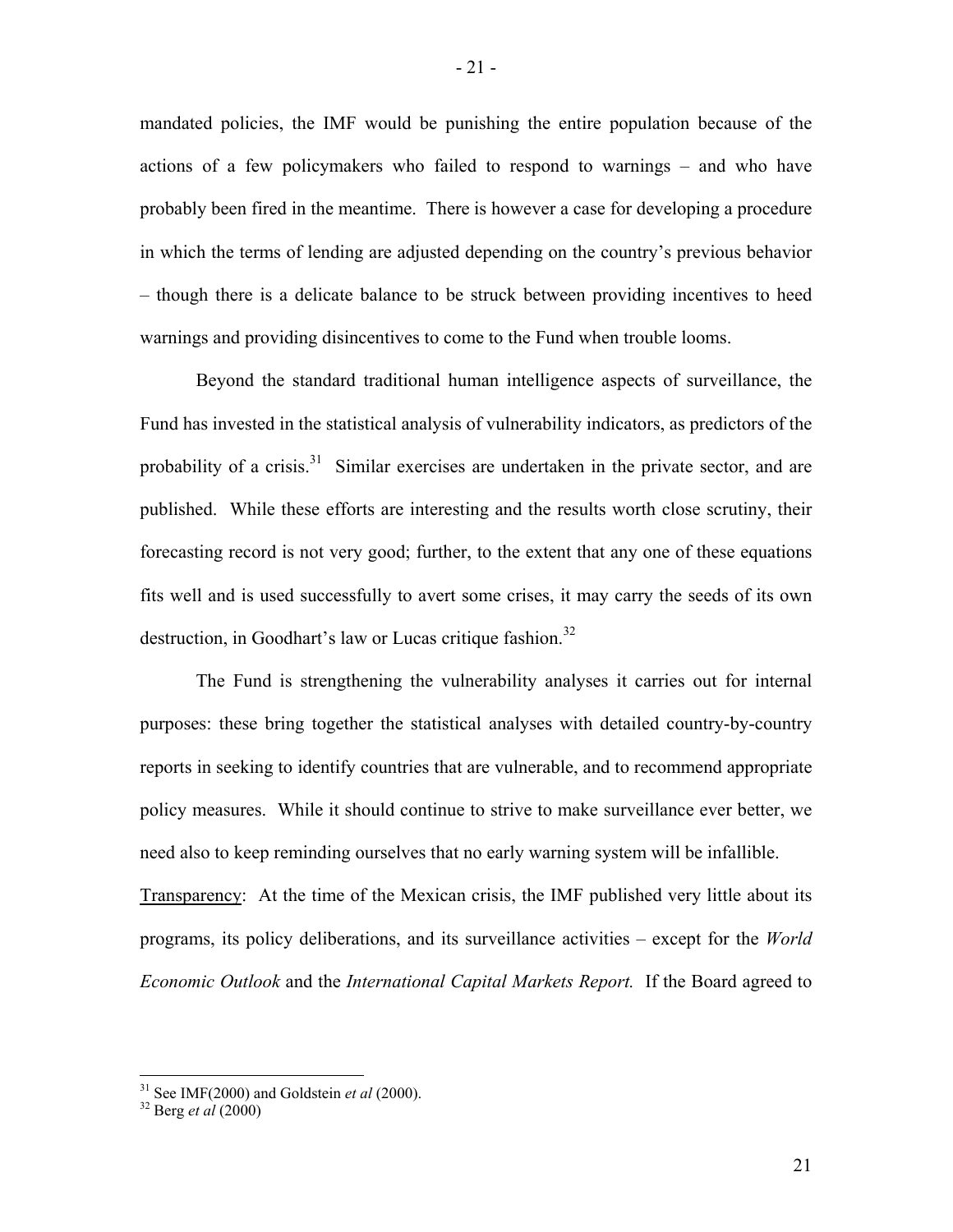support a program, an announcement of the amounts involved would be made. Program documents were not published. Nor were Article IV reports.

Now the great majority of IMF members publish their Article IV conclusions (in the PINs – Public Information Notices) and more important, most agree to the publication of the Article IV reports themselves.<sup>33</sup> Most borrowers release the Letters of Intent that describe their IMF-supported programs. In addition, since the start of 2001, countries have been allowed to publish the staff reports on programs, and about half have been published since then. Staff papers on general policy issues are almost all published, sometimes also in preliminary form to solicit public comment. In addition, an Independent Evaluation Office, reporting to the Board, has been established and is beginning to operate.

All this marks a revolution in transparency, and a revolution within the Fund. At the time the changes were being debated within the Fund, some Board members feared that greater transparency would inhibit the frankness of the policy dialog between the Fund and its members, and the frankness of reporting to the Board. The objection was a serious one, even if it sometimes came from members with whom the policy dialog was not particularly frank. It was dealt with in part by allowing members to request the removal of market-sensitive information from reports that were later to be published.<sup>34</sup> On balance I do not believe the fears have turned out to be valid, though from time to time in clearing a report, I was mindful of the fact that the report would be made public.

<sup>&</sup>lt;sup>33</sup> Publication rates of Article IV's are highest for the advanced, Central and Eastern Europe, and Western Hemisphere members.

<sup>&</sup>lt;sup>34</sup> All changes made between Board presentation and publication of a report have to be reported in complete detail to the Board – this serves as a safeguard against changes that do not meet the marketsensitivity test.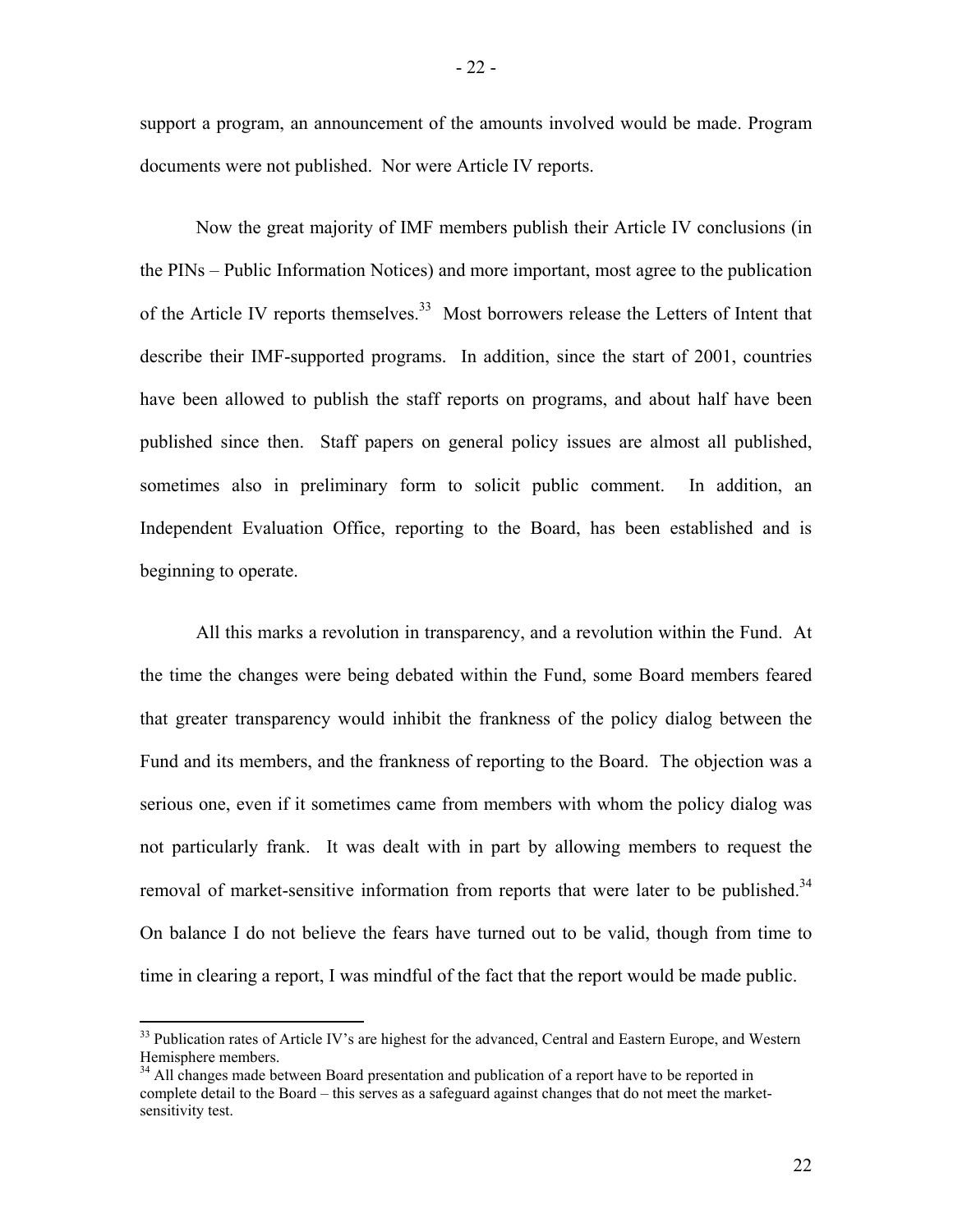The main argument for transparency put forward a few years ago was that it helps make markets more efficient. That it does, despite the difficulties skeptical markets frequently create for member countries and for the Fund. But transparency has many other benefits. As already mentioned, it improves policy, because policymakers operating in the light of day cannot do some of the things they can do in the dark of secrecy. It also improves the quality of the Fund's work, for Fund staff and management are bound to be even more careful to get it right when subject to scrutiny – and here the Independent Evaluation Office will also make an important difference.

But transparency does even more than that, in two regards. First, it promotes interactions with the outside world, for as the Fund puts information out, it has also to interact with the outside, listening to what outsiders are saying, and taking information in. This happens in a variety of ways: the posting of papers for comment on the web; the setting up of the Capital Markets Consultative Group, a group of private sector capital market participants with whom general issues – but not the details of individual country cases – are discussed; and increased interactions with NGOs in both the industrialized and developing countries. In addition, transparency improves the depth and the quality of the interactions with the academic community. The Fund has to be careful in all these interactions not to betray the trust of its members by revealing privileged information, or by giving anyone favored access – and doing so requires real skill and tact.

Second, transparency strengthens the potential effectiveness of Fund surveillance over non-borrowing countries. In that regard, consider the United States. The US government used to ignore the annual Article IV report, and hardly anyone outside official circles got to see it. The Article IV report for the United States for 2001 was

- 23 -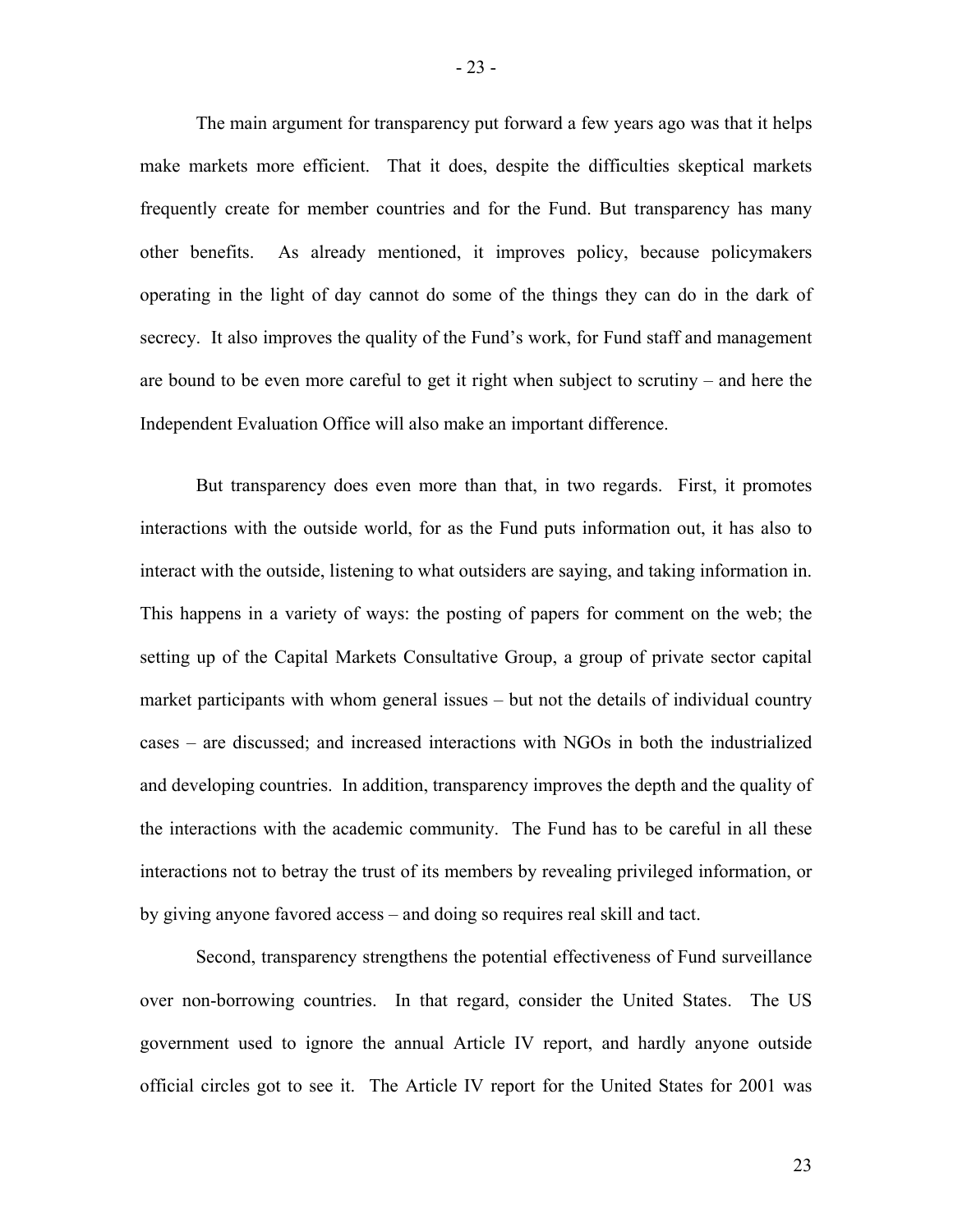certainly not ignored: it was the subject of many news reports and of several op-ed columns in leading newspapers. And all the attention it received ensures the next Article-IV consultation with the U.S. will be treated more seriously by the United States authorities than in the past. Of course there is also a risk – namely that Fund surveillance fails to establish a track record. Which is to say, transparency strengthens the incentives for the Fund to do top-class work.

 Let me confess also to a third argument that was sometimes on my mind – that transparency probably contributes a bit to democracy.

Looking back, I regard the transparency revolution as the most important change in the IMF during the seven years I was there. This is not simply a bureaucratic change; it is a culture change. It has some costs – but it is overwhelmingly a positive development.

Prequalification for loans: The Meltzer Commission recommended that the Fund move over five years towards a system in which countries would have to prequalify for loans, particularly by meeting strong standards for the health of the banking system.<sup>35</sup> Loans would be disbursed automatically if triggered. Other countries would not receive loans, except in cases of systemic risk.

Relying solely on prequalification for loans would set up the right incentives to meet the qualification conditions. However, automatic disbursement, independent of the country's macroeconomic policies, would not make sense, even if the country's overall policies had been good at the time the line of credit was negotiated, for macroeconomic conditions are almost bound to have changed at the time the country needs to draw on its

<sup>&</sup>lt;sup>35</sup> The report of the Meltzer Commission (the International Financial Institution Advisory Committee) is available at <http://www.house.gov/jec/imf/ifiac.htm>.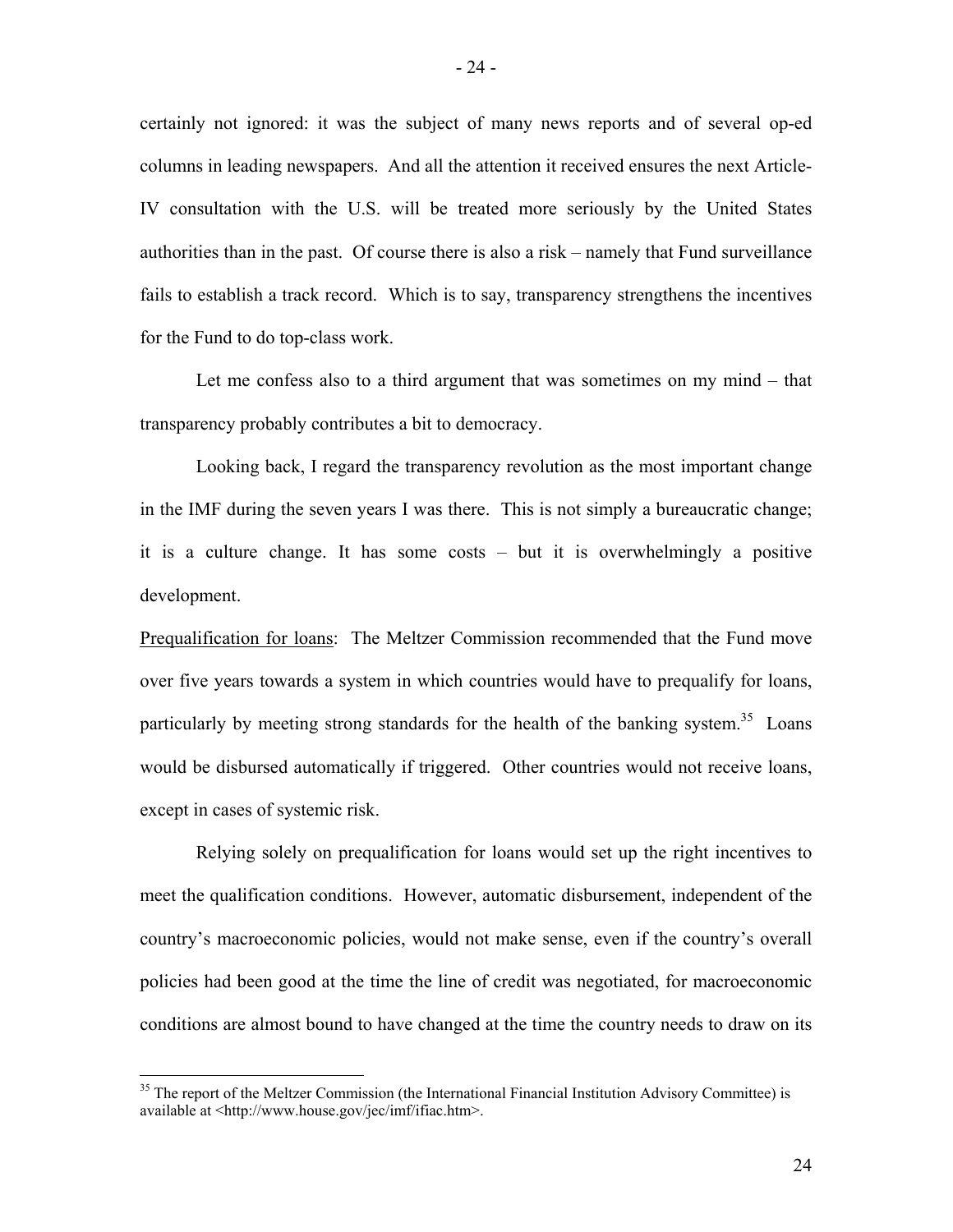line of credit. Further, while incentives for prequalification make sense, the Fund might well find difficulty in not lending to non-prequalifying crisis countries that have demonstrated post-crisis their willingness to adjust their policies to deal with the crisis. The discussion here parallels that about the suggestion that the Fund not lend to countries that ignore warnings provided by the Fund – and we should note also that the Meltzer Commission's systemic risk contingency is one that discriminates against smaller countries.

Nonetheless, the notion of prequalifying for lending is an important one, which is embodied in the conditions for the CCL – Contingent Credit Line facility. The basic idea is straightforward: the IMF offers a precautionary line of credit to countries that have demonstrably sound policies, but which nonetheless believe they may be vulnerable to contagion from crises elsewhere. In effect, it allows countries that have met certain preconditions to augment – at low cost – the foreign exchange reserves they can draw on in a crisis. The knowledge that these resources are available may in itself deter a speculative attack. By offering qualifying countries a seal of approval for their policies, it should also reduce contagion, by giving less reason for investors and creditors to pull their money out because of crises elsewhere.

The adoption of the CCL marked an important departure from the Fund's traditional lending activities. Rather than waiting to pick up the pieces after an accident has happened, the intent behind the introduction of the CCL was to use the Fund's lending capacity for crisis prevention, as well as crisis resolution. This obviously creates a risk of moral hazard. Countries have an incentive – in theory at least – to run weaker policies if they have an extra financial cushion in place. Perhaps more importantly,

- 25 -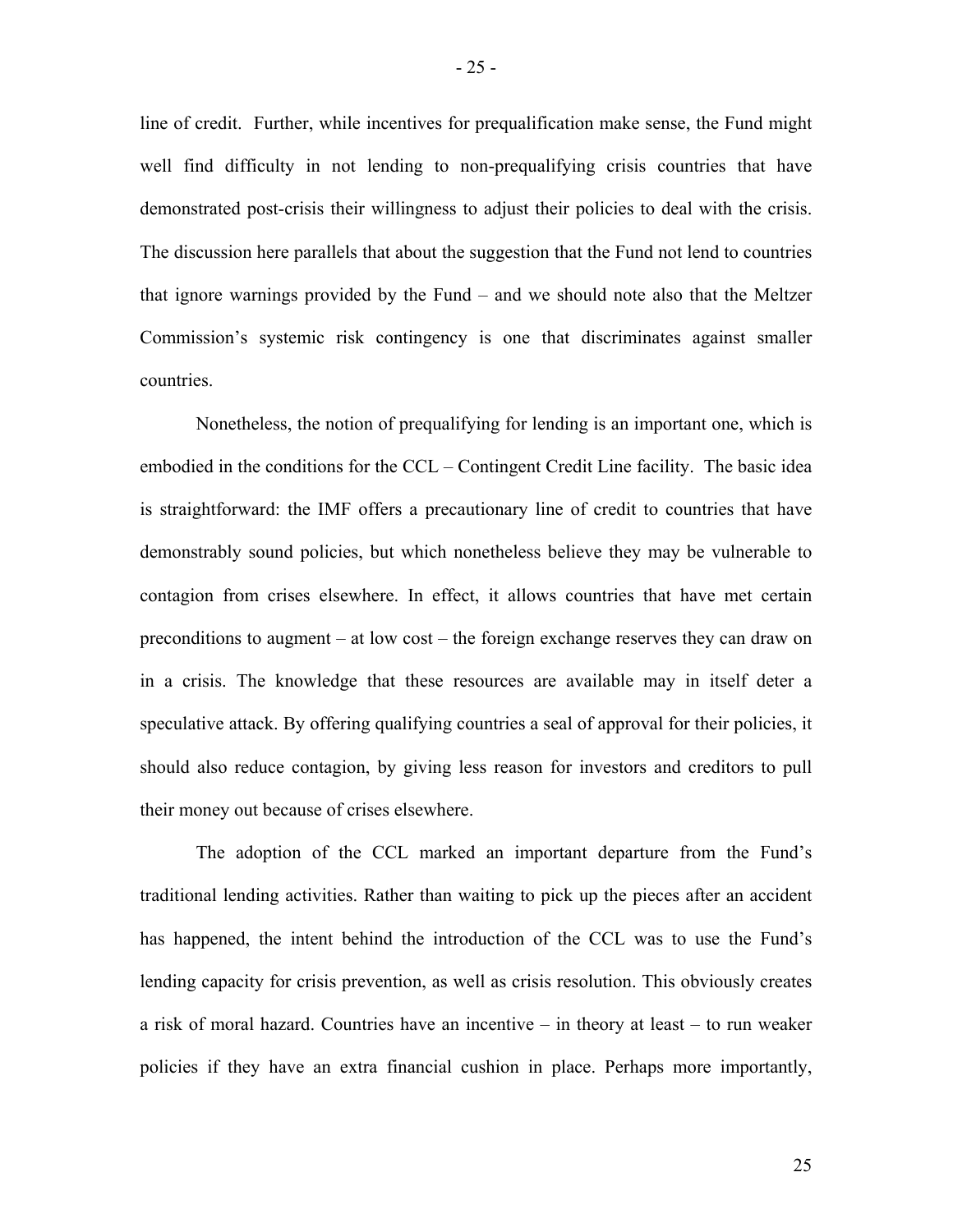investors have an incentive to lend to countries with weaker policies if they believe that the presence of the credit line increases the chances that they will be repaid if things go wrong.

To counter this problem, the CCL was aimed explicitly at members with firstclass policies, who would face a potential loss of access to international capital markets because of contagion rather than domestic policy weaknesses. But we do not live in a Manichaean world in which we can divide countries neatly between the righteous and the ungodly. So "first-class" should not be taken to mean "perfect". The eligibility criteria are demanding, but not so much so that they would disqualify any country that might benefit from signing up. $36$ 

 To date, the CCL has not been adopted by any country, and as time goes by, it seems less likely that it will be adopted. In part this was because of a Groucho Marx-like concern that no country that was eligible would want to join the club. It is not clear whether a further reformulation of the facility would lead to its use, but as of now it seems that this important attempt to make the Fund's financial resources available for crisis prevention has failed.

#### *Actions by others*

1

Almost every suggestion for change identified so far relates to the behavior of the emerging market economies or the IMF. But the behavior of the suppliers of international capital in the industrialized countries, particularly the financial institutions, also contributes to the excessive volatility of international capital flows, and thus to

<sup>&</sup>lt;sup>36</sup> The key conditions are (i) at the time the credit line is agreed, the country is not expected to need to borrow from the Fund; (ii) the country's economy is in good shape, and it is making progress towards meeting relevant international standards; and (iii) the country must enjoy constructive relations with its private creditors, and be taking appropriate steps to limit its external vulnerability.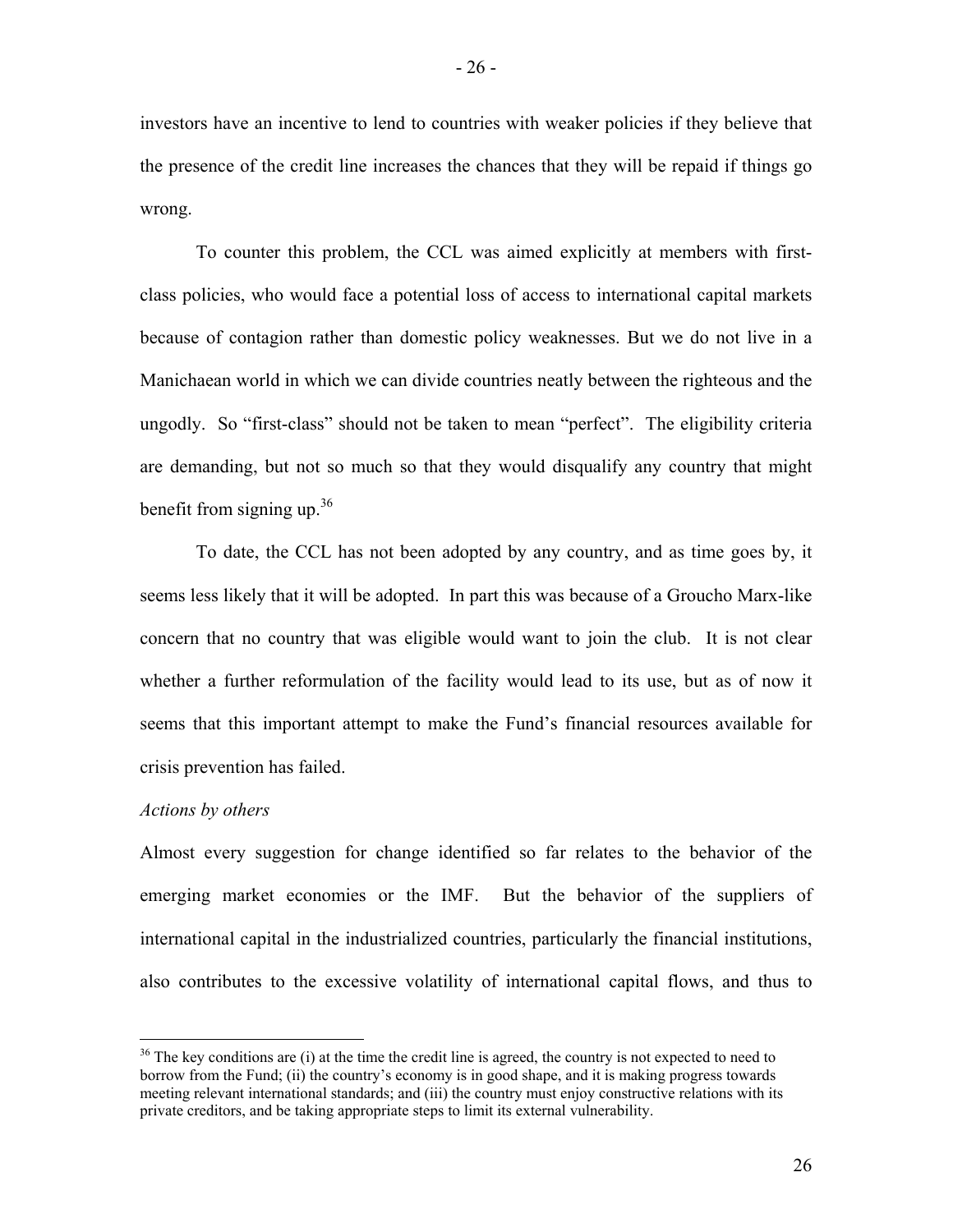financial crises. This is the theme of Dobson and Hufbauer  $(2001)^{37}$ , who argue (p.129) that "Changing the rules of the game in industrial countries is at least as important as strengthening the regulators and financial institutions in the emerging markets." This view was shared by the authorities in some Asian countries, who attributed the crises to the behavior of hedge funds.

Dobson and Hufbauer trace many of the capital flow reversals during crises to the behavior of short-term flows, intermediated in some way by banks (including, for instance, providing credit to hedge funds), subject to moral hazard caused by explicit and implicit insurance in the host countries. Their proposed solution is a set of measures for strengthening the new Basel Capital Accord, improving financial system regulation in part through increasing the accountability of supervisors, tightening the frameworks governing G-10 deposit insurance, and undertaking a review of the behavior of large portfolio investors with the goal of designing "disclosure rules and other incentives that would forestall large portfolio swings from becoming a future financial problem" (p.165). They also recommend creating a clear ex-ante framework for private sector involvement in the resolution of international financial crises, a topic to which I will turn later.

The issue here is not the goals, which are admirable, but whether better rules and regulations can be designed. After all, the revised Basel Accord took a considerable amount of work and time, and will take several more years to go into effect. With regard to hedge funds, an IMF study found that a wide range of financial institutions, including banks, had engaged in the same behavior as the hedge funds.<sup>38</sup> That conclusion could point two ways, but policymakers in the leading countries whose institutions supply

<sup>&</sup>lt;sup>37</sup> Dobson and Hufbauer (2001).

<sup>38</sup> Eichengreen *et al* (1998).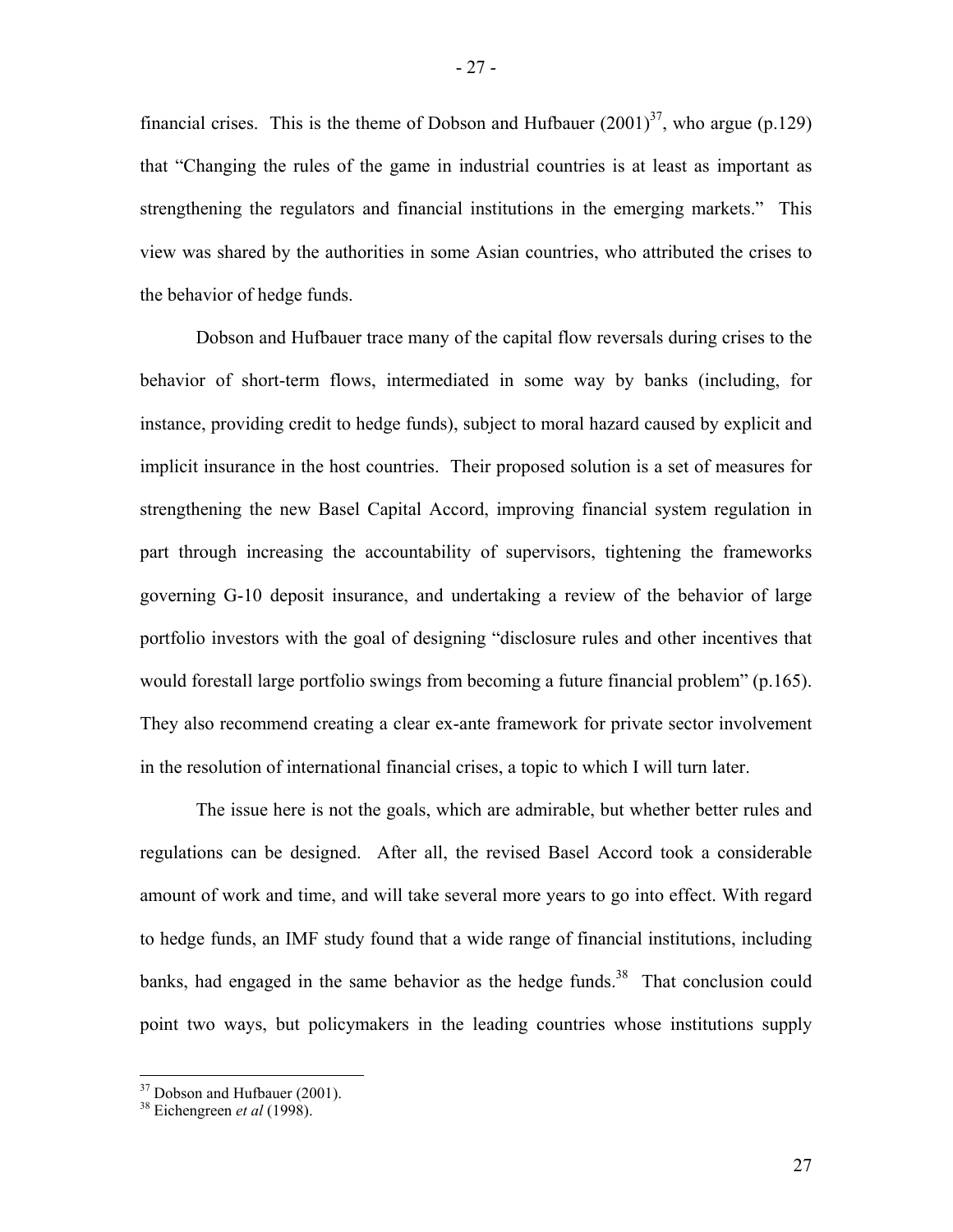funds took the view that the type of systemic risk that emerged in the LTCM case could best be handled by greater diligence by the lenders to hedge funds. These conclusions left the authorities in some Asian and some European countries unconvinced, but a subsequent Financial Stability Forum study<sup>39</sup> was not able to push towards any consensus on the need for or possibility of greater disclosure of position-taking by financial institutions participating in emerging markets. Although it is doubtful that a different consensus will emerge anytime soon, this issue should remain on the agenda.

Dobson and Hufbauer also call for better coordination among G-10 supervisors and regulators. The Financial Stability Forum was set up in 1999 to bring financial supervisors from the G-7 together with their finance ministry and central bank deputies, along with representatives of the major international regulatory agencies, and IFI officials. As a forum, the FSF has a very small bureaucracy, but is able to draw on the institutions associated with it, and others, to prepare reports on major financial issues – and it has been active in this regard, producing several good reports. Its biannual meetings start with a surveillance discussion seeking to identify vulnerabilities in the international financial system, and in financial systems in individual countries. It is not clear yet to what extent the FSF has contributed to strengthening supervision in the international financial system.

The G-20 was also set up in the aftermath of the Asian crisis. Its membership is very similar to that of the IMFC – the International Monetary and Financial Committee – the ministerial level body that in effect governs the IMF. Given competing demands on the time of officials, rationalization of the proliferation and overlap of institutions in the international system could be desirable.

1

<sup>39</sup> Financial Stability Forum, *Report of the Working Group on Highly Leveraged Institutions*, Basel, 2000.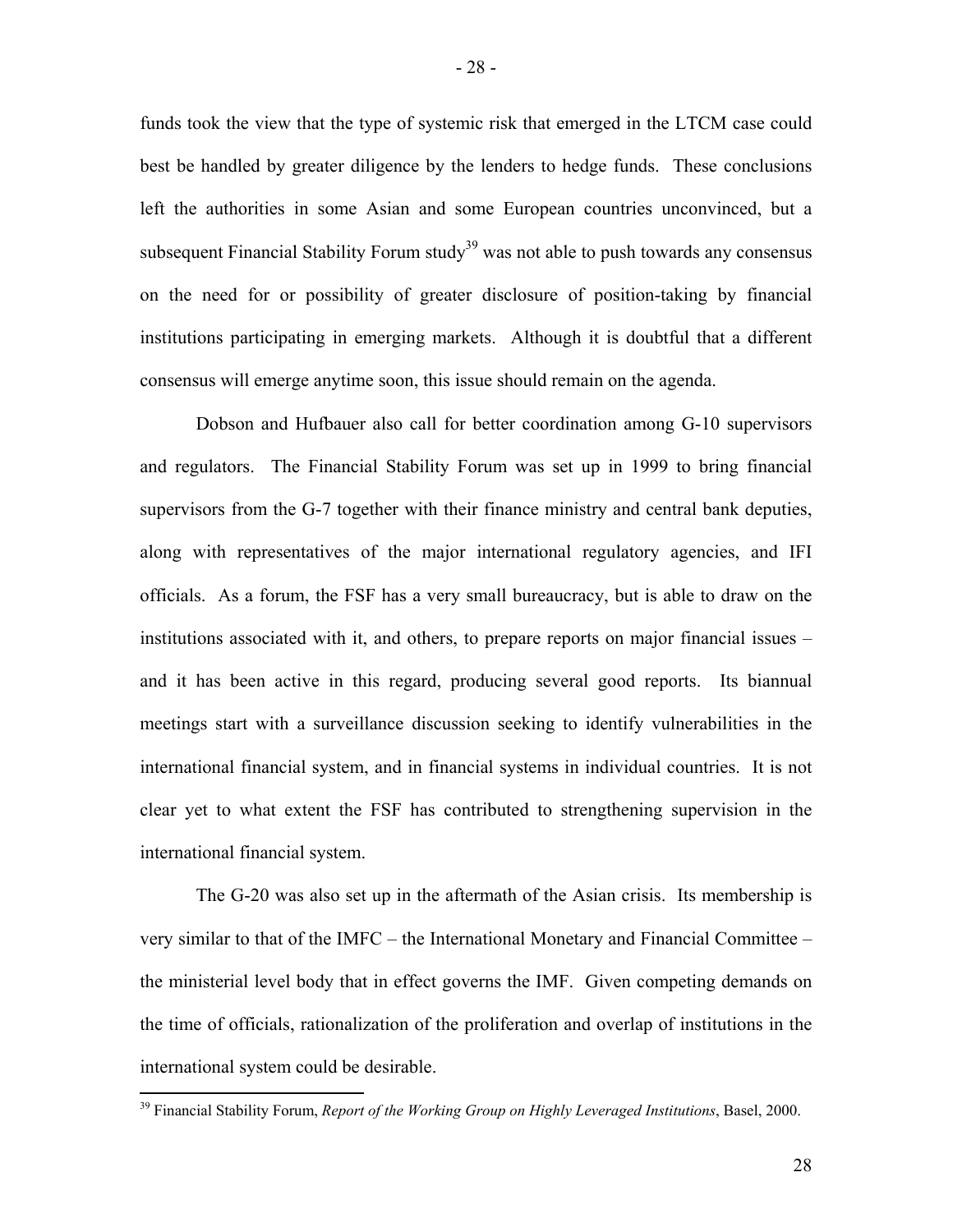### **III. Crisis Response and Private Sector Involvement (PSI)**

While it is convenient to draw a distinction between crisis prevention and crisis response, the line cannot be clearcut, for the way the Fund and the international system respond to crises also helps determine behavior before a crisis.

No issue in the debate over the reform of the system has generated more heat than that of PSI. The term is used in several senses. The literal meaning is the contribution of the private sector to meeting a country's financing needs. In the debate over how the IMF should ensure PSI, the term is often used to mean non-business-as-usual ways to persuade the private sector to reduce net capital outflows from a country facing a capital account crisis. Some mean by PSI the losses or pain borne by foreign private investors during a crisis.

These different conceptions of PSI are relevant to distinct but related concerns about IMF lending. The first recognizes that given the scale of capital flows to emerging market countries, the public sector is unlikely to be able fully to offset swings in private capital flows, and that the private sector one way (voluntarily) or another (involuntarily) needs to provide some of the needed financing.<sup>40</sup> This leads to the second sense of  $PSI$ that the IMF may on occasion need to find ways of helping ensure the private sector provides some of the financing.

The third – pain – sense is relevant to the efficiency of the operation of the capital markets, and to moral hazard. If markets are to operate efficiently, investors need to bear

 $40$  The question of the optimal size of the IMF and of individual programs could be analyzed using a costbenefit analysis, in which at the margin the benefit to the global economy of an extra dollar provided to the IMF is equal to its marginal cost. There are of course formidable difficulties in quantifying the benefit to the global economy, including the need to weight the gains to different groups in the global system.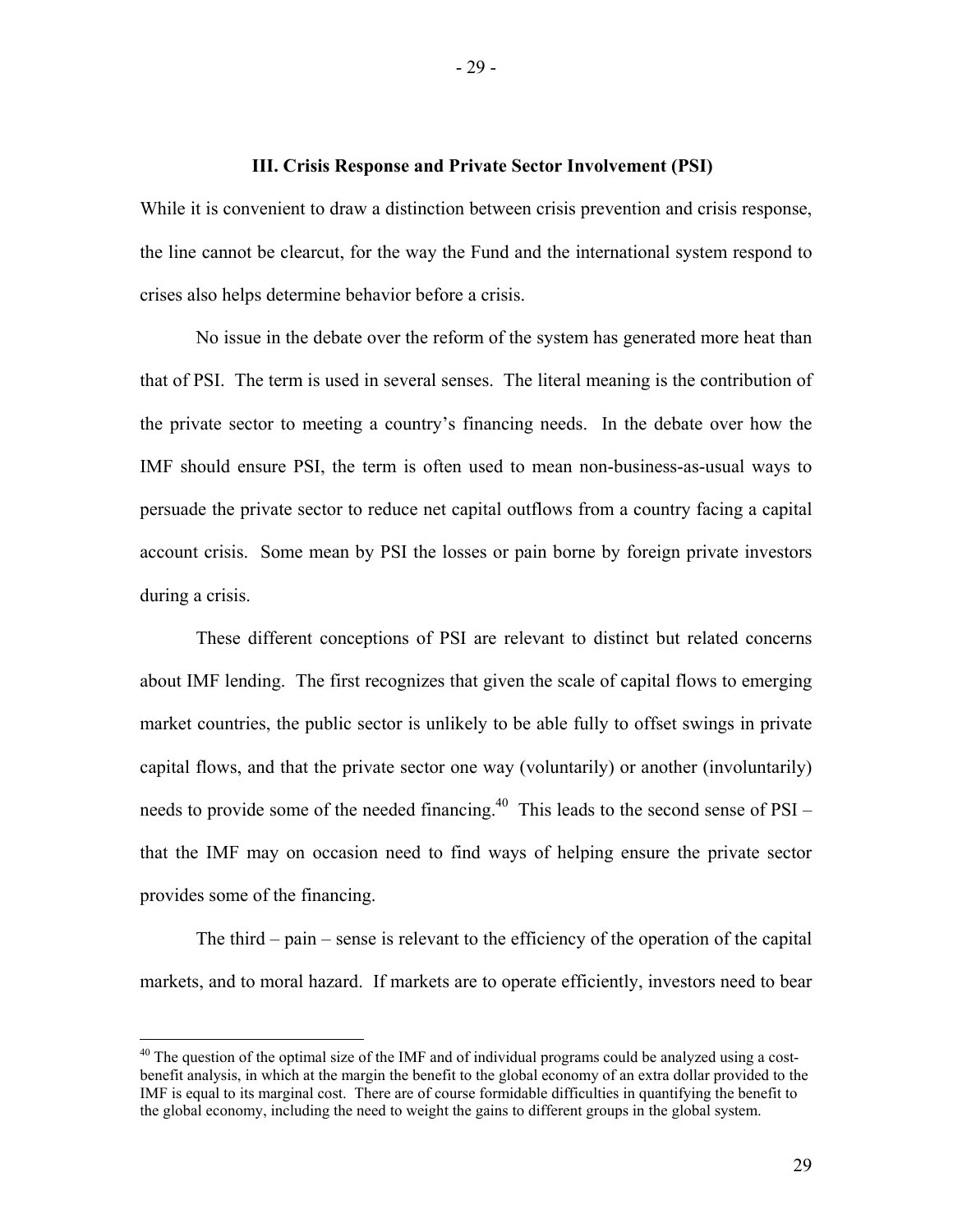the real risks associated with their investments, and IMF programs should not shield them from that.<sup>41</sup> Otherwise moral hazard will lead investors to make decisions based on beliefs about extraordinary rescue packages rather than a careful appraisal of the real value of the investment.<sup>50</sup> And if that happens, a successful rescue could contain the seeds of a future crisis.

Some emphasize fairness as much as efficiency, arguing that investors should not be bailed out by loans financed by advanced country taxpayers. In fact, IMF crisis loans have always been repaid<sup>42</sup> – often early – and the industrialized country taxpayers do not bear a burden.<sup>43</sup> Rather the loans are repaid by the taxpayers of the borrowing country – and accordingly many argue that investors are being bailed out by imposing a burden on domestic residents. To clinch this argument, it would be necessary to spell out what the alternative course of action for the crisis country would have been. There would surely have been substantial costs associated with any other course of action, such as defaulting on the debt.

For all three reasons – particularly because it does not have and should not have enough money to do otherwise – the IMF has to be concerned with private sector involvement in the resolution of financial crises. However the issue has to be approached carefully, lest proposed solutions increase the frequency of crises. For instance, the formalization of a requirement that the banks, or any other set of creditors, always be forced to share in the financing of IMF programs, would be destabilizing for the

<sup>&</sup>lt;sup>41</sup> A great deal lies behind this sentence: in particular, if optimal IMF operations can sustainably (in the stochastic equilibrium of the system) reduce the variability of output in emerging market economies, then the real risks facing investors are those in the equilibrium in which the IMF is acting optimally.

<sup>&</sup>lt;sup>42</sup> A few countries (among them Sudan, Democratic Republic of the Congo, Liberia) are in arrears to the IMF, but these are not countries that suffered capital account crises – rather they suffered from conflict and civil wars.

 $43$  I leave aside here the issue of whether the subsidy implicit in lending to crisis countries at IMF rates is a burden on the providers of funds.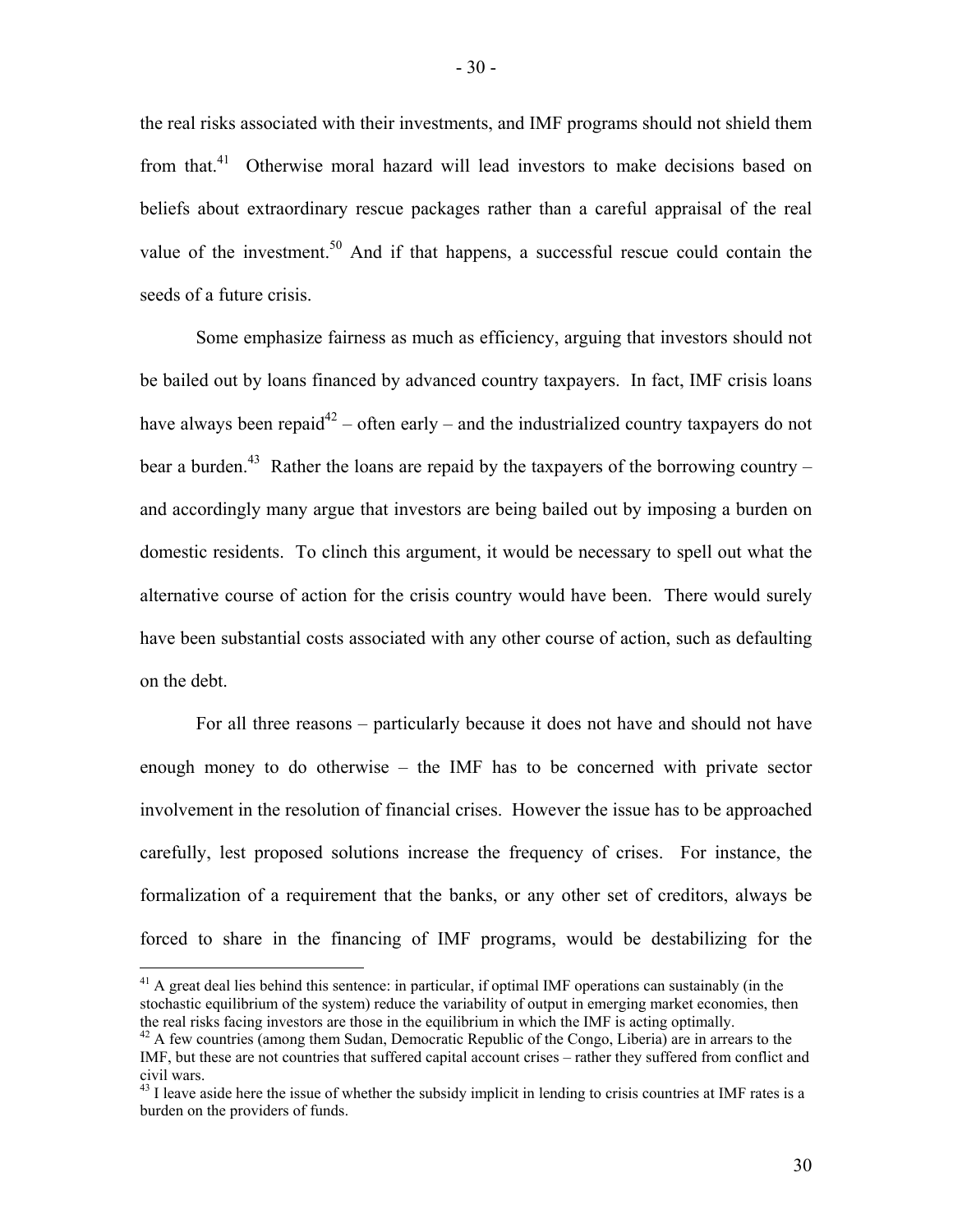international system. If such a condition were insisted on, the creditors would have a greater incentive to rush for the exits at the mere hint of a crisis. This is a real dilemma, one that suggests the need for a differentiated approach to involving the private sector, one that depends on the circumstances of each country: sometimes a formal approach may be necessary, as in Korea at Christmas in 1997; at other times, as in the case of Brazil in March 1999, when the commercial banks voluntarily agreed to maintain their lines of credit, less formal discussions could serve better; when financing needs are small, there may not be a need to approach the creditors; and in extreme and infrequent cases, an involuntary restructuring of the debt may be necessary.

The IMF's approach to private sector involvement is in a state of flux, but the framework in which it operates in practice is probably still best described by an agreement reached among the membership at the annual meetings in Prague in September 2000.44 The approach emphasizes the need to rely as much as possible on marketoriented and voluntary solutions.

The basic principles of the framework are that official financing is limited; that debtors and their creditors should take responsibility for their decisions to borrow and lend; and that contracts should be honored, except *in extremis*. The approach taken in individual cases should be based on an assessment by the Fund of a member's underlying payment capacity and its prospects of regaining market access. Cases are expected to fall broadly into four categories:

Those where policy adjustment and official financing should allow the member to regain full market access reasonably quickly. This is essentially the traditional

<sup>&</sup>lt;sup>44</sup> See the Annex for a full statement of the relevant paragraphs. I am grateful to Mark Allen of the IMF for allowing me to draw on material he has provided.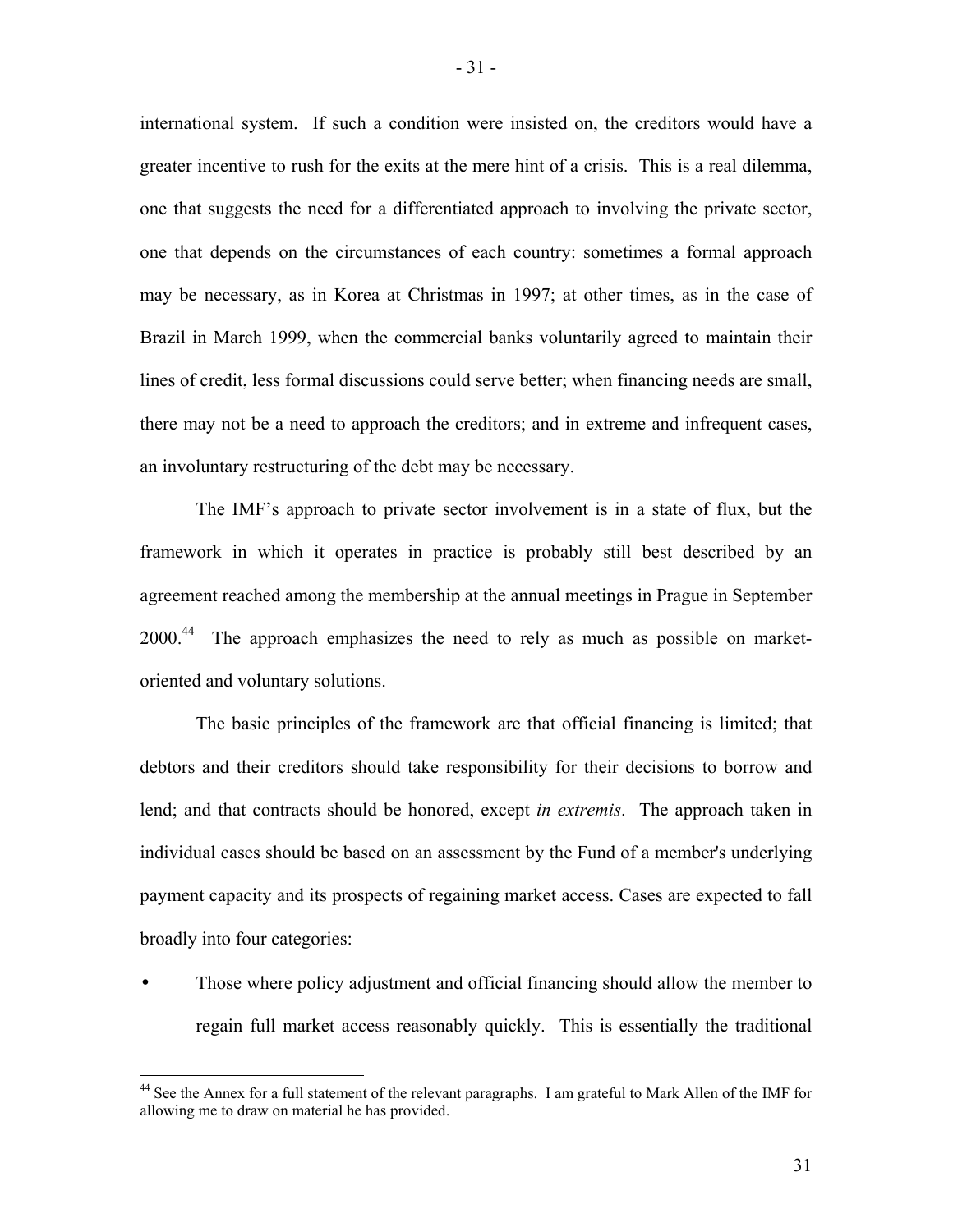catalytic approach. The framework specifies that extraordinary access to Fund resources should be exceptional, and that high levels of access to Fund resources require substantial justification, both in terms of its likely effectiveness and of the risks of alternative approaches;

- Those where official financing and policy adjustment need to be combined with encouragement to creditors to reach voluntary arrangements to overcome their coordination problems;
- Those where the early restoration of full market access on terms consistent with medium-term external sustainability is judged to be unrealistic, and further action by private creditors, possibly including comprehensive debt restructuring, may be needed in the context of a Fund-supported program to provide for an adequately financed program and a viable medium-term balance of payments; and
- The extreme cases where the member may have to resort to a temporary payments suspension or standstill pending action by its creditors to support the restoration of viability. In such cases, the Fund would be prepared to lend into arrears to private creditors, provided the country is seeking to work cooperatively and in good faith with those creditors and is meeting other program requirements.

There are recent examples of programs in each category. The Brazilian program in March 2000 fell into the second category, and it was judged in the fall of 2000 that Turkey fell into that category too. The Argentine debt restructuring in the spring of 2001 was perhaps consistent with the third category, though full market access was not in the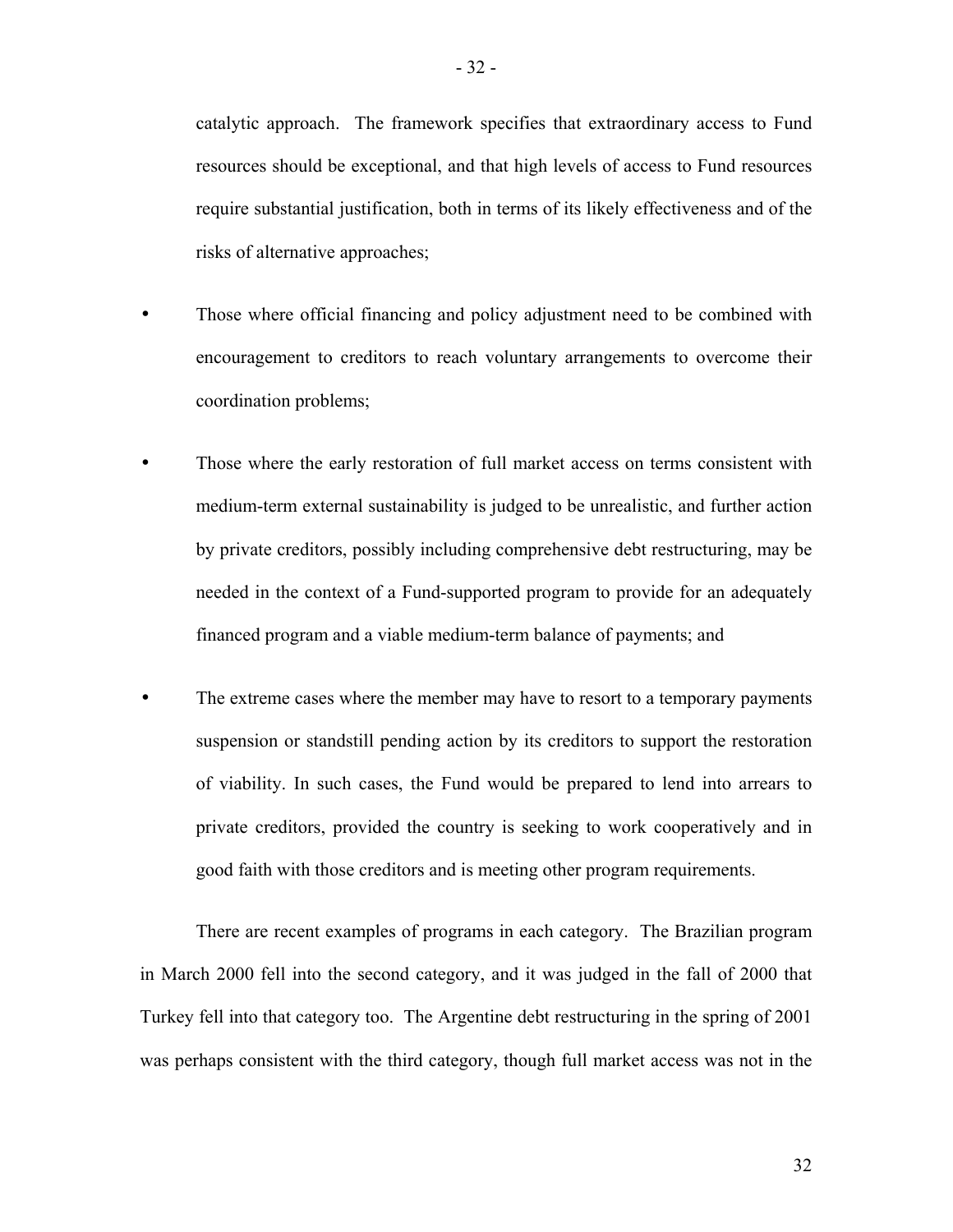end restored. And Ecuador in 1998-99, in which the IMF did lend into arrears to private creditors, fell into the fourth category

Note that the framework does not use the words "liquidity" and "solvency" to categorize different cases. If the distinction were being used, cases 1 and 2 would be liquidity cases, and 4 would be a solvency case, with 3 not clear. The distinction is not used because, although analytically extremely helpful, it is difficult to apply to sovereign debtors. For them, the distinction is largely political, for solvency depends on the extent to which a government can or wants to reduce domestic demand in order to continue to service its debt. For instance, following the exchange rate crisis in February 2001, the Turkish government faced the choice of undertaking a massive fiscal adjustment in order to continue servicing its debt, or attempting a debt restructuring, which would probably have had to be involuntary. It chose the fiscal adjustment.

Nonetheless four serious difficulties arise in applying this framework. The first became clear following the revised Turkey program in December 2000, after a voluntary agreement on a rollover of interbank lines had been reached with Turkey's commercial bank creditors. At that point the program looked likely to succeed, and the voluntary agreement by the banks could be seen as the solution to a collective action problem. But then during the next few months the markets' confidence in the Turkish program began to weaken, and the banks began to pull out their lines.<sup>45</sup> Given that the program was not going perfectly, it was difficult for the official sector to insist as strongly as before on the banks rolling over their lines.

The second difficulty lies in the enforcement of these voluntary agreements. In the 1980s, the authorities in the creditor countries exerted pressure on their banks, doing

1

<sup>&</sup>lt;sup>45</sup> Part of the decline in interbank lines was a result of a decline in demand by Turkish banks.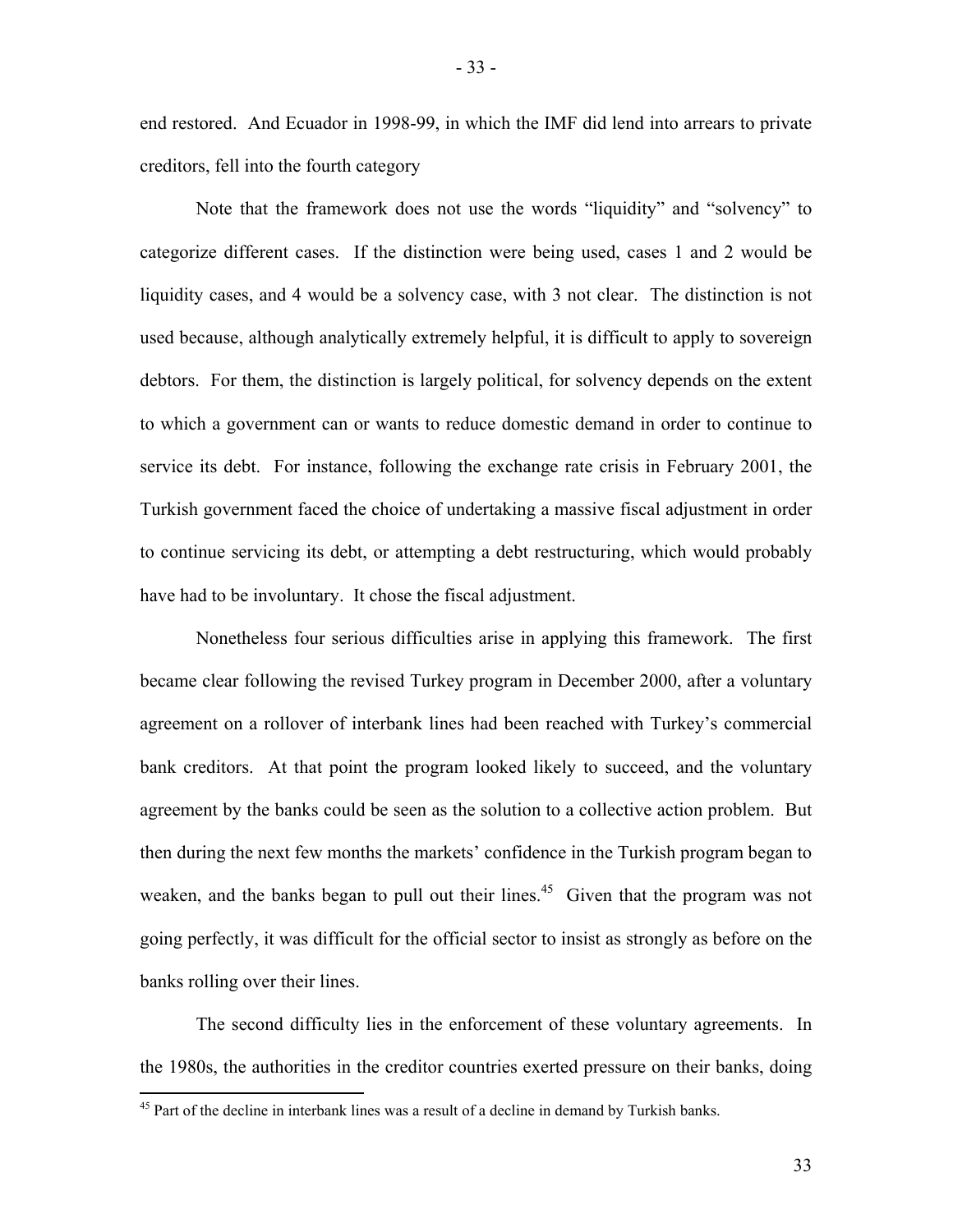so to solve the collective action problem – namely, that if the banks agreed to provide the required amount of funding, each bank individually would be better off than it would have been had it done what seemed best for it, acting alone, which was to attempt to withdraw its funds. Bank regulators have been much less enthusiastic about exerting such pressure in recent years, for they see a conflict between their regulatory role, and their pressuring the banks to maintain portfolio positions against their will. Some industrial country regulators argued that it was up to the authorities in the crisis country to persuade the banks to hold their lines. But typically the crisis country has very little leverage in this situation. It is similarly difficult for the IMF to exert any leverage if the industrial country regulators are not also doing so. The key issue is whether by exerting pressure the industrial country regulators are indeed helping all involved, including the banks, to reach a better equilibrium – and a judgment on that issue could be made case by case.

The third difficulty is in the notion of voluntary market-based restructurings of the debt. To a first approximation, a purely voluntary market-based restructuring cannot reduce the present value of a country's debts, for the country will simply be trading the debt up and down the term structure.<sup>46</sup> Thus not much should be expected from purely voluntary debt restructurings, though changes in the profile of debt payments – for instance pushing them out into later years – could be useful if the country has a temporary liquidity problem. The country *could* achieve a reduction in the debt burden by reducing the seniority and thus the value of existing claims in some way. And perhaps it could achieve some reduction in the debt burden by enhancing some new claims with the aid of financing or guarantees from the official sector, where the reduction in the

<sup>&</sup>lt;sup>46</sup> The present value of the debt could change as a result of changes in the term structure of interest.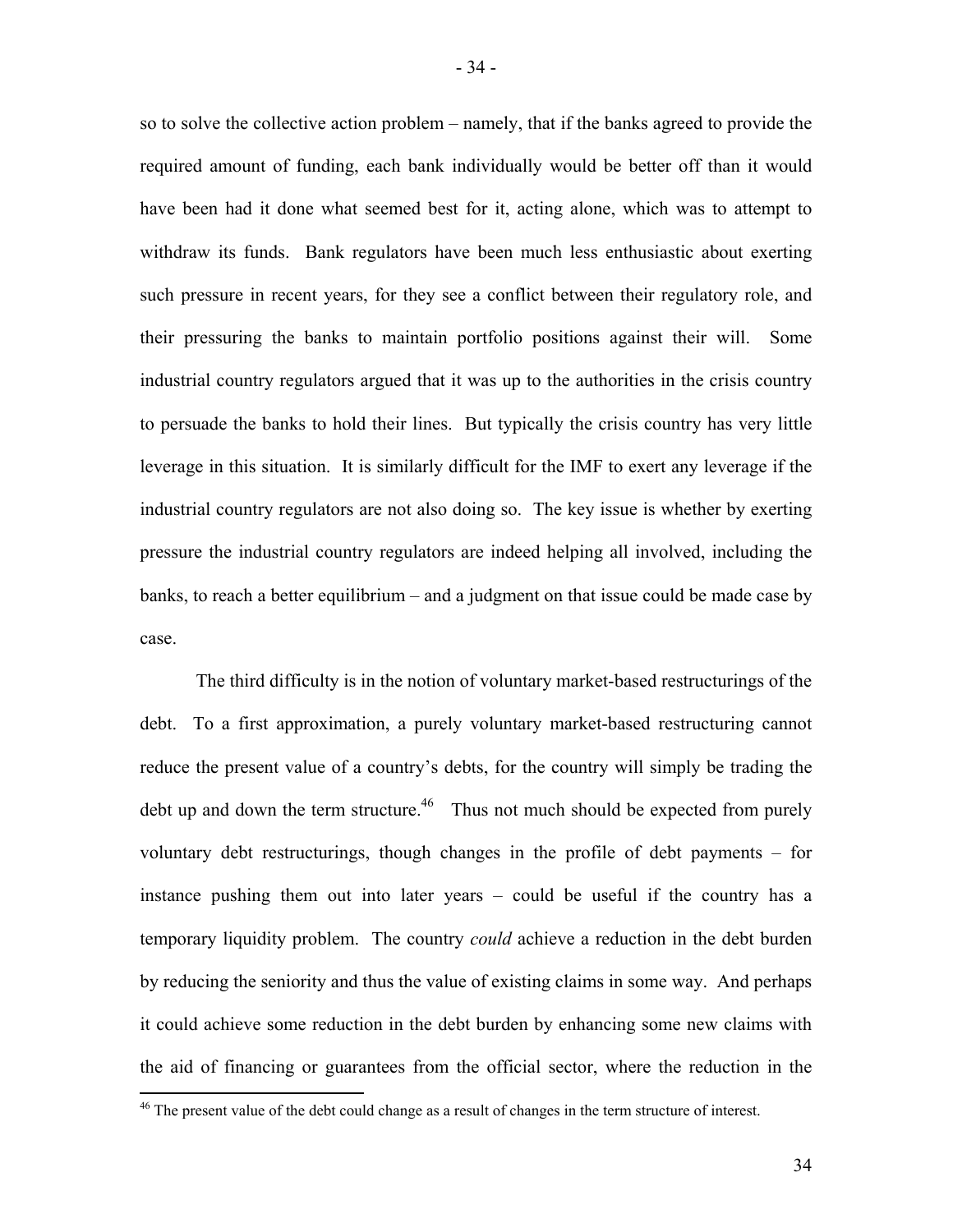value of the debt will be approximately equal to the reduction in the present value of interest payments implied by the substitution of lower interest official debt for higher interest market debt.

The fourth, most profound, difficulty occurs in the "extreme cases where the member may have to resort to a temporary payments suspension or standstill pending action by its creditors to support the restoration of viability." *The problem is that there is no accepted framework in which a country in extremis can impose a payments suspension or standstill pending agreement with its creditors to support the restoration of viability – and that accordingly any country contemplating a standstill faces enormous uncertainties about what will happen to the economy if it does so. Those uncertainties are compounded by the absence of an accepted legal framework in which the debtor and its creditors can work to seek to restore viability.* 

Indeed it is striking that when governments face the decision on whether to seek to impose a standstill and/or restructure the debt in a non-voluntary way, they are generally willing to go very far to avoid a default – especially so the countries that have adopted drastic solutions in the past, such as default, deposit freezes, and exchange controls.

A standstill could be appropriate and sufficient in a pure liquidity crisis, as a way of stopping a self-justifying run. However, a standstill might be the prelude to a restructuring. There is no way of knowing until after the dust has settled. Why are countries so reluctant to go down this road, especially given the frequency with which critics of IMF rescues argue that a default would be better for the international system and the country? The reasons are: that a debt restructuring will almost certainly involve a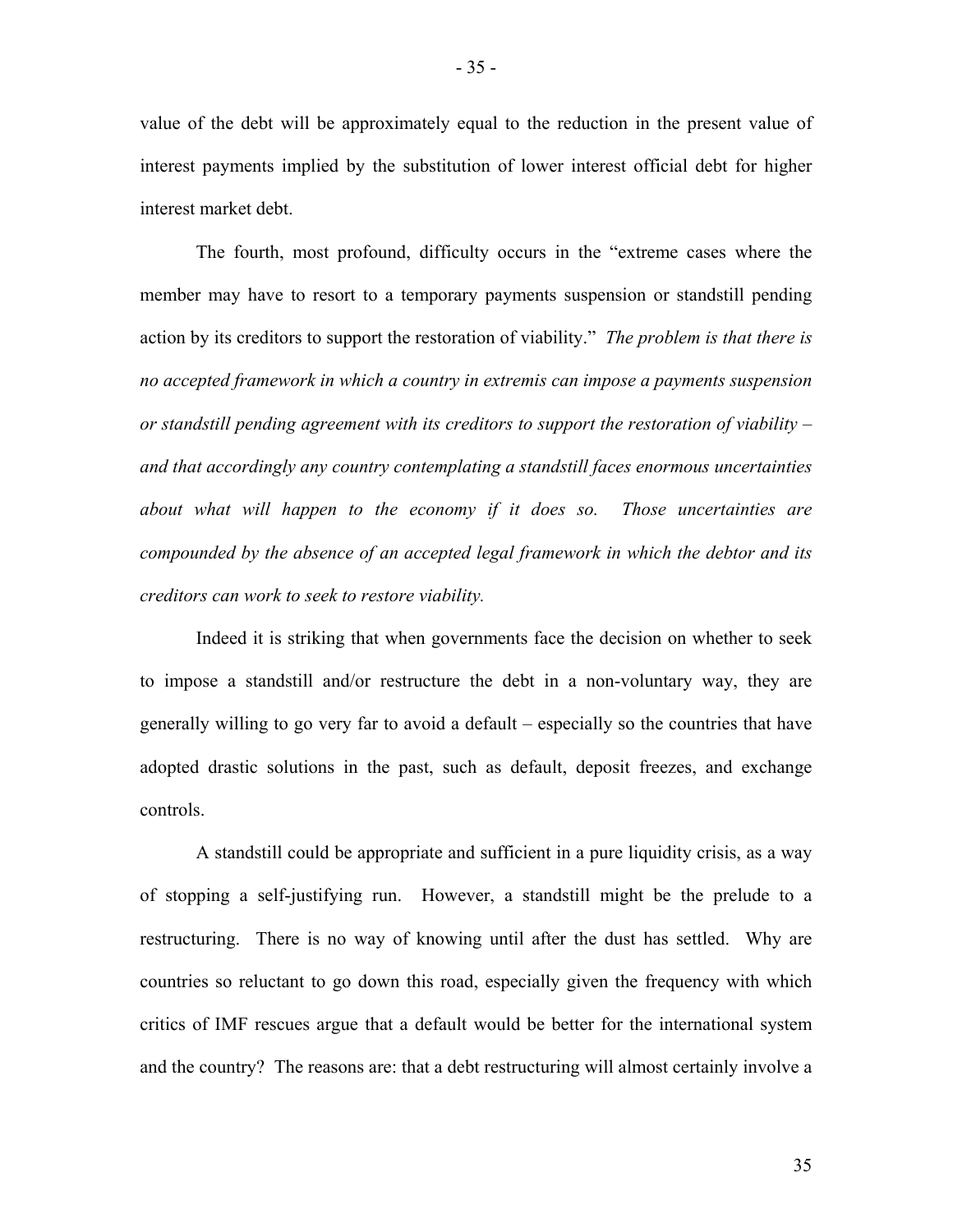restructuring of the domestic financial system, where financial institutions – including banks and pension funds – hold government bonds as important parts of their portfolios; that it is impossible to know what interruptions there will be to the payments mechanism and to trade credit; and that it is impossible to know when domestic and foreign confidence in the government's ability to meet its promises will be restored, and for how long the country will be punished by the markets for having defaulted. Rightly or wrongly, probably rightly, debtor governments see the costs of a debt default as extremely large – and much larger than the critics of IMF loans typically imply.

- 36 -

The desire of countries to avoid default raises difficult issues for the official sector: it would be natural for the official sector to be on the side of those who want to honor contracts, and not to force default on countries that are willing to undertake the policies needed to avoid it – provided the country has a reasonable probability of doing so successfully. But there will be occasions when the probability of finding a way out of a crisis without a debt restructuring and writedown is low, and it is then that the official sector will find that it should not provide further assistance. It is the judgment of how far to go to help a country that seeks to avoid a default, and of what probability of success to require, that lies behind the controversies over recent IMF support for Turkey, its decision to support Argentina in August 2001, and not to provide further support to that country in December 2001.

What can be done?<sup>47</sup> The most important suggested innovation is the creation of a legal procedure for sovereign bankruptcy, which would require finding legal mechanisms both to approve payments standstills by sovereigns, and for the restructuring

 $47$  See Eichengreen (2000).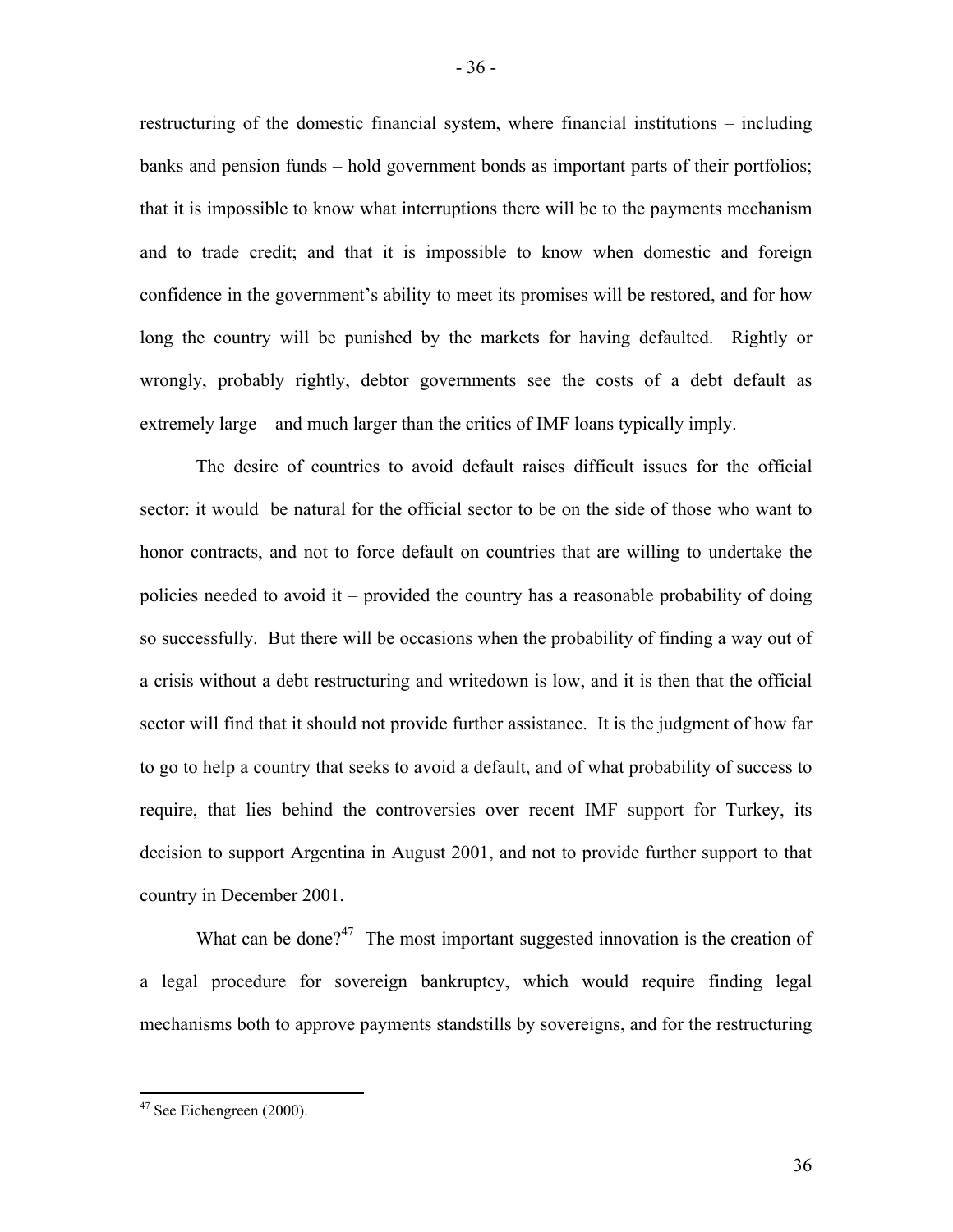and if necessary writing down of sovereign debts.<sup>48</sup> <sup>49</sup> This is the SDRM or Sovereign Debt Restructuring Mechanism, which has been so forcefully supported and advanced by my successor at the IMF, and a previous Harms lecturer, Anne Krueger.

 What criteria need to be considered in deciding whether to make improvement in standstill and/or bankruptcy procedures for sovereigns a high priority? The costs of resorting to such measures have to be high if the credit mechanism is to work well. If creditors believe emerging market debtors will too easily use legal provisions to restructure debts, spreads will rise and capital flows to those countries will decline. That is why policymakers from emerging market countries generally oppose proposals to make it easier for them to restructure their payments, be it through collective action clauses or the creation of a sovereign bankruptcy procedure.

Nonetheless, the absence of procedures for dealing with situations where debts have a very high probability of becoming unsustainable, distorts the behavior of the international system. Under present circumstances, when a country's debt burden is unsustainable, the international community – operating through the  $IMF$  – faces the choice of lending to it, or forcing it into a potentially extremely costly restructuring, whose outcome is unknown. The official sector is likely to go very far to help countries that are willing to take the necessary measures to avoid debt defaults, but debts will sometimes have to be written down. That could be costly for the country concerned, but not as costly as it is now.

<sup>&</sup>lt;sup>48</sup> National bankruptcy laws would apply to private sector debtors who cannot make payments; if debtors can pay in local currency, the stay could permit a delay in converting these payments into foreign currency.

 $^{49}$  It is often argued that Article VIII-2b of the IMF Articles of Agreement could serve as the basis for international approval of a payments standstill imposed by a member of the Fund. However this judgment is not shared by the IMF's lawyers, who point out that VIII-2b applies to exchange controls on exchange contracts, not to payments on debt contracts.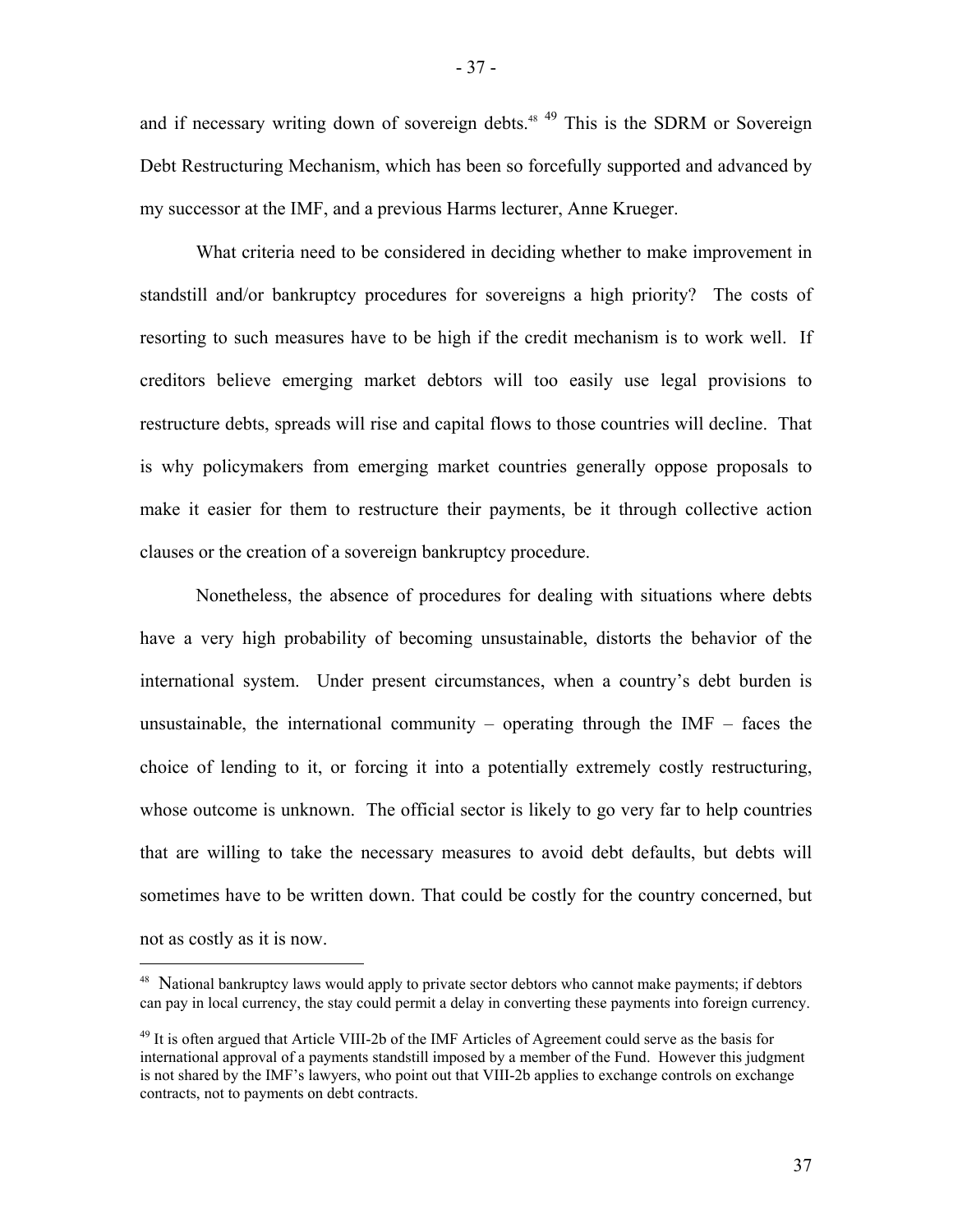Such a change in the international system would inevitably affect the nature and direction of capital flows, and we can be sure that if legal changes are made, the creditors will seek ways of restructuring debt contracts to minimize the impact of the new framework. But we could also reasonably hope that such provisions would lead to more differentiation among countries, with flows increasing to those countries unlikely to need to use the bankruptcy mechanism, and relative spreads rising for those more likely to have to use it, thereby providing important incentives to strengthen the structure of the

economy and economic policies.

1

So it is certainly desirable that the IMF continue its important work on this topic. But we should recognize that at best it will take many years to change the legal framework, and that it is quite possible that it will not in the end be possible to persuade the U.S. Congress on this issue. In any case, I believe the Executive Board of the IMF could make a contribution to this effort by describing in advance a set of procedures for how it will act in event it concludes that countries have an unsustainable level of debt. This would help formalize the approach that has already been developed on an ad hoc basis in response to some of the recent crises. At the very least, it would provide more clarity on the question for debtors and creditors alike, which would be a good in itself.

The G-10 deputies' proposal for collective action clauses (CACs) in bond contracts, which should make them easier to restructure, is another possibility.<sup>50</sup> Ironically the Krueger proposal for an SDRM seems to have achieved one important

 $50$  This proposal led to an Alphonse and Gaston act in which emerging country bond issuers announced they would be willing to follow industrialized countries in including such clauses, while the industrialized countries generally explained that they had no need for them. In 2000, the United Kingdom did include such a clause in a Euro issue, in the hope that other countries would follow.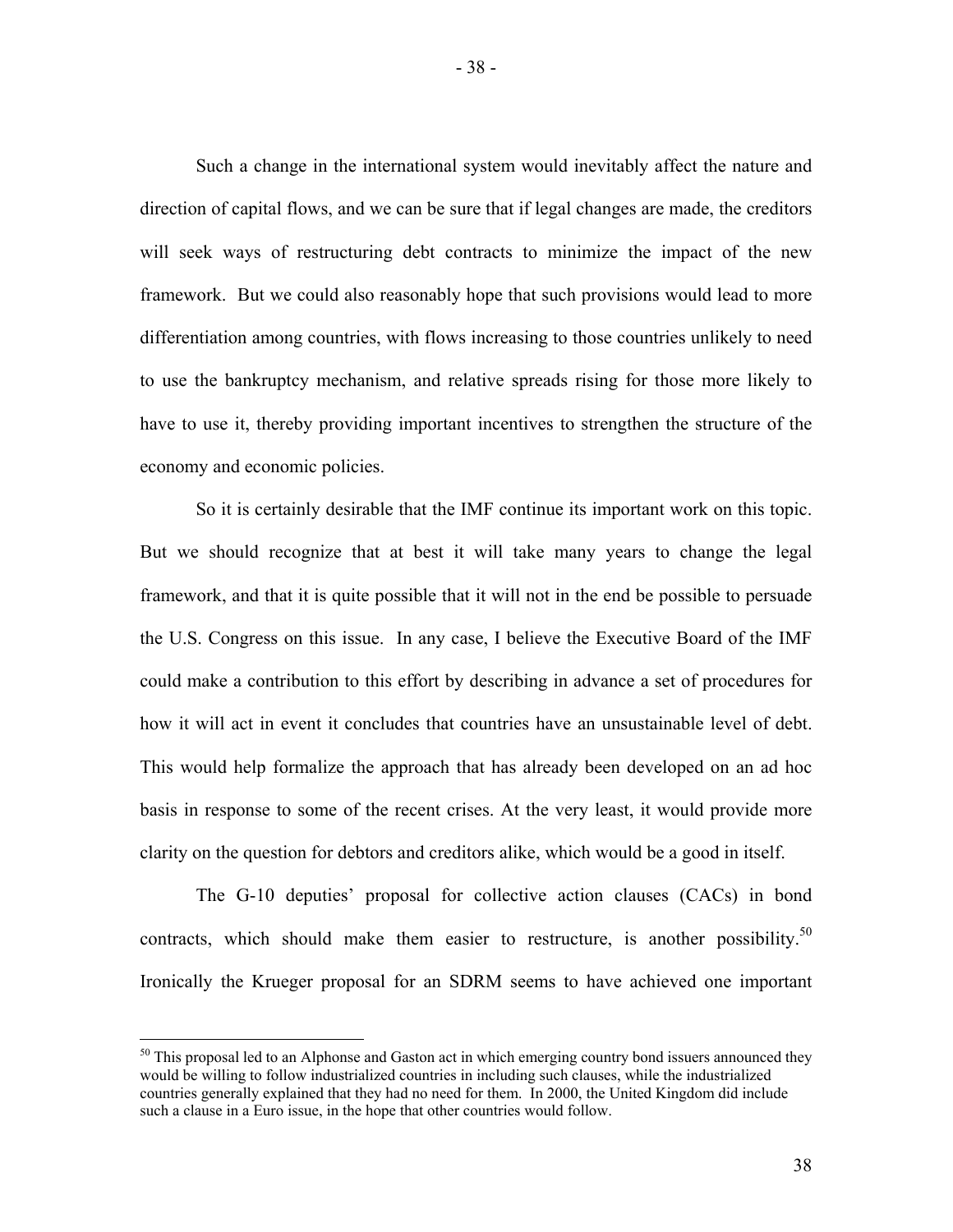result in persuading the private sector to support CACs. However, emerging market countries have resisted the suggestion, arguing it would raise spreads.<sup>51</sup> At present some emerging market countries are considering whether to include CACs in future bond contracts – and if they do, that will achieve many of the goals of a more complete SDRM.

There has been some fear that inclusion of CACs will create moral hazard on the part of borrowers, who will be too quick to seek to restructure their debt obligations. I doubt this will happen, for the issuers have generally fought vigorously to avoid defaults. If there is a hazard in the adoption of CACs, it is that the official sector will become too quick to urge restructurings as an alternative to IMF lending. There is a balance to be struck, and most of its members believe it is important that the IMF not step back from the provision of financial resources to countries facing a liquidity crisis.

## **IV. The Operation of the International Capital Markets**

As the Mexican crisis developed, and as the Asian crisis intensified, it was easy to conclude that the capital markets were too powerful and too volatile, that contagion was excessive, and that they failed to discriminate appropriately among different levels of performance. And there were certainly occasions during the crisis when I felt that each of these charges was justified. It was less obvious what to do about them.

 One response would have been for countries to close themselves off from the international capital markets. It is striking that despite the blandishments of events and

 $<sup>51</sup>$  The strong opposition to the initial (1996) proposal for CACs became less persuasive when it was</sup> realized that such clauses already existed in so-called British trust-deed bonds, and that no-one had noticed. Subsequent empirical research by Eichengreen and Mody (2000) suggested that the inclusion of such clauses reduces spreads for high quality borrowers and raises them for less sound borrowers – an appealing result, though one that is the subject of ongoing research.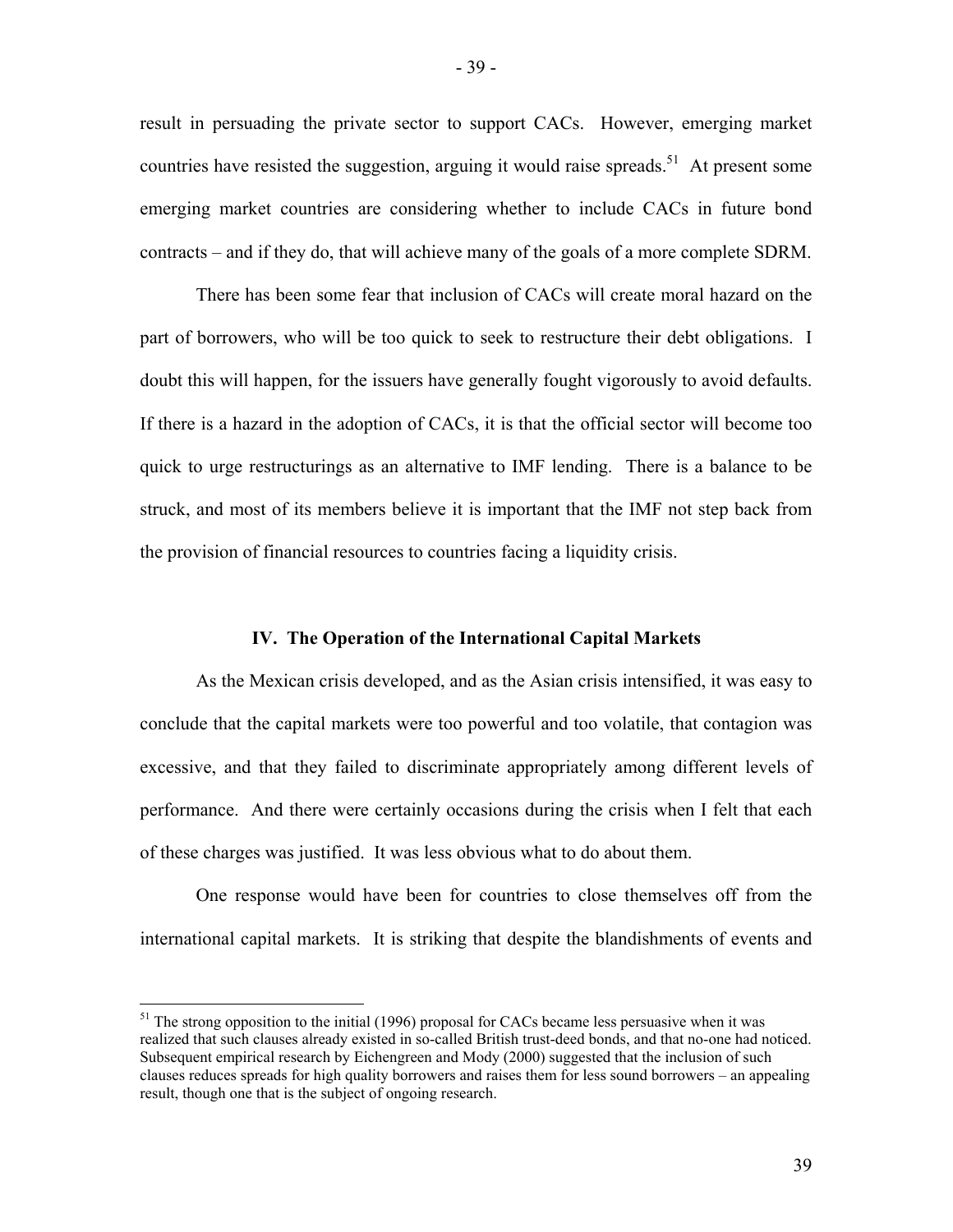some well-known economists, no country – including Malaysia, which removed almost all its controls within less than two vears after imposing them – did that.<sup>52</sup> Emerging market country policymakers must have thought it useful to remain within the international financial system despite the problems that had caused for them.

 Is there any way of establishing that the international capital markets are inefficient?<sup>53</sup> As we know from the literature on the stock market, it is difficult to prove empirically that asset prices fluctuate excessively. But let me mention a few pieces of evidence.

Larry Summers has argued that there is an inconsistency between the pricing of emerging market bonds and the frequency of defaults: specifically, that spreads are so high as to imply a substantial probability of default, but defaults have been few.<sup>54</sup>

Another striking fact has been the contagion that has been seen in the emerging markets – in the Mexican crisis, during the Asian crisis, in the Russian crisis, and perhaps in the current Brazilian crisis. However, I should add that I do not believe the current difficulties in Brazil are primarily a result of contagion from Argentina; rather they mainly reflect political uncertainties in Brazil.

There are some good reasons for contagion among related markets – for instance, the stock prices of firms in the same industry tend to move together, but its extent in the Russian crisis was surely excessive. Further, the explanation that contagion spread to the

<sup>&</sup>lt;sup>52</sup> To be sure, several countries did impose measures seeking to control or close access to offshore markets in their currency.

<sup>&</sup>lt;sup>53</sup> It may be even more difficult to establish excess variability if there are multiple equilibria. Presumably the test of efficiency would then have seek to establish whether the system was in a good or a bad equilibrium at any given time. There have been several crises during which I was convinced we were in a multiple equilibrium situation, in which the government's policies would be fully viable if spreads were lower – the good equilibrium – but that the policies were not viable at actual spreads – the bad equilibrium. But I do not know how to establish that was the case.

 $<sup>54</sup>$  This argument is developed at greater length in Fischer (2001b).</sup>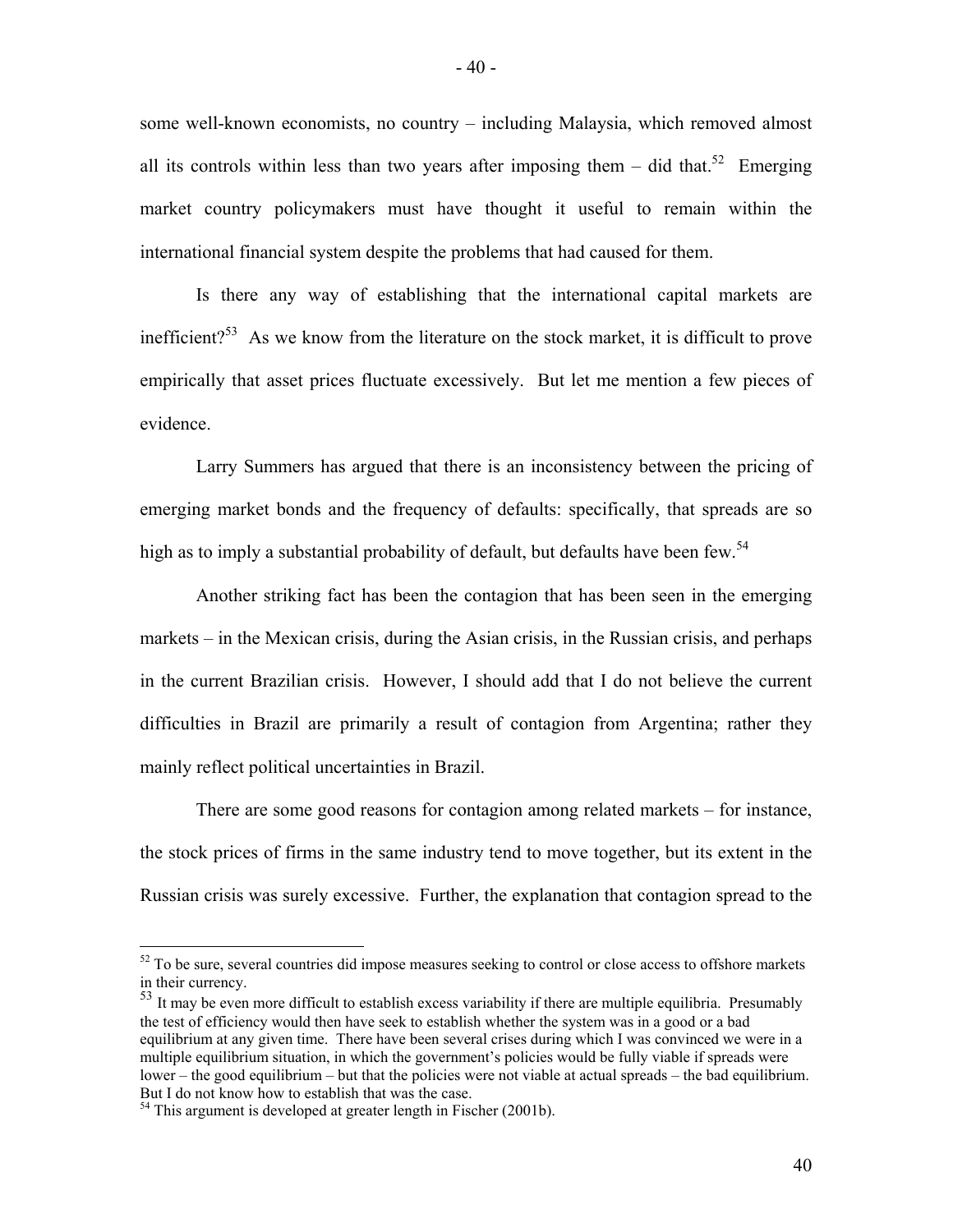stronger emerging markets in part because emerging market traders needed cash, which was most easily obtained in a relatively strong market, suggests a market inefficiency in which limited liquidity in the market as a whole distorts pricing relations among the different countries' bonds.<sup>55</sup>

 During crises, the IMF sometimes heard suggestions that a particular course of action should be taken "for the good of the asset class". This is not a compelling basis for making a decision on an individual country, but it does support the view that treating emerging market bonds as a separate asset class distorts asset pricing among emerging market countries. Perhaps emerging market asset price determination would become more efficient if the bonds of the different emerging market countries were no longer treated as an asset class.

The data strongly suggest that the markets are doing a better job of discriminating among countries now than they did during the Asian and Russian crises. Spreads vary widely, no major anomalies in the ranking of spreads are immediately obvious, and despite current market tensions, several countries with good macroeconomic policies have spreads that appear relatively low by their historical standards, for instance Mexico, Poland, and South Africa.

Possibly we are in a period in which relative asset pricing among the bonds of the emerging market countries is becoming more efficient, and in which the countries with strong fundamentals, high transparency, and good investor relations programs are being rewarded by the markets. But we should also remember that the overall flow of resources

<sup>&</sup>lt;sup>55</sup> Some of the explanations for contagion in the Mexican crisis also relied on the rebalancing of dedicated emerging market funds.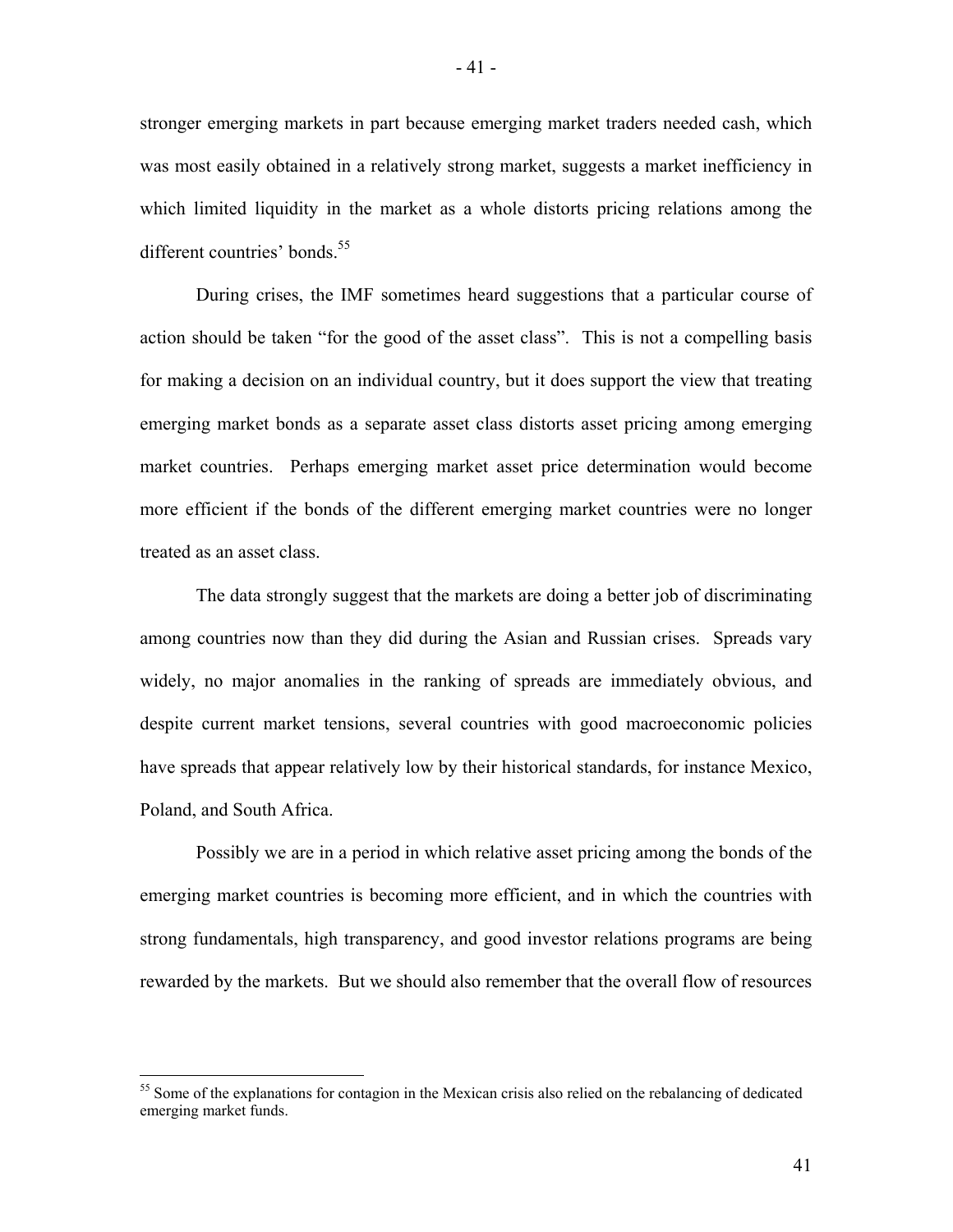to the developing countries is highly variable, and that we are once again in a period in which gross flows are extremely low, and net flows are almost certainly negative.

In 1997 there was much talk about there being no need for the IFIs because the private markets were doing the job of financing the developing countries. That was never true for the smaller less developed countries, but the variability of private sector flows in recent years has led many to believe that the official sector should have the responsibility for trying to offset some of the fluctuations in private flows.<sup>56</sup>

## **V. Concluding Comments**

Paul Volcker remarked during the debate over the international financial architecture that the proposals for reform were more like interior decorating than architecture. The proposals discussed in this lecture indeed lack the grandeur of the vision of the global economy that the wartime generation put in place, and the issues are less important for the behavior of the international system than those that on the agenda of international monetary reform in the 1970s. But they are critical for the emerging market countries, and that is reason enough to treat them as matters of the highest priority.

Those who favor a more thoroughgoing reform of the system – including Paul Volcker – focus on the exchange rate system among the major currencies. There is no question that such fluctuations have been disruptive, and that changes in the yen-dollar rate contributed to the Asian crisis – given the peg of emerging market Asian currencies

<sup>&</sup>lt;sup>56</sup> The argument that IMF lending creates moral hazard implies that spreads are on average too low. That point does not jump out of the data.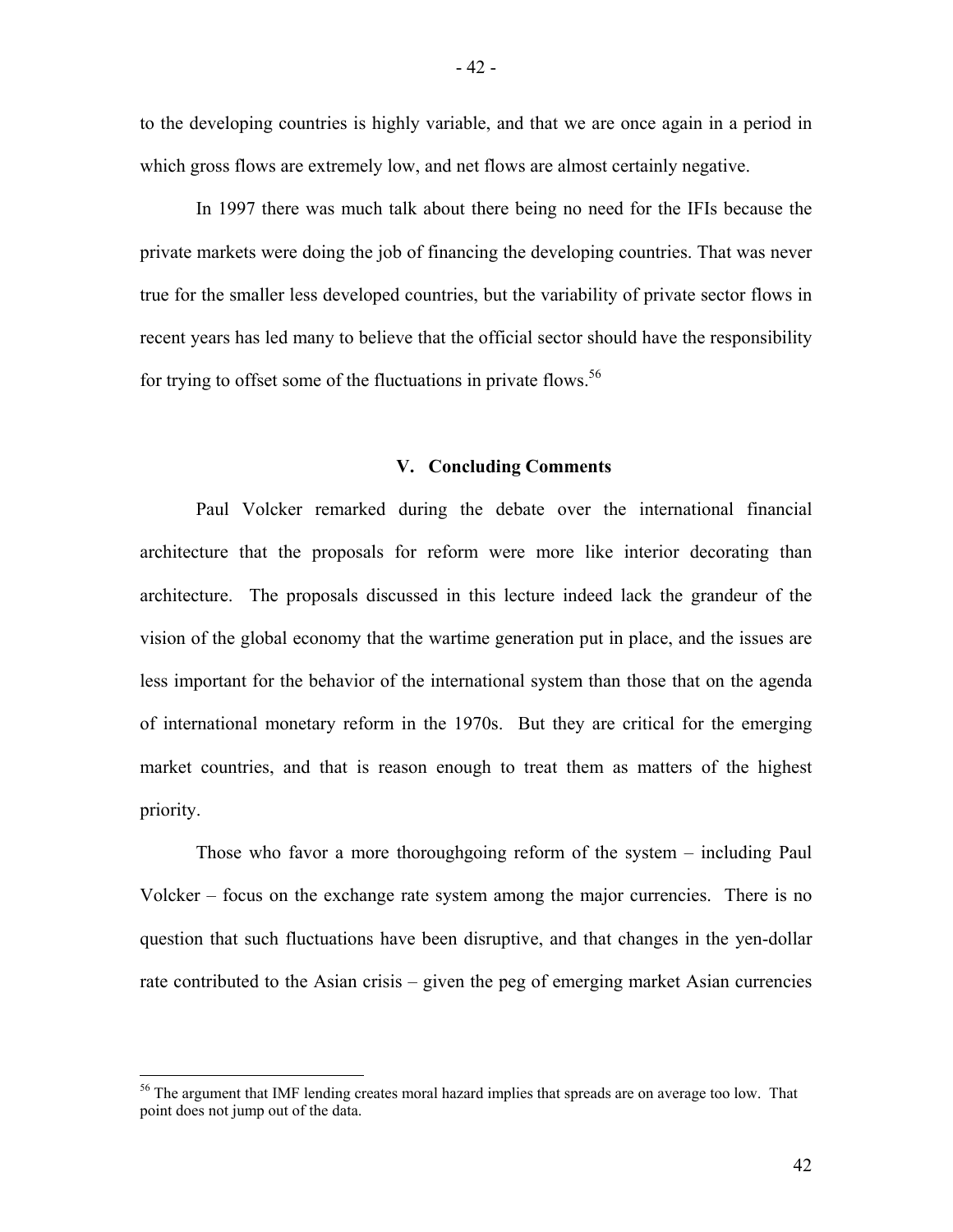to the U.S. dollar. But for now and the foreseeable future there is no prospect of changing the flexible exchange rate system among the major currencies.

Would emerging market countries be better off giving up their currencies and dollarizing or euro'izing? I believe that will ultimately happen, but that for a long time, most emerging market countries will continue to allow exchange rate flexibility. Had exchange rates been flexible, most of the famous crises of the last decade would either not have happened, or would not have taken the form they did. That is why the shift to flexible rates among the emerging market countries is the most important change in the international financial architecture during the past decade, which should greatly reduce the frequency of crises. But as we see in Brazil at present, the adoption of a flexible exchange rate regime does not prevent all external crises, for debt-sustainability crises will still occur.

 What else could be done? All the measures we have discussed to prevent crises by strengthening individual economies – including lower debt to GDP ratios – will contribute to the better performance of those economies and the international system. So will lessons learned by the IMF from the recent crises. So too should better supervision by industrial country regulators over the financial institutions active in international markets, and more provision of information by those institutions.

 The major unresolved issue is the framework for private sector involvement. Sometimes countries, like companies, need either a pause in their debt servicing (in a liquidity crisis) or a permanent reduction in the burden of debt servicing (in a solvency crisis). The international financial system will not work well unless the imposition of a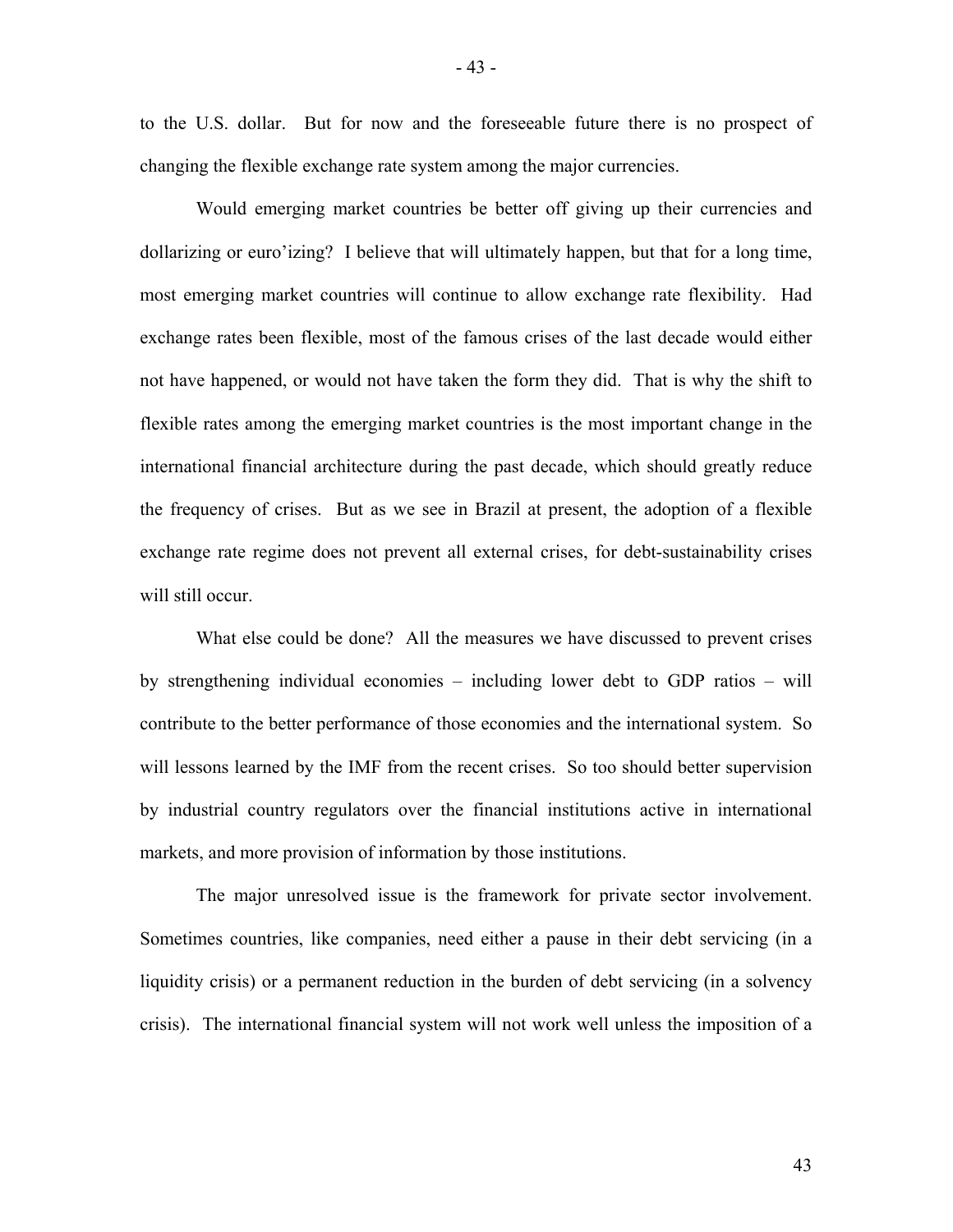standstill or debt reduction is extremely costly to a country, and very rare. But that cost is probably currently too high.

 The introduction of collective action clauses in bond agreements will help reduce the costs of restructuring when that is necessary. But the balance between creditors and debtors could also be tilted by changing the legal framework for standstills and debt restructurings. What would happen to the international capital markets if the rules could be changed in this way? The initial reaction is to think that flows would decline, and spreads would rise. But there is another, more likely, possibility: that with more room for more orderly resolution of crises, and less risk of extreme crises, flows would soon rise and spreads would decline as the stability of emerging market economies grows.

 What should we expect? Measures already in place or under way will increase the stability of the international capital markets, and as normalcy returns to the global economy, should also lead to greater flows to countries that are managing themselves well. It is desirable that work on developing a better legal framework for standstills and sovereign debt restructuring gets under way, but will take time to complete and longer to agree. If the apparent improvements in the ability of the international capital markets to discriminate among countries continues, thereby helping provide incentives for good behavior, the system could be operating far better, with fewer crises, even before a new legal framework is in place.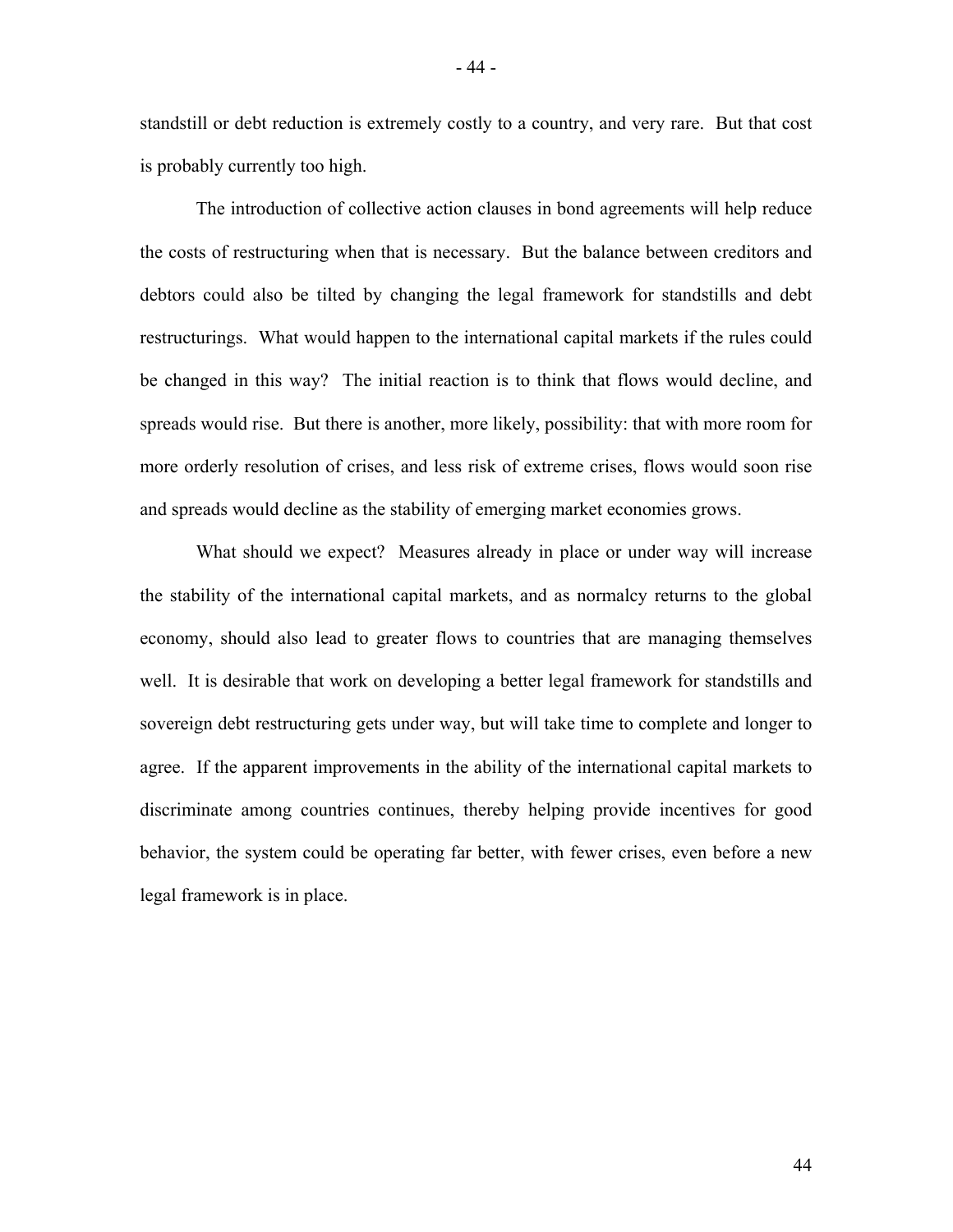# **VI. ANNEX**

From the Communiqué of the International Monetary and Financial Committee of the Board of Governors of the International Monetary Fund; September 24, 2000; Press Release No.00/54

# **Private Sector Involvement**

21. The Committee endorses the report by the Managing Director on the involvement of the private sector in crisis prevention and management. It welcomes the progress on developing a framework for involving private creditors in the resolution of crises. The Committee notes that this approach strikes a balance between the clarity needed to guide market expectations and the operational flexibility, anchored in clear principles, needed to allow the most effective response in each case. The Committee notes that Fund resources are limited and that extraordinary access should be exceptional; further, neither creditors nor debtors should expect to be protected from adverse outcomes by official action.

22. The Committee agrees that the operational framework for private sector involvement must rely as much as possible on market-oriented solutions and voluntary approaches. The approach adopted by the international community should be based on the IMF's assessment of a country's underlying payment capacity and prospects of regaining market access. In some cases, the combination of catalytic official financing and policy adjustment should allow the country to regain full market access quickly. The Committee agrees that reliance on the catalytic approach at high levels of access presumes

- 45 -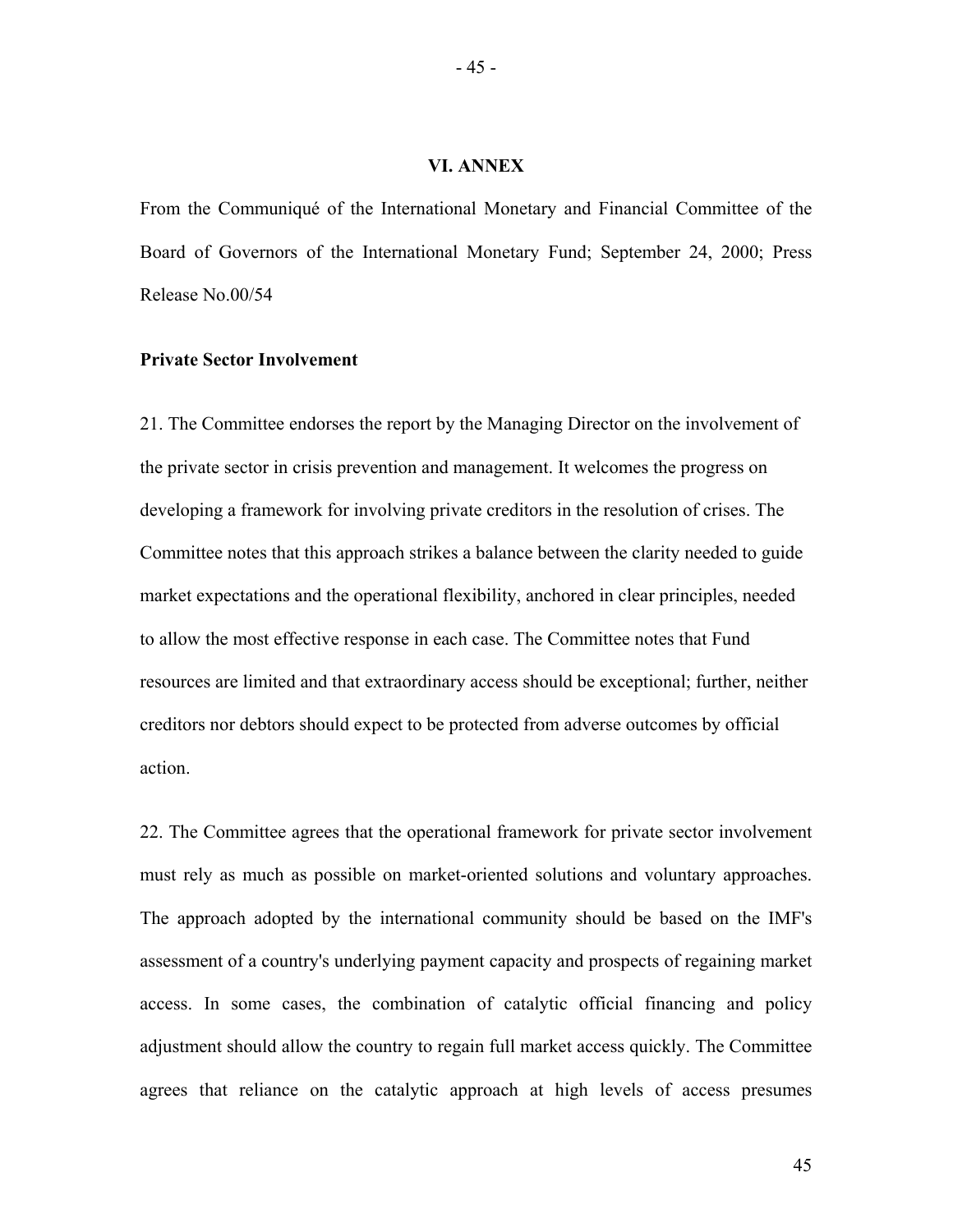substantial justification, both in terms of its likely effectiveness and of the risks of alternative approaches. In other cases, emphasis should be placed on encouraging voluntary approaches, as needed, to overcome creditor coordination problems. In yet other cases, the early restoration of full market access on terms consistent with mediumterm external sustainability may be judged to be unrealistic, and a broader spectrum of actions by private creditors, including comprehensive debt restructuring, may be warranted to provide for an adequately financed program and a viable medium-term payments profile. This includes the possibility that, in certain extreme cases, a temporary payments suspension or standstill may be unavoidable. The Fund should continue to be prepared to provide financial support to a member's adjustment program despite arrears to private creditors, provided the country is seeking to work cooperatively and in good faith with its private creditors and is meeting other program requirements. The Committee urges progress in the application of the framework agreed in April 2000, and in further work to refine the analytical basis for the required judgments, and it looks forward to a progress report by its next meeting.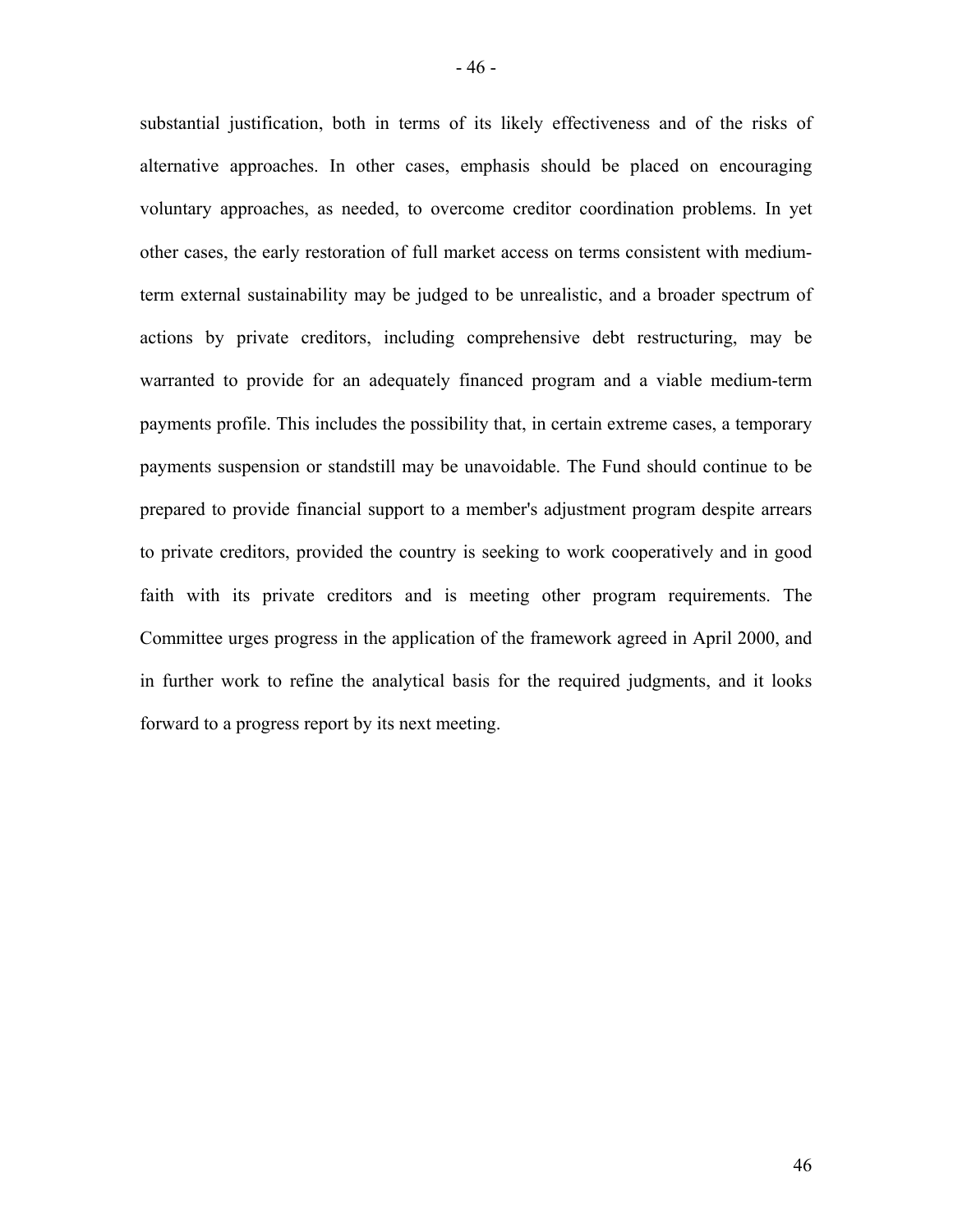# **References**

Ariyoshi, A., K. Habermeier, B. Laurens, I. Otker-Robe, J. Canales-Kriljenko, and A. Kirilenko. (2000). Capital Controls: Country Experiences with their Use and Liberalization. *IMF Occasional Paper 190*: May.

Berg, A., E. Borensztein and C. Pattillo (forthcoming). Assessing Early Warning Systems: How Have They Worked in Practice? *IMF working paper.*

Bekaert, G., C. R. Harvey and C. Lundblad (2002). Does Financial Liberalization Spur Growth? Presented at the World Bank conference, *Financial Globalization: A Blessing or a Curse*? May: 30-31.

(http://www.worldbank.org/research/conferences/financial\_globalization.htm)

Bhagwati, J. (1998). The Capital Myth. *Foreign Affairs* (May/June): 7-12.

Chari, A. and P. B. Henry (2002). Capital Account Liberalization: Allocative Efficiency or Animal Spirits. Presented at the World Bank conference, *Financial Globalization: A Blessing or a Curse*. May 30-31.

(http://www.worldbank.org/research/conferences/financial\_globalization.htm)

Cushman, D. O., and T. Zha (1997). Identifying Monetary Policy in a Small Open Economy under Flexible Exchange Rates. *Journal of Monetary Economics* (39): 433– 448.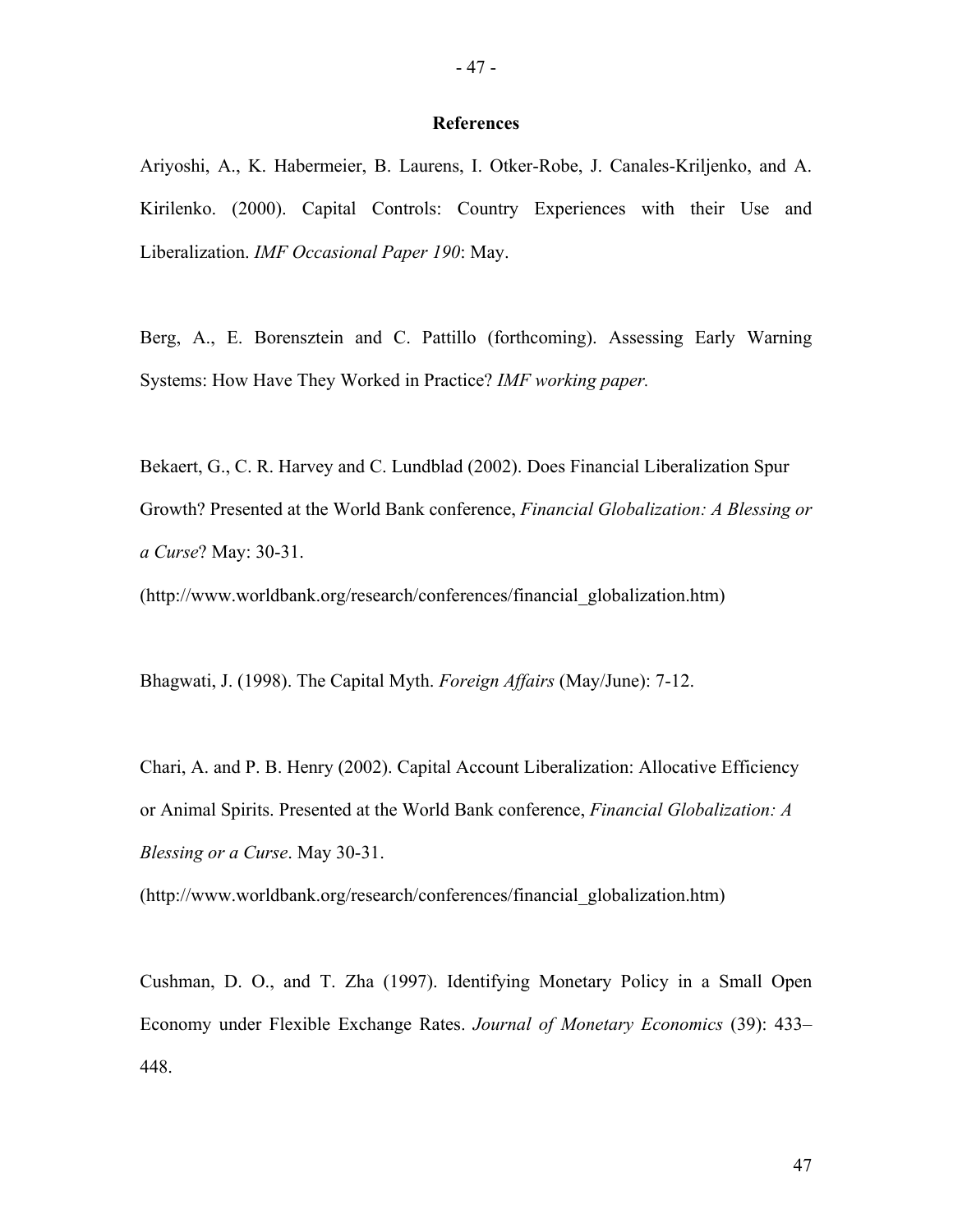Dobson,W., and G. C. Hufbauer (with the assistance of H. K. Choo) (2001). *World Capital Markets: A Challenge to the G-10,* Washington, D.C.: Institute for International Economics.

De Gregorio. J., S. Edwards and R. Valdés (2000). Controls on Capital Inflows: Do they Work? *Journal of Development Economics* (63): 59-83.

Edwards, S. (1999). How Effective are Capital Controls?. *National Bureau of Economic Research WorkingPapers (7413)*. Cambridge: National Bureau of Economic Research, Inc**.** 

Eichengreen, B., D. Mathieson, B. Chadha, A. Jansen, L. Kodres, and S. Sharma. (1998). Hedge Funds and Financial Market Dynamics*, IMF Occasional Paper* (166): May.

Eichengreen, B. and A. Mody (2000). Would Collective Action Clauses Raise Borrowing Costs? *National Bureau of Economic Research Working Paper* (7458). Cambridge: National Bureau of Economic Research, Inc**.** 

Eichengreen, B. (2000). *Can the Moral Hazard Caused by IMF Bailouts be Reduced*? Geneva: International Center for Monetary and Banking Studies and London: Centre for Economic Policy Research.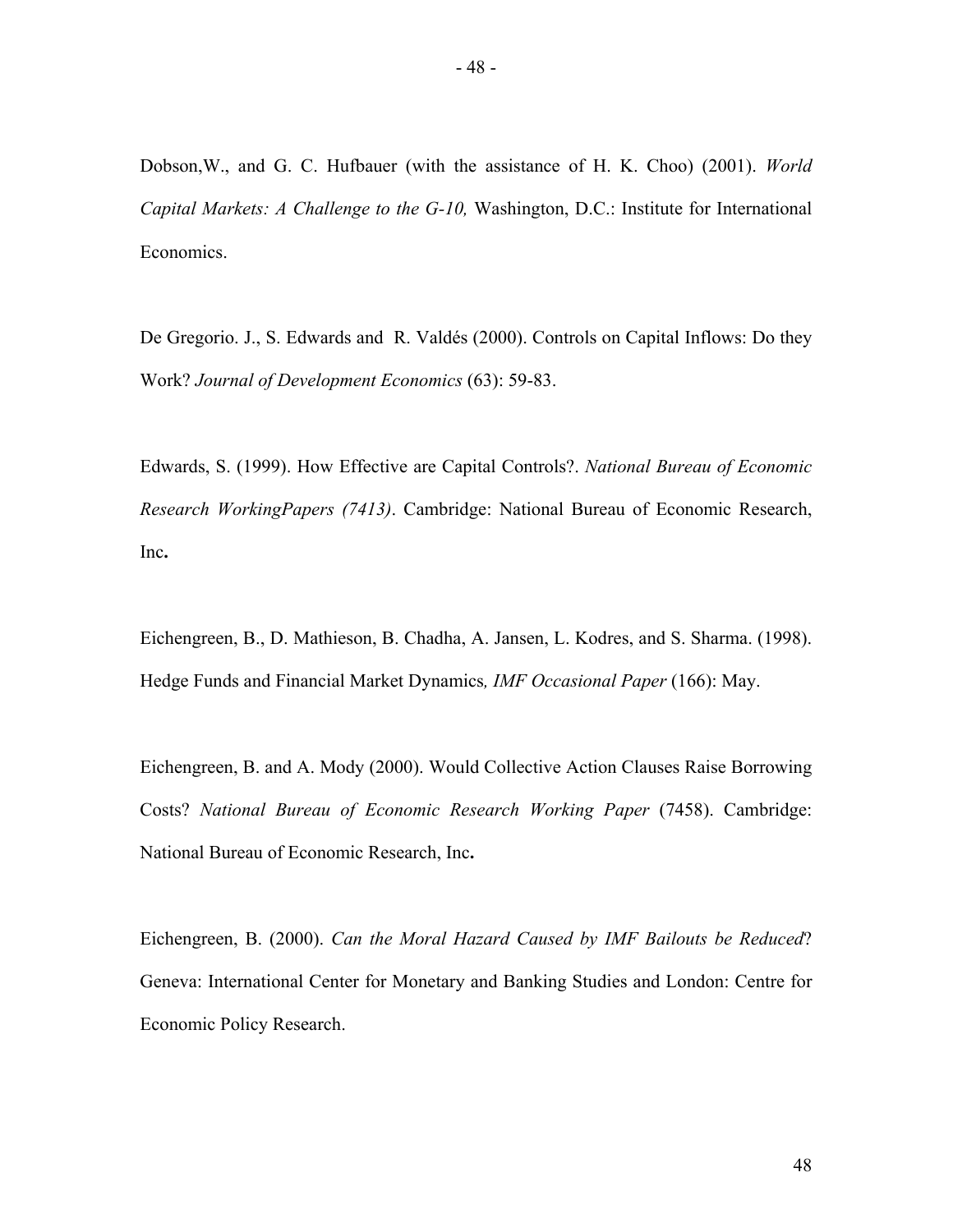Eichengreen, B., Mussa, M., Dell'Ariccia, G., Detragiache, E., Milesi-Ferretti, G., and Tweedie, A. (1999). Liberalizing Capital Movements: Some Analytical Issues. *Economic Issues* (17): March

Favero, C.A. and F. Giavazzi (2002). Why are Brazil's Interest Rates so High? Mimeo. *Innocenzo Gasparini Institute for Economic Research*. Bocconi University. July.

Fischer, S. (1998). Capital Account Liberalization and the Role of the IMF. *Princeton Essays in International Finance* (207): 1-10.

Fischer, S. (2001a). Exchange Rate Regimes: Is the Bipolar View Correct? *Journal of Economic Perspectives* (15). (2). Spring: 3-24.

Fischer, S. (2001b). The International Financial System: Crises and Reform (under revision). *The Robbins Lectures*. October 29. (http://www.iie.com/fischer/sl.html).

Gallindo, A., A. Miicco and G. Ordoñez (2002). Financial Liberalization and Growth: Empirical Evidence. Presented at the World Bank Conference, *Financial Globalization: A Blessing or a Curse.* May 30-31.

(http://www.worldbank.org/research/conferences/financial\_globalization.htm)

Goldstein, M., G. L. Kaminsky and C. M. Reinhart (2000). *Assessing Financial Vulnerability*. Washington, D.C.: Institute of International Economics.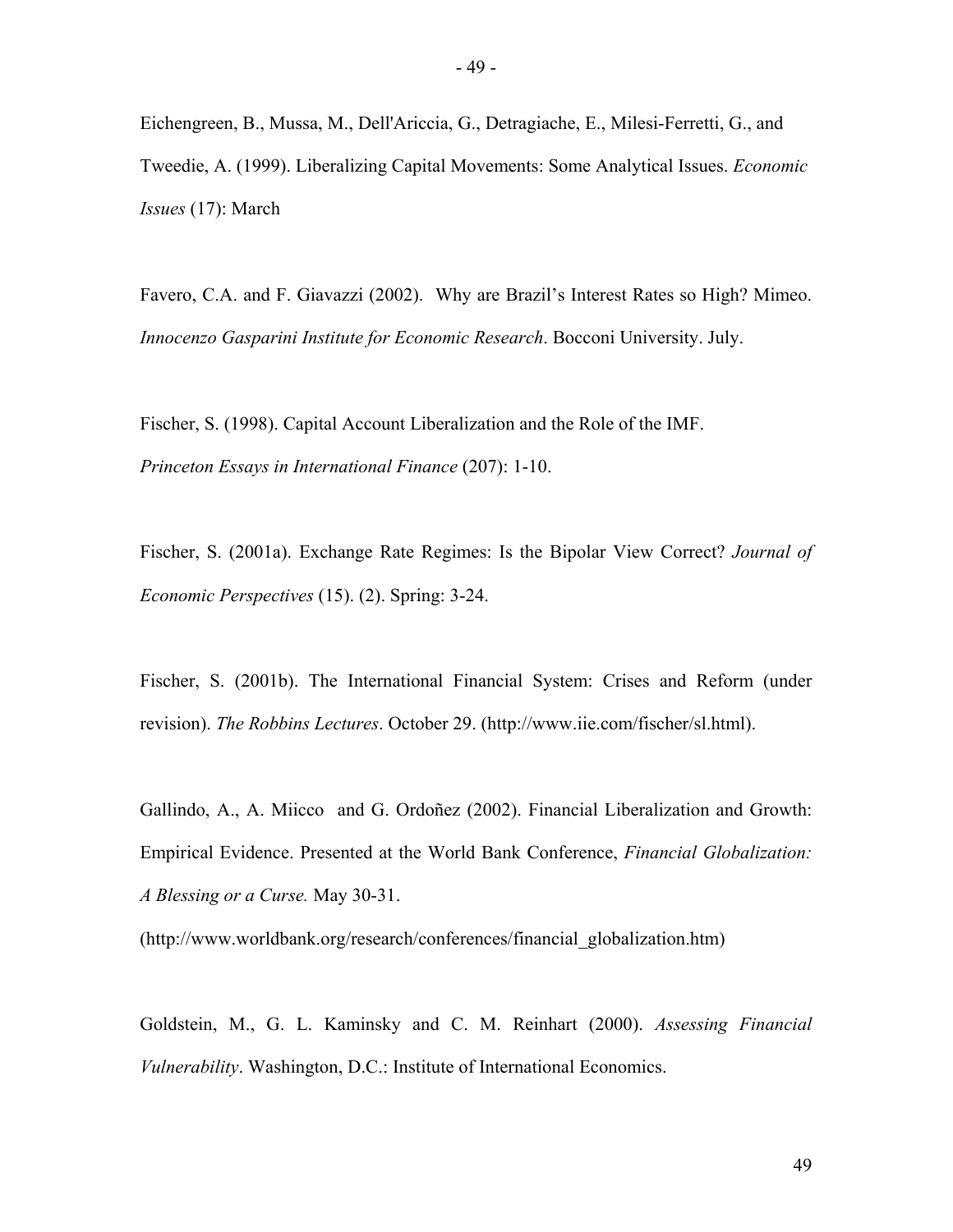Goldstein, M. (2002). *Managed Floating Plus*. Policy Analyses in International Economics 66. Washington, D.C.: Institute for International Economics (March).

Gourinchas, P., O. Jeanne (2002). On the benefits of Capital Account Liberalization for Emerging Economies. Presented at the World Bank conference, *Financial Globalization: A Blessing or a Curse*. May 30-31.

(http://www.worldbank.org/research/conferences/financial\_globalization.htm)

IMF (2000). Debt and Reserve-Related Indicators of External Vulnerability. (http://www.imf.org/external/np/pdr/debtres/): March 23.

Ishii, S., I. Otker-Robe, and L. Cui, (2001). Measures to Limit the Offshore Uses of Currencies – Pros and Cons. *IMF Working Paper WP/01/43*:April.

Kaplan, E. and D. Rodrik. (2001). Did the Malaysian Capital Controls Work? Mimeo. (http://ksghome.harvard.edu/~.drodrik.academic.ksg/Malaysia%20controls.PDF)

Reinhart, C. M. and I. Tokatlidis (2002). Before and After Financial Liberalization. Presented at the World Bank conference. *Financial Globalization: A Blessing or a Curse*, May 30-31.

(http://www.worldbank.org/research/conferences/financial\_globalization.htm)